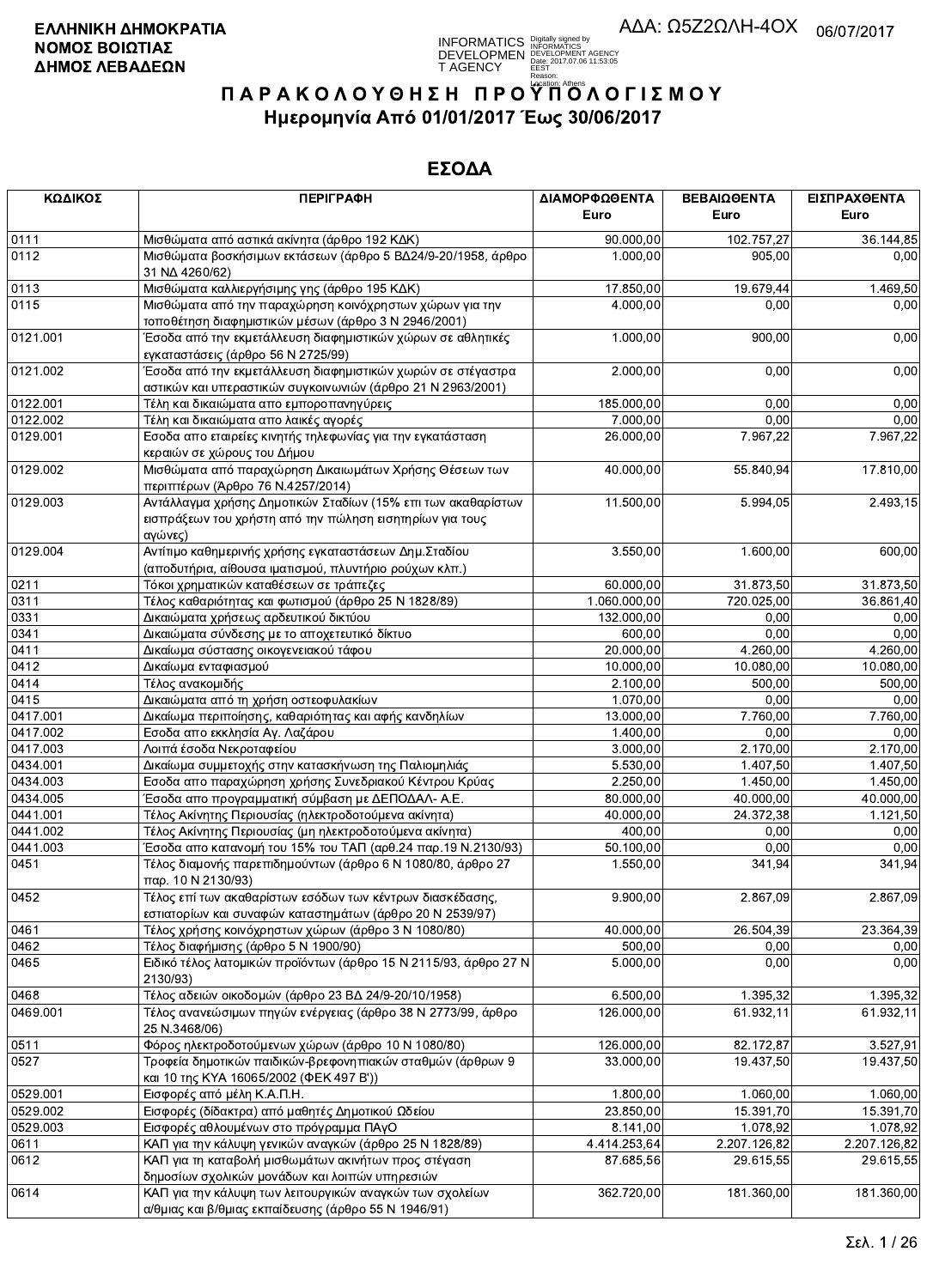| ΚΩΔΙΚΟΣ  | <b>ПЕРІГРАФН</b>                                                                                                                             | ΔΙΑΜΟΡΦΩΘΕΝΤΑ<br>Euro | ΒΕΒΑΙΩΘΕΝΤΑ<br>Euro | ΕΙΣΠΡΑΧΘΕΝΤΑ<br>Euro |
|----------|----------------------------------------------------------------------------------------------------------------------------------------------|-----------------------|---------------------|----------------------|
| 0621     | Κάλυψη δαπάνης των προνοιακών επιδομάτων (άρθρου 94 ΠΑΡ 3Β<br>περ <sub>1</sub> ππ.17                                                         | 3.214.935,00          | 1.456.752,58        | 1.456.752,58         |
| 0711     | Έσοδα από μισθώματα δημοσίων λατομείων (άρθρο 21 Ν 2115/93)                                                                                  | 2.150,00              | 0,00                | 0,00                 |
| 0712     | Μισθώματα θαλασσίων εκτάσεων (άρθρο 15 Ν 2130/93)                                                                                            | 4 882,50              | 10.627,50           | 1.500,00             |
| 0713     | Παράβολα για την έκδοση των αδειών ίδρυσης και λειτουργίας                                                                                   | 10.000,00             | 4.405,00            | 4.405,00             |
| 0715     | επιχειρήσεων υγειονομικού ενδιαφέροντος (άρθρο 80 ΔΚΚ)<br>Τέλος διαφήμισης της κατηγορίας Δ΄ του άρθρου 15 του ΒΔ 24/9-                      | 60.240,00             | 0,00                | 0,00                 |
|          | 20/10/1958 (άρθρο 9 Ν 2880/2001)                                                                                                             |                       |                     |                      |
| 1212.002 | Επιχορήγηση για υλοποίηση Ευρωπαικού προγράμματος<br>Έναρμόνιση οικογενειακής και επαγγελματικής ζωής"                                       | 248.738,00            | 117.714,42          | 108.197,08           |
| 1212.003 | Επιχορήγηση ΟΑΕΔ για εισφορές ωφελούμενων από Προγραμμα<br>Κοινωφελούς Χαρακτήρα (παρ. ΙΔ Ν.4152/2013)                                       | 195.000,00            | 103.267,99          | 103.267,99           |
| 1212.004 | Από Γ.Γ.Α. για υλοποίηση ΠΑγΟ                                                                                                                | 3.345,00              | 0,00                | 0,00                 |
| 1212.006 | Χρηματοδότηση της πράξης: "Δομή Παροχής Βασικών                                                                                              | 95.982,93             | 0,00                | 0,00                 |
|          | Αγαθών: Κοινωνικό Παντοπωλείο, Παροχή συσσιτίου, Κοινωνικό<br>Φαρμακείο Δήμου Λεβαδέων" (Ε.Π. Στερεά Ελλάδα 2014-2020)                       |                       |                     |                      |
| 1212.007 | Χρηματοδότηση της πράξης: "Κέντρο Κοινότητας Δήμου Λεβαδέων"<br>(Ε.Π. Στερεάς Ελλάδας 2014-2020)                                             | 19.131,39             | 0,00                | 0,00                 |
| 1214.005 | Επιχορήγηση ΥΠ.ΕΣ για κάλυψη δράσεων πυροπροστασίας                                                                                          | 71.960,00             | 71.960,00           | 71.960,00            |
| 1215     | Επιχορηγήσεις για εξόφληση ληξιπρόθεσμων υποχρεώσεων                                                                                         | 364.425,38            | 0,00                | 0,00                 |
| 1219.003 | Επιχορήγηση Τ.Π. και Δανείων για το πρόγραμμα "Προώθηση της<br>απασχόλησης μέσω των προγραμμάτων κοινωφελούς χαρακτήρα<br>(Θύλακες ανεργίας) | 54.836.00             | 0,00                | 0,00                 |
| 1311.001 | ΚΑΠ επενδυτικών δαπανών των δήμων                                                                                                            | 516.150,00            | 0,00                | 0,00                 |
| 1312.001 | Επισκευή και συντήρηση σχολικών κτιρίων (άρθρο 13 Ν 2880/2001)                                                                               | 69.000,00             | 0,00                | 0,00                 |
| 1313.001 | Επιχορήγηση ΥΠ.ΕΣ. για κάλυψη δράσεων πυροπροστασίας                                                                                         | 11.840,00             | 11.840,00           | 11.840,00            |
| 1321.007 | Χρηματοδότηση της πράξης ΄ Δομή Παροχής Βασικών Αγαθών:<br>Κοινωνικό Παντοπωλείο, Παροχή Συσσιτίου, Κοινωνικό Φαρμακείο"                     | 7.685,07              | 0,00                | 0,00                 |
| 1321.008 | Χρηματοδότηση της πράξης: "Κέντρο Κοινότητας Δήμου Λεβαδέων"                                                                                 | 2.708,61              | 0,00                | 0,00                 |
| 1321.009 | Αποπεράτωση της Αίθουσας Πολλαπλών Χρήσεων και μερικής<br>αναδιαρρύθμισης στο υπάρχον κτίριο στη θέση της υπό κατάργησης                     | 100.000,00            | 0,00                | 0,00                 |
|          | ΑΠΧ του 6ου Δημοτικού Σχολείου Λιβαδειάς                                                                                                     |                       |                     |                      |
| 1321.043 | Ανάδειξη ψηφιδωτών παλαιοχριστιανικού ναού στην οδό<br>Σπυροπούλου Λιβαδειάς                                                                 | 169.557,00            | 0,00                | 0,00                 |
| 1322.001 | Αναβάθμιση Ενεργητικής Πυροπροστασίας Κλειστού Γυμναστηρίου<br>Λιβαδειάς                                                                     | 50.923,33             | 0,00                | 0,00                 |
| 1322.003 | Αποκατάσταση δημοτικών οδών λόγω ζημιών που προκλήθηκαν<br>από θεομηνίες στο Δήμο Λεβαδέων                                                   | 100.000,00            | 0,00                | 0,00                 |
| 1322.031 | Επιχορήγηση από ΠΔΕ για "Άρση επικινδυνότητας από καταπτώσεις<br>βραχωδών μαζών"                                                             | 100.000,00            | 0,00                | 0,00                 |
| 1322.032 | Επιχορήγηση από ΠΔΕ για "Βελτίωση εγκαταστάσεων<br>ανακυκλοφορίας υφιστάμενου ανοικτού κολυμβητηρίου Λιβαδειάς<br>Βοιωτίας"                  | 76.538,90             | 0,00                | 0,00                 |
| 1328.016 | Βελτίωση και Ανάπλαση Κοινόχρηστων Χώρων Οικισμού Ελικώνα                                                                                    | 359.697,51            | 132.257,27          | 132.257,27           |
| 1328.406 | Ανάπλαση Πλατείας Τ.Κ. Αγίου Γεωργίου                                                                                                        | 198.124,35            | 147.762,61          | 147.762,61           |
| 1329.003 | Επιχορήγηση από Πράσινο Ταμείο για Αποζημίωση ιδιοκτησιών στο<br>πάρκο της Ερκυνας από την οδό Θουκιδίδου εως την οδό<br>Ξενοφώντος          | 90.752,00             | 0,00                | 0,00                 |
| 1511     | Προσαυξήσεις εκπρόθεσμης καταβολής χρεών (άρθρο 6 ΝΔ 356/74,<br>άρθρο 16 Ν 2130/93)                                                          | 62.000,00             | 28.592,94           | 28.592,94            |
| 1512     | Πρόστιμα του ΚΟΚ, του ΝΔ 805/71 και του ΑΝ 170/67 (άρθρο 31 Ν<br>2130/93)                                                                    | 41.000,00             | 15.367,50           | 15.367,50            |
| 1514     | Πρόστιμα ανέγερσης και διατήρησης αυθαιρέτων κατασκευών                                                                                      | 10.000,00             | 1.294,08            | 1.294,08             |
| 1519     | Λοιπά πρόστιμα και χρηματικές ποινές επιβαλλόμενες βάσει ειδικών                                                                             | 2.000,00              | 9.276,47            | 2.373,43             |
| 1623     | διατάξεων<br>Δαπάνες απομάκρυνσης και φύλαξης εγκαταλελειμμένων οχημάτων                                                                     | 5.000,00              | 1.320,00            | 0,00                 |
| 1629     | (KYA 1002901/67/2002)<br>Λοιπά έσοδα από δαπάνες πραγματοποιηθείσες για λογαριασμό<br>τρίτων                                                 | 5.000,00              | 0,00                | 0,00                 |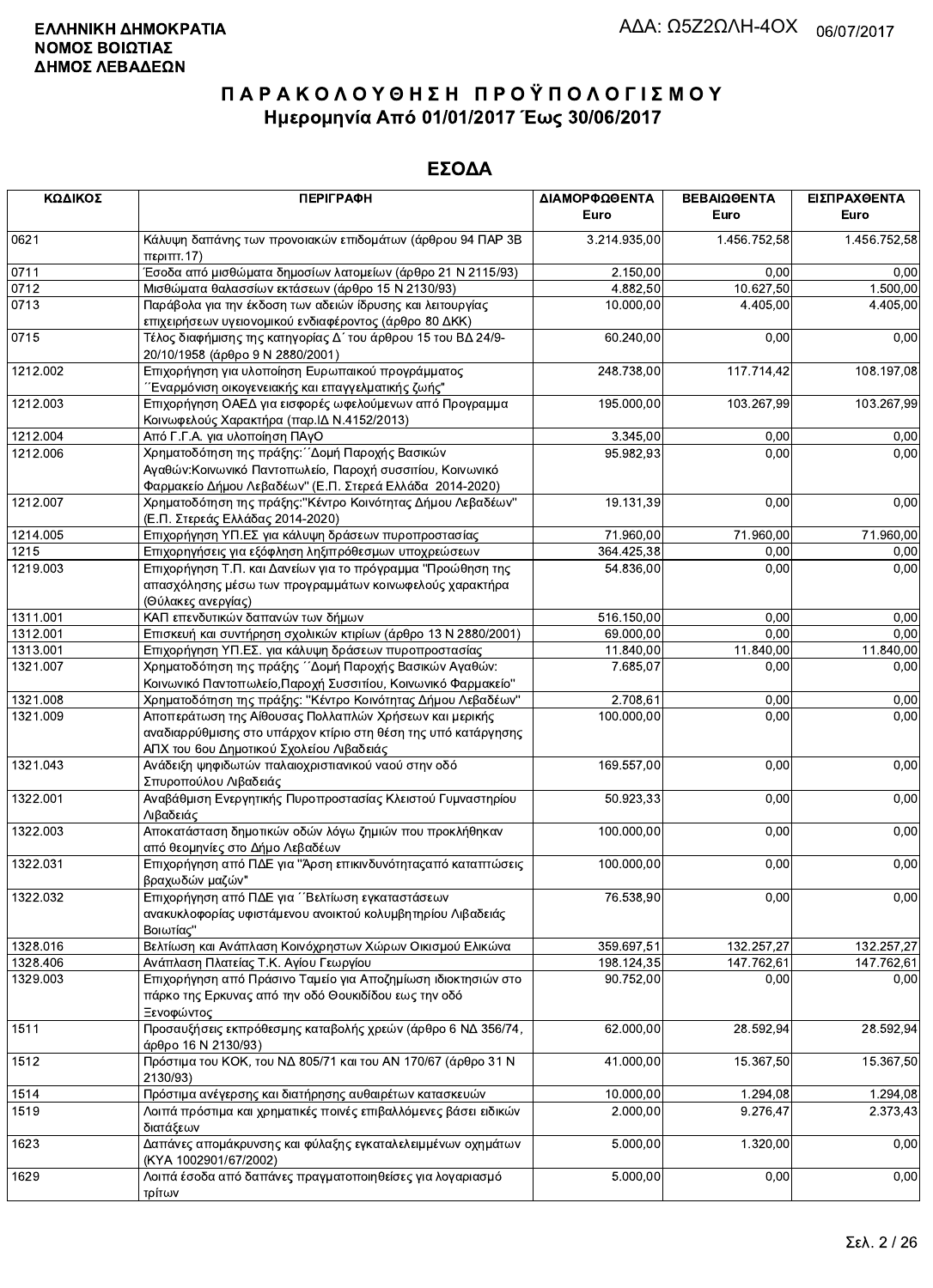| ΚΩΔΙΚΟΣ  | <b>ПЕРІГРАФН</b>                                                                                         | ΔΙΑΜΟΡΦΩΘΕΝΤΑ | ΒΕΒΑΙΩΘΕΝΤΑ | ΕΙΣΠΡΑΧΘΕΝΤΑ |
|----------|----------------------------------------------------------------------------------------------------------|---------------|-------------|--------------|
|          |                                                                                                          | Euro          | Euro        | Euro         |
| 1699.001 | Έσοδα απο κατασκευή παραγκών και ηλεκτροδότησης αυτών στην<br>Εμποροπανήγυρη                             | 35.000,00     | 0,00        | 0,00         |
| 1699.006 | Έκτακτα Έσοδα από εράνους της Ιεράς Μητρόπολης Θηβών και<br>Λεβαδείας (2% επί του ακαθαρίστου προιόντος) | 1.000,00      | 628,28      | 628,28       |
| 2111     | Τακτικά έσοδα από τέλη καθαριότητας και ηλεκτροφωτισμού                                                  | 455.000,00    | 570.054,78  | 191.160,97   |
| 2113     | Τακτικά έσοδα από τέλη και δικαίωματα άρδευσης                                                           | 0,00          | 43.237,59   | 14.308,20    |
| 2115.001 | Τέλος Ακίνητης περιουσίας (ηλεκτροδοτούμενα ακίνητα)                                                     | 15.500,00     | 19.300,01   | 12.145,54    |
| 2115.002 | Τέλος Ακίνητης περιουσίας (μη ηλεκτροδοτούμενα ακίνητα)                                                  | 19.000,00     | 11.066,95   | 11.066,95    |
| 2118     | Τακτικά έσοδα επί των ακαθαρίστων εσόδων επιτηδευματιών                                                  | 9.000,00      | 41.287,50   | 13.692,58    |
| 2119.001 | Φόρος ηλεκτροδούμενων χώρων (άρθ. 10 Ν. 1080/80) Π.Ο.Ε.                                                  | 46.197,00     | 60.948,13   | 38.555,30    |
| 2119.004 | Τέλος χρήσης κοινοχρήστων χώρων Π.Ο.Ε.                                                                   | 7.000,00      | 5.889,18    | 633,60       |
| 2119.012 | Τέλη και δικαιώματα απο λαική αγορά                                                                      | 5.000,00      | 8.041,71    | 3.124,91     |
| 2119.020 | Αντίτιμο κατανάλωσης ηλεκτρικού ρευματος των πυλώνων του                                                 | 10.000,00     | 0,00        | 0,00         |
|          | Δημοτικού Σταδιου για λογαριασμό τριτων (τέλεση αγώνων)                                                  |               |             |              |
| 2119.021 | Αντίτιμο καθημερινής χρήσης εγκαταστάσεων Δημ.Σταδίου                                                    | 600,00        | 547,00      | 547,00       |
|          | (αποδυτήρια, αίθουσα ιματισμού, πλυντήριο ρούχων κλπ.)                                                   |               |             |              |
| 2119.022 | Έσοδα από εισφορές (δίδακτρα μαθητών Δημ.Ωδείου)                                                         | 5.350,00      | 3.028,50    | 3.028,50     |
| 2211.001 | Πρόστιμα παραβάσεων Κ.Ο.Κ. - Ελεγχόμενης στάθμευσης Π.Ο.Ε.                                               | 16.000,00     | 28.002,95   | 9.347,95     |
| 2211.002 | Λοιπά πρόστιμα                                                                                           | 2.000,00      | 0,00        | 0,00         |
| 2212.001 | Πρόστιμα ανέγερσης-διατήρησης αυθαιρέτων                                                                 | 3.200,00      | 2.061,70    | 2.061,70     |
| 3211     | Τέλη καθαριότητας και ηλεκτροφωτισμού                                                                    | 910.772,54    | 910.772,54  | 881.656,11   |
| 3212     | Τέλη και δικαιώματα ύδρευσης                                                                             | 200.994,80    | 200.994,80  | 5.095,26     |
| 3213     | Τέλη και δικαιώματα άρδευσης                                                                             | 411.657,33    | 411.657,33  | 114.796,97   |
| 3214     | Τέλη και δικαιώματα αποχέτευσης                                                                          | 16.425,19     | 16.425,19   | 207,13       |
| 3215     | Τέλος ακίνητης περιουσίας                                                                                | 191.612,78    | 191.612,78  | 32.220,85    |
| 3217     | Εισφορά λόγω ένταξης ή επέκτασης πολεοδομικών σχεδίων                                                    | 5.878,21      | 5.878,21    | 0,00         |
| 3218     | Τακτικά έσοδα επί των ακαθαρίστων εσόδων επιτηδευματιών                                                  | 865.221,70    | 865.221,70  | 17.008,90    |
| 3219.001 | Απο δικαιώματα και μισθώματα βοσκήσιμων εκτάσεων                                                         | 14.315,35     | 14.315,35   | 0,00         |
| 3219.002 | Απο τέλη διαφήμισης και απο την εκμετάλλευση διαφημιστικών                                               | 20.000,00     | 20.000,00   | 0,00         |
| 3219.003 | χώρων<br>Απο δικαιώματα νεκροταφείων                                                                     | 17.144,24     | 17.144,24   | 114,70       |
| 3219.004 | Απο τέλη χρήσης κοινόχρηστων δημοτικών χώρων και απο                                                     | 255.873,31    | 255.873,31  | 15.714,68    |
|          | παραχώρηση δικαιωμάτων χρήσης θέσεων των περιπτέρων                                                      |               |             |              |
| 3219.005 | Απο δικαιώματα Σφαγείων                                                                                  | 3.543,60      | 3.543,60    | 139,04       |
| 3219.006 | Απο μισθώματα λατομείων                                                                                  | 94.396,63     | 94.396,63   | 30.110,66    |
| 3219.008 | Απο δικαιώματα χρήσης Χ.Υ.Τ.Α.                                                                           | 57.949,35     | 57.949,35   | 409,83       |
| 3219.009 | Απο δικαιώματα συμμετοχής στην Κατασκήνωση                                                               | 9.637,80      | 9.637,80    | 60,00        |
| 3219.010 | Απο τέλη και δικαιώματα λαικών αγορών                                                                    | 83.558,24     | 83.558,24   | 9.352,69     |
| 3219.011 | Απο φόρο ηλεκτροδοτούμενων χώρων (άρθ. 10 Ν. 1080/80)                                                    | 85.311,82     | 85.311,82   | 83.366,37    |
| 3219.013 | Απο μισθώματα αστικών ακινήτων                                                                           | 367.073,52    | 367.073,52  | 17.362,47    |
| 3219.014 | Απο μισθώματα καλλιεργήσιμης γής                                                                         | 18.334,30     | 18.334,30   | 63,50        |
| 3219.015 | Απο μισθώματα θαλασσίων εκτάσεων                                                                         | 14.554,47     | 14.554,47   | 0,00         |
| 3219.017 | Λοιπές περιπτώσεις                                                                                       | 14.721,87     | 14.721,87   | 224,76       |
| 3219.018 | Απο εισφορές για τροφεία παιδικών και βρεφονηπιακών σταθμών                                              | 21.420,25     | 21.420,25   | 868,84       |
| 3219.019 | Απο κρατήσεις υπέρ Δημοσίου                                                                              | 27.004,17     | 27.004,17   | 499,10       |
| 3219.020 | Απο επιστροφές αχρεωστήτως καταβληθέντων προνοιακών<br>επιδομάτων                                        | 254.343,78    | 254.343,78  | 5.392,20     |
| 3219.021 | Από χρήση Δημοτικών Σταδίων (15% επί των ακαθαρίστων                                                     | 49.589,39     | 49.589,39   | 0,00         |
|          | εισπράξεων του χρήστη από την πώληση εισητηρίων για τους                                                 |               |             |              |
|          | αγώνες)                                                                                                  |               |             |              |
| 3219.022 | Από αντίιτιμο κατανάλωσης ηλεκτρικού ρευματος των πυλώνων του                                            | 45.166,03     | 45.166,03   | 0,00         |
|          | Δημοτικού Σταδιου για λογαριασμό τρίτων (τέλεση αγώνων)                                                  |               |             |              |
| 3219.023 | Από αντίτιμο καθημερινής χρήσεως εγκαταστάσεων Δημ. Σταδίου                                              | 535,00        | 535,00      | 0,00         |
|          | (αποδυτήρια, αίθουσα ιματισμού, πλυντήριο ρούχων κλπ)                                                    |               |             |              |
| 3221.001 | Απο πρόστιμα παραβάσεων Κ.Ο.Κ.-Ελεγχόμενης στάθμευσης                                                    | 697.817,95    | 697.817,95  | 4.146,23     |
| 3221.002 | Απο διάφορα πρόστιμα κλπ έκτακτα έσοδα                                                                   | 130.783,69    | 130.783,69  | 3.724,70     |
| 3221.003 | Απο αποζημιώσεις καταβληθείσες για λογαριασμό των υπόχρεων,                                              | 80.335,10     | 80.335,10   | 5.398,28     |
|          | λόγω προσκύρωσης ή ρυμοτόμησης ακινήτων (άρθρο 26 Ν<br>1828/89)                                          |               |             |              |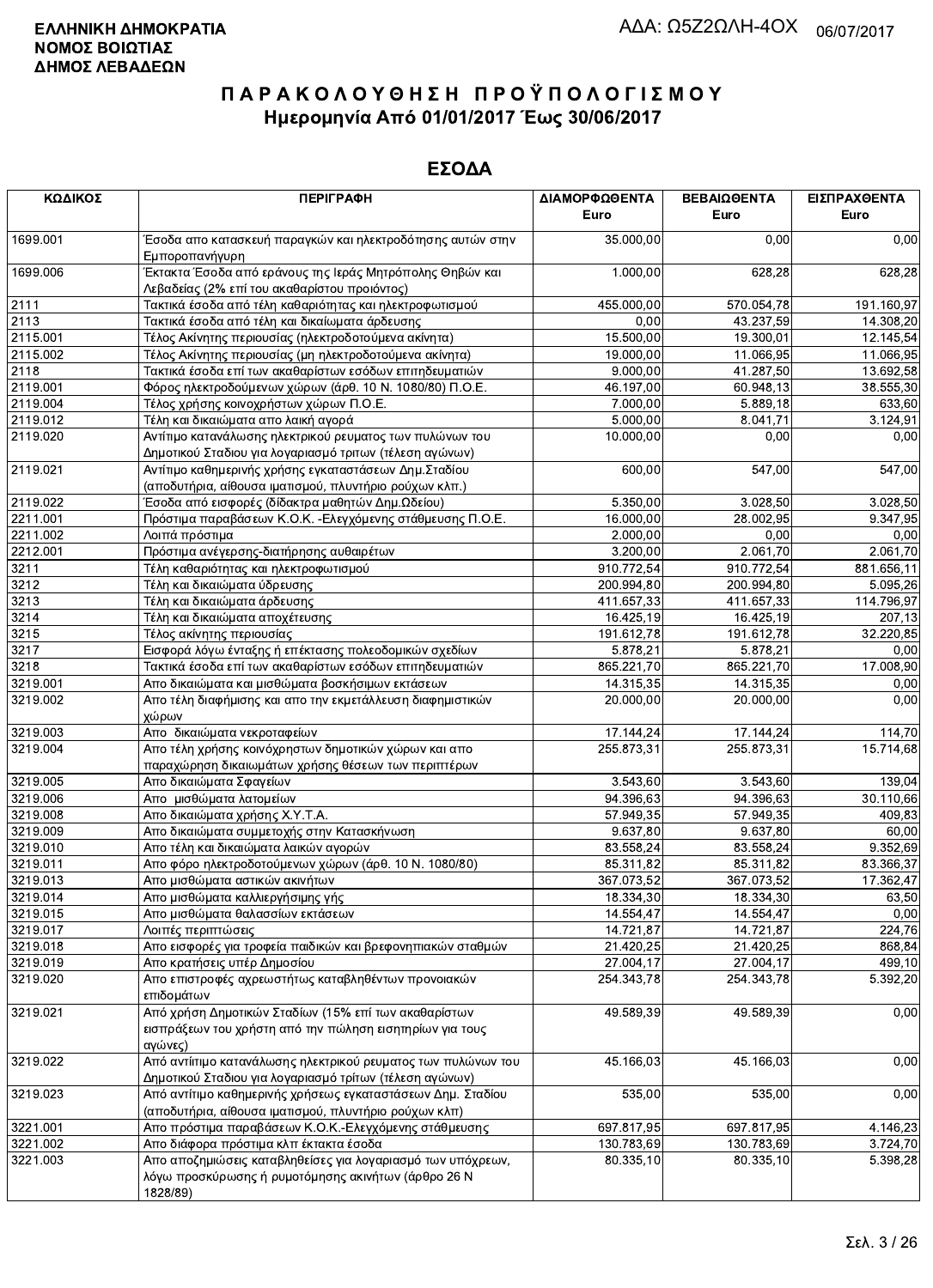| ΚΩΔΙΚΟΣ  | <b>ПЕРІГРАФН</b>                                                                        | ΔΙΑΜΟΡΦΩΘΕΝΤΑ<br>Euro | ΒΕΒΑΙΩΘΕΝΤΑ<br>Euro | ΕΙΣΠΡΑΧΘΕΝΤΑ<br>Euro |
|----------|-----------------------------------------------------------------------------------------|-----------------------|---------------------|----------------------|
| 4111     | Εισφορά υπέρ του Δημοσίου στις αποδοχές και τα έξοδα<br>παράστασης                      | 190.000,00            | 107.251,39          | 107.251,39           |
| 4121     | Φόροι μισθωτών υπηρεσιών                                                                | 270.000,00            | 132.579,96          | 132.579,96           |
| 4122     | Φοροί και χαρτόσημο Δημάρχων Αντιδημάρχων μελών Δημοτικών                               | 3.500,00              | 1.015,28            | 1.015,28             |
|          | Συμβουλίων και λοιπών συλλογικών οργάνων                                                |                       |                     |                      |
| 4123     | Φόρων προμηθευτών εργολάβων ελ. Επαγγελματιών κ.λ.π.                                    | 130.000,00            | 38.101,42           | 38.101,42            |
| 4124     | Λοιπές κρατήσεις υπέρ του Δημοσίου                                                      | 95.000,00             | 18.053,12           | 12.576,61            |
| 4131     | Εισφορές σε ασφαλιστικούς οργανισμούς και ταμεία                                        | 1.425.000,00          | 559.274,48          | 559.274,48           |
| 4132     | Εισφορά για το εφάπαξ βοήθημα του Ν 103/75                                              | 2.000,00              | 726,28              | 726,28               |
| 4141     | Κρατήσεις στις αποδοχές για την εξόφληση δανείων του Τ.Π. &<br>Δανείων.                 | 75.000,00             | 28.378,49           | 28.378,49            |
| 4142     | Λοιπές κρατήσεις υπέρ τρίτων                                                            | 230.000,00            | 78.317,01           | 78.317,01            |
| 4211     | Επιστροφή χρημάτων από υπολόγους χρηματικών ενταλμάτων                                  | 2.000,00              | 120,00              | 120,00               |
|          | προπληρωμής                                                                             |                       |                     |                      |
| 4212.001 | Επιστροφή πάγιας προκαταβολής από υπόλογο υπάλληλο του<br>Δήμου                         | 6.000,00              | 0,00                | 0,00                 |
| 4212.101 | Επιστροφή πάγιας προκαταβολής από υπόλογο πρόεδρο Δ.Κ.<br>Λιβαδειάς                     | 3.000,00              | 0,00                | 0,00                 |
| 4212.102 | Επιστροφή πάγιας προκαταβολής από υπόλογο πρόεδρο Τ.Κ.<br>Λαφυστίου                     | 1.000,00              | 0,00                | 0,00                 |
| 4212.103 | Επιστροφή πάγιας προκαταβολής από υπόλογο πρόεδρο Τ.Κ.<br>Ρωμαίικου                     | 1.000,00              | 0,00                | 0,00                 |
| 4212.201 | Επιστροφή πάγιας προκαταβολής από υπόλογο πρόεδρο Τ.Κ.<br>Χαιρώνειας                    | 1.000,00              | 0,00                | 0,00                 |
| 4212.202 | Επιστροφή πάγιας προκαταβολής από υπόλογο πρόεδρο Τ.Κ.<br>Προφήτη Ηλία                  | 1.000,00              | 0,00                | 0,00                 |
| 4212.203 | Επιστροφή πάγιας προκαταβολής από υπόλογο πρόεδρο Τ.Κ.<br>Προσηλίου                     | 1.000,00              | 0,00                | 0,00                 |
| 4212.204 | Επιστροφή πάγιας προκαταβολής από υπόλογο πρόεδρο Τ.Κ.<br>Θουρίου                       | 1.000,00              | 0,00                | 0,00                 |
| 4212.205 | Επιστροφή πάγιας προκαταβολής από υπόλογο πρόεδρο Τ.Κ.<br>Βασιλικών                     | 1.000,00              | 0,00                | 0,00                 |
| 4212.206 | Επιστροφή πάγιας προκαταβολής από υπόλογο πρόεδρο Τ.Κ.                                  | 1.000,00              | 0,00                | 0,00                 |
| 4212.207 | Ανθοχωρίου<br>Επιστροφή πάγιας προκαταβολής από υπόλογο πρόεδρο Τ.Κ.                    | 1.000,00              | 0,00                | 0,00                 |
| 4212.208 | Ακοντίου<br>Επιστροφή πάγιας προκαταβολής από υπόλογο πρόεδρο Τ.Κ.                      | 1.000,00              | 0,00                | 0,00                 |
| 4212.301 | Αγίου Βλασίου<br>Επιστροφή πάγιας προκαταβολής από υπόλογο πρόεδρο Τ.Κ.                 | 1.000,00              | 0,00                | 0,00                 |
| 4212.302 | Δαυλείας<br>Επιστροφή πάγιας προκαταβολής από υπόλογο πρόεδρο Τ.Κ.                      | 1.000,00              | 0,00                | 0,00                 |
| 4212.303 | Μαυρονερίου<br>Επιστροφή πάγιας προκαταβολής από υπόλογο πρόεδρο Τ.Κ.<br>Παρορίου       | 1.000,00              | 0,00                | 0,00                 |
| 4212.401 | Επιστροφή πάγιας προκαταβολής από υπόλογο πρόεδρο                                       | 1.000,00              | 0,00                | 0,00                 |
| 4212.402 | Τ.Κ.Αγίας Αννας<br>Επιστροφή πάγιας προκαταβολής από υπόλογο πρόεδρο Τ.Κ.               | 1.000,00              | 0,00                | 0,00                 |
| 4212.403 | Αγίας Τριάδας<br>Επιστροφή πάγιας προκαταβολής από υπόλογο πρόεδρο Τ.Κ.                 | 1.000,00              | 0,00                | 0,00                 |
| 4212.404 | Αγίου Γεωργίου<br>Επιστροφή πάγιας προκαταβολής από υπόλογο πρόεδρο Τ.Κ.                | 1.000,00              | 0,00                | 0,00                 |
| 4212.405 | Αλαλκομενών<br>Επιστροφή πάγιας προκαταβολής από υπόλογο πρόεδρο Τ.Κ.                   | 1.000,00              | 0,00                | 0,00                 |
| 4212.501 | Κορώνειας<br>Επιστροφή πάγιας προκαταβολής από υπόλογο πρόεδρο Δ.Κ.                     | 2.000,00              | 0,00                | 0,00                 |
| 4213     | Κυριακίου<br>Επιστροφή αχρεωστήτως καταβληθέντων χρηματικών ποσών                       | 140.000,00            | 147.332,12          | 55.756,00            |
| 4219     | (άρθρο 26 Ν 318/69, Αποφ. Υπ. Οικον. 2081241/11652/1997)<br>Επιστροφή εν νένει χρημάτων | 40.000.00             | 4.113.80            | 4.113.80             |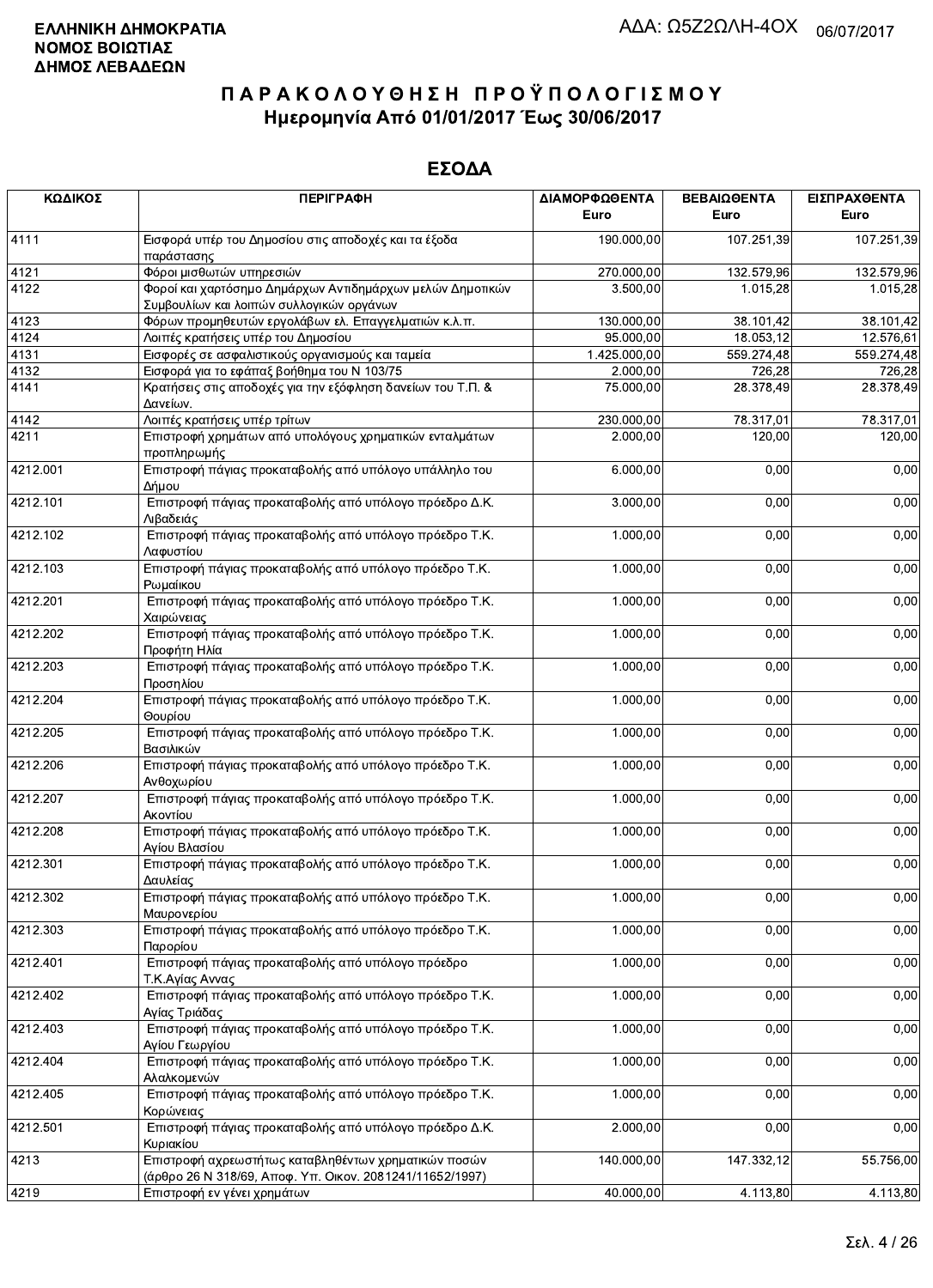#### ΕΣΟΔΑ

| ΚΩΔΙΚΟΣ | <b>ПЕРІГРАФН</b>                                                                                                    | ΔΙΑΜΟΡΦΩΘΕΝΤΑ | <b>ΒΕΒΑΙΩΘΕΝΤΑ</b> | ΕΙΣΠΡΑΧΘΕΝΤΑ  |
|---------|---------------------------------------------------------------------------------------------------------------------|---------------|--------------------|---------------|
|         |                                                                                                                     | Euro          | Euro               | Euro          |
| 5111    | Χρηματικό υπόλοιπο προερχόμενο από τακτικά έσοδα για την<br>κάλυψη υποχρεώσεων παρελθόντων ετών                     | 519.633,23    | 519.633,23         | 519.633,23    |
| 5112    | Χρηματικό υπόλοιπο προερχόμενο από τακτικά έσοδα για<br>πιστώσεις προοριζόμενες για επενδυτικές δαπάνες             | 721.611,17    | 721.611,17         | 721.611,17    |
| 5113    | Χρηματικό υπόλοιπο προερχόμενο απο τακτικά έσοδα για την<br>κάλυψη ειδικευμένων δαπανών                             | 845.243.02    | 845.243.02         | 845.243,02    |
| 5119    | Χρηματικό υπόλοιπο προερχόμενο απο τακτικά έσοδα για την<br>κάλυψη εν γένει δαπανών του Δήμου                       | 300.873,31    | 300 873,31         | 300.873,31    |
| 5121    | Χρηματικό υπόλοιπο προερχόμενο από έκτακτα έσοδα για την<br>κάλυψη υποχρεώσεων παρελθόντων ετών                     | 71.490,88     | 71.490,88          | 71.490,88     |
| 5122    | Χρηματικό υπόλοιπο προερχόμενο από έκτακτα έσοδα (εκτός ΠΔΕ)<br>για πιστώσεις προοριζόμενες για επενδυτικές δαπάνες | 1.490.354.47  | 1.490.354.47       | 1.490.354.47  |
| 5123    | Χρηματικό υπόλοιπο προερχόμενο απο έκτακτα έσοδα για την<br>κάλυψη ειδικευμένων δαπανών                             | 26.501.21     | 26.501.21          | 26.501.21     |
|         | ΣΥΝΟΛΑ                                                                                                              | 25.643.879.87 | 16.633.302.19      | 11.360.191.11 |

|        | ΚΩΔΙΚΟΣ  | <b>ПЕРІГРАФН</b>                                                                                          | ΔΙΑΜΟΡ<br>ΦΩΘΕΝΤΑ<br>Euro | ΕΝΤΑΛΘΕΝΤΑ<br>Euro | ΠΛΗΡΩΘΕΝΤΑ<br>Euro |
|--------|----------|-----------------------------------------------------------------------------------------------------------|---------------------------|--------------------|--------------------|
| 00     | 6031     | Τακτικές αποδοχές (περιλαμβάνονται βασικός μισθός, δώρα εορτών, γενικά και<br>ειδικά τακτικά επιδόματα)   | 99.552,00                 | 37.480,00          | 37.480,00          |
| 00     | 6053.001 | Εργοδ. εισφορές ΙΚΑ υπαλλήλων ειδικών θέσεων (ΕΦΚΑ)                                                       | 8.375,00                  | 3.373,18           | 3.373,18           |
| 00     | 6053.002 | Εργοδ. εισφορές Ταμείου Νομικών                                                                           | 5.150,00                  | 349,50             | 349.50             |
| 00     | 6053.003 | Εργοδ. εισφορές υπέρ ΤΣΜΕΔΕ (ΕΦΚΑ)                                                                        | 4.601.00                  | 1.898.85           | 1.898.85           |
| 00     | 6053.004 | Εργοδοτικές εισφορές υπέρ ΤΜΕΔΕ (επικουρικό)                                                              | 1.208,00                  | 498,60             | 498,60             |
| 00     | 6053.005 | Εργοδοτικές εισφορές υπέρ ΚΥΤ                                                                             | 1.575,00                  | 641,02             | 641,02             |
| 00     | 6073     | Δαπάνες επιμόρφωσης προσωπικού και συμμετοχής σε συνέδρια και<br>σεμινάρια                                | 3.000,00                  | 275,00             | 275,00             |
| 00     | 6111     | Αμοιβές νομικών και συμβολαιογράφων                                                                       | 3.000,00                  | 0.00               | 0,00               |
| 00     | 6116     | Αμοιβές δικαστικών επιμελητών                                                                             | 3.500,00                  | 43,40              | 43,40              |
| 00     | 6117.001 | Ανάθεση παροχής υπηρεσιών Ιατρού Εργασίας του Δήμου                                                       | 2.600,00                  | 594,00             | 594,00             |
| 00     | 6117.002 | Ανάθεση παροχής υπηρεσιών τεχνικού ασφαλείας του Δήμου                                                    | 6.400,00                  | 0,00               | 0,00               |
| 00     | 6121.001 | Αντιμισθία δημάρχου, αντιδημάρχων και προέδρου δημοτικού συμβουλίου<br>(Άρθρο92 Ν.3852/2010)              | 123.120,00                | 48.108,00          | 48.108,00          |
| 00     | 6123     | Έξοδα κίνησης προέδρων Δ.Σ. (άρθρο 4 Ν 2539/97)                                                           | 87.600,00                 | 36.500,00          | 36.500,00          |
| $00\,$ | 6126.008 | Εργοδοτικές εισφορές υπέρ ΙΚΑ-ΕΤΕΑ (ΕΦΚΑ)                                                                 | 10.285,00                 | 3.885,32           | 3.885,32           |
| 00     | 6151     | Δικαιώματα τρίτων (ΔΕΗ κλπ) από την είσπραξη τελών και φόρων                                              | 8.000,00                  | 3.795,98           | 3.795,98           |
| 00     | 6154.001 | Έξοδα είσπραξης κλήσεων Τροχαίας από ΕΛΤΑ                                                                 | $\overline{2.500,00}$     | 1.587,75           | 1.587,75           |
| 00     | 6221     | Ταχυδρομικά τέλη                                                                                          | 18.000,00                 | 8.030.78           | 7.947,08           |
| 00     | 6222     | Τηλεφωνικά, τηλεγραφικά και τηλετυπία τέλη εσωτερικού                                                     | 28.500,00                 | 18.449,50          | 18.449,50          |
| 00     | 6331.001 | Λοιποί φόροι και τέλη                                                                                     | 15.000,00                 | 4.781,03           | 4.781,03           |
| 00     | 6331.003 | Φόρος εισοδήματος φορολογικού έτους                                                                       | 35.000,00                 | 0.00               | 0,00               |
| 00     | 6331.006 | Τέλος επιτηδεύματος από εκπρόθεσμη παύση δραστηριοτήτων<br>Κ.Α.Ε.Κυριακίου                                | 700,00                    | 0,00               | 0,00               |
| $00\,$ | 6421     | Οδοιπορικά έξοδα και αποζημίωση μετακινούμενων αιρετών                                                    | 2.500,00                  | 0.00               | 0,00               |
| $00\,$ | 6431.001 | Έξοδα ενημέρωσης και προβολής δραστηριοτήτων του Δήμου                                                    | 4.000,00                  | 0,00               | 0,00               |
| 00     | 6431.002 | Εκτύπωση ενημερωτικού υλικού για το Ιστορικό-Εθνολογικό Μουσείο                                           | 3.000,00                  | 0.00               | 0.00               |
| 00     | 6431.003 | Έκδοση τουριστικού -ενημερωτικού φυλλαδίου Δήμου Λεβαδέων                                                 | 3.000,00                  | 0,00               | 0,00               |
| 00     | 6431.004 | Έκδοση ενημερωτικού εντύπου για ευρήματα από τις ανασκαφές στο Σπήλαιο<br>της Νύμφης Κορώνειας (Ελικώνας) | 13.000,00                 | 0,00               | 0,00               |
| 00     | 6431.005 | Διάφορες εκδόσεις για την προβολή του Δήμου (Λεύκωμα Πινακοθήκης<br>Λαζαρή κλπ.)                          | 8.500,00                  | 0,00               | 0,00               |
| 00     | 6432.001 | Δαπάνες Έκθεσης Πανελλαδικού Φωτογραφικού Διαγωνισμού για την<br>προβολή του Δήμου                        | 6.000,00                  | 0,00               | 0,00               |
| 00     | 6433     | Τιμητικές διακρίσεις, αναμνηστικά δώρα και έξοδα φιλοξενίας φυσικών<br>προσώπων και αντιπροσωπειών        | 2.000,00                  | 146,80             | 146,80             |
| $00\,$ | 6434     | Λοιπές δαπάνες δημοσίων σχέσεων                                                                           | 1.500,00                  | 0,00               | 0,00               |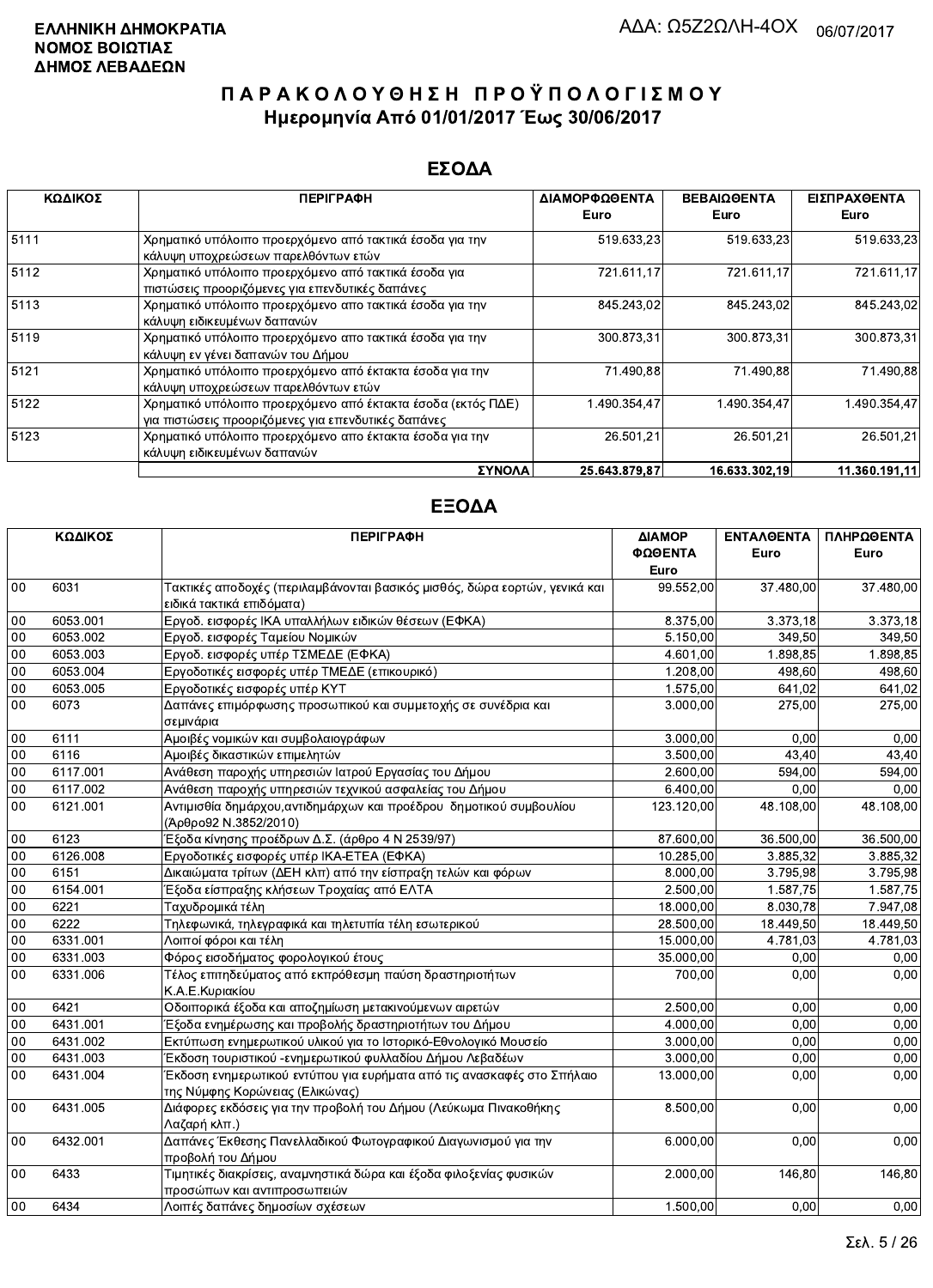|              | ΚΩΔΙΚΟΣ              | <b>ПЕРІГРАФН</b>                                                                                                          | ΔΙΑΜΟΡ<br>ΦΩΘΕΝΤΑ<br>Euro | ΕΝΤΑΛΘΕΝΤΑ<br>Euro | ΠΛΗΡΩΘΕΝΤΑ<br>Euro |
|--------------|----------------------|---------------------------------------------------------------------------------------------------------------------------|---------------------------|--------------------|--------------------|
| 00           | 6443                 | Δαπάνες δεξιώσεων και εθνικών ή τοπικών εορτών                                                                            | 2.500,00                  | 0.00               | 0,00               |
| $00\,$       | 6451.002             | Συνδρομή σε νομικές βάσεις δεδομένων                                                                                      | 5.000,00                  | 0.00               | 0,00               |
| $00\,$       | 6463                 | Έξοδα λοιπών δημοσιεύσεων                                                                                                 | 3.000,00                  | 606,26             | 606,26             |
| 00           | 6492                 | Δικαστικά έξοδα και έξοδα εκτέλεσης δικαστικών αποφάσεων ή                                                                | 10.000,00                 | 2.059.87           | 1.859,87           |
|              |                      | συμβιβαστικών πράξεων                                                                                                     |                           |                    |                    |
| $00\,$       | 6494                 | Έξοδα συμβολαιογράφων και δικαστικών επιμελητών                                                                           | 1.500,00                  | 0,00               | 0,00               |
| 00           | 6495.002             | Αμοιβή ΤΕΕ από τακτοποίηση δημοτικών αυθαιρέτων (σχολείων κλπ.)                                                           | 200,00                    | 30,00              | 30,00              |
| $00\,$       | 6495.007             | Δαπάνες για πάγια τέλη κτηματογράφησης ακινήτων του Δήμου                                                                 | 200,00                    | 0,00               | 0,00               |
| 00           | 6495.010             | Δαπάνη για μηχανογραφικό αρχείο ΔΕΗ χρέωσης δημοτικών τελών                                                               | 250,00                    | 0,00               | 0,00               |
| $00\,$       | 6495.011             | Απόδοση σε Ε.Τ.Α ποσοστού 10% επί των εισπράξεων από ΞΕΝΙΑ                                                                | 5.750,00                  | 0.00               | 0,00               |
| $00\,$       | 6511                 | Τόκοι δανείων εσωτερικού                                                                                                  | 180.768,70                | 98.601,12          | 98.601,12          |
| 00           | 6514                 | Συμβολαιογραφικά έξοδα και δαπάνες σύναψης δανείων                                                                        | 12.500,00                 | 0,00               | 0,00               |
| 00           | 6515                 | Αμοιβές και προμήθειες τραπεζών                                                                                           | 3.000,00                  | 0,00               | 0,00               |
| 00           | 6516                 | Χρεολύσια δανείων εσωτερικού                                                                                              | 200.580,37                | 109.407,48         | 109.407,48         |
| 00           | 6521<br>6524         | Τόκοι δανείων εσωτερικού                                                                                                  | 121.284,54                | 66.155,22          | 66.155,22          |
| $00\,$       | 6526                 | Συμβολαιογραφικά έξοδα και δαπάνες σύναψης δανείων<br>Χρεολύσια δανείων εσωτερικού                                        | 2.500,00                  | 0.00               | 0,00<br>82.344,90  |
| $00\,$<br>00 |                      |                                                                                                                           | 150.965,70                | 82.344,90          |                    |
| 00           | 6711.001<br>6711.003 | Μεταβιβάσεις σε σχολικές επιτροπές για λειτουργικές δαπάνες                                                               | 362.720,00                | 181.087,96<br>0,00 | 181.087,96         |
|              |                      | Μεταβιβάσεις σε σχολικές επιτροπές για έργα επισκευής και συντήρησης<br>σχολικών κτιρίων                                  | 20.000,00                 |                    | 0,00               |
| $00\,$       | 6721.001             | Εισφορά υπέρ συνδέσμου Δήμων και Κοινοτήτων Προστασίας & Ορθολογικής<br>Ανάπτυξης του Κορινθιακού Κόλπου (ΣΠΟΑΚ) ο 'ΑΡΙΩΝ | 7.184,50                  | 7.184,50           | 7.184,50           |
| $00\,$       | 6722                 | Εισφορά για την εξασφάλιση μέσων προστασίας άμαχου πληθυσμού                                                              | 9.225,58                  | 0,00               | 0,00               |
| 00           | 6723                 | Κράτηση 0,50% υπέρ λογαριασμού του άρθρου 68 ΝΔ 3033/54                                                                   | 46.127,90                 | 3.777,61           | 3.777,61           |
| $00\,$       | 6725                 | Εισφορά υπέρ ΤΠΟΕΚΕ                                                                                                       | 750,00                    | 0.00               | 0,00               |
| 00           | 6726.001             | Υπέρ δήμων και κοινοτήτων απο το Τέλος Ακίνητης Περιουσίας (15% επι των<br>εισπράξεων - Ν. 2130/93)                       | 16.000,00                 | 5.486,95           | 5.486,95           |
| 00           | 6734                 | Καταβολή επιδόματος ένδειας στους δικαιούχους                                                                             | 10.000,00                 | 0,00               | 0,00               |
| 00           | 6736                 | Επιχορηγήσεις σε πολιτιστικούς συλλόγους και σωματεία                                                                     | 10.100,00                 | 0,00               | 0,00               |
| 00           | 6738.001             | Χρηματοδότηση Κοινωφελούς Επιχείρησης Δήμου Λεβαδέων                                                                      | 20.000,00                 | 0.00               | 0,00               |
| $00\,$       | 6821.001             | Φορολογικά πρόστιμα και προσαυξήσεις χρήσης                                                                               | 3.000,00                  | 0,00               | 0,00               |
| 00           | 6821.004             | Πρόστιμα και προσαυξήσεις από εκπρόθεσμη υποβολή ΦΠΑ της ΔΕΠΑΛ                                                            | 6.500,00                  | 5.781,36           | 5.781,36           |
| $00\,$       | 6821.005             | Πρόστιμα και προσαυξήσεις από εκπρόθεσμη υποβολή ΦΠΑ της ΔΕΤΕΛ                                                            | 7.000,00                  | 6.315,26           | 6.315,26           |
| 00           | 6821.006             | Πρόστιμα και προσαυξήσεις από εκπρόθεσμη υποβολή ΦΠΑ της<br>Κ.Α.Ε.Κυριακίου                                               | 6.650,00                  | 5.529,60           | 5.529,60           |
| 00           | 6821.007             | Πρόστιμα & προσαυξήσεις από εκπρόθεσμη καταβολή τέλους επιτηδεύματος<br>της Κ.Α.Ε.Κυριακίου                               | 3.670,00                  | 3.265,36           | 3.265,36           |
| 00           | 6822                 | Προσαυξήσεις Ασφαλιστικών ταμείων χρήσης                                                                                  | 2.000,00                  | 0,00               | 0,00               |
| 00           | 6823.001             | Τόκοι υπερημερίας χρήσης                                                                                                  | 41.500,00                 | 2.478.20           | 2.025,52           |
| 10           | 6011                 | Τακτικές αποδοχές (περιλαμβάνονται βασικός μισθός, δώρα εορτών, γενικά και<br>ειδικά τακτικά επιδόματα)                   | 960.000,00                | 500.467,78         | 500.467,78         |
| 10           | 6012.001             | Αποζημίωση υπερωριακής εργασίας μονίμων υπαλλήλων                                                                         | 1.000,00                  | 0,00               | 0,00               |
| 10           | 6012.002             | Αμοιβή υπαλλήλων που ασκούν καθήκοντα ληξιάρχου                                                                           | 2.500,00                  | 916,43             | 916,43             |
| 10           | 6012.003             | Αμοιβή υπαλλήλου που τηρεί τα πρακτικά του Δημοτικού Συμβουλίου                                                           | 1.050,00                  | 453,97             | 453,97             |
| 10           | 6012.004             | Αμοιβή υπαλλήλων για την γραμματειακή υποστήριξη των συμβουλίων των<br>τοπικών και δημοτικών κοινοτήτων                   | 2.600,00                  | 692,34             | 692,34             |
| 10           | 6021.002             | Τακτικές αποδοχές υπαλλήλων με σύμβαση αορίστου χρόνου                                                                    | 205.000,00                | 83.320,20          | 83.320,20          |
| 10           | 6051.001             | Εργοδοτικές εισφορές ΙΚΑ μονίμων διοικητικών-οικονομικών υπηρεσιών<br>(EΦKA)                                              | 7.212,00                  | 3.347,72           | 3.347,72           |
| 10           | 6051.002             | Εργοδοτικές εισφορές ΤΥΔΚΥ μονίμων διοικητικών-οικονομικών υπηρεσιών                                                      | 45.900,00                 | 24.290,47          | 24.290,47          |
| 10           | 6051.003             | Εργοδοτικές εισφορές ΕΤΕΑΕΠ μονίμων διοικητικών-οικονομικών υπηρεσιών                                                     | 33.120,00                 | 14.302,01          | 14.302,01          |
| 10           | 6051.004             | Εργοδοτικές εισφορές ΤΣΜΕΔΕ μονίμων διοικητικών-οικονομικών υπηρεσιών<br>$(E\Phi KA)$                                     | 6.060,00                  | 3.032,48           | 3.032,48           |
| 10           | 6051.005             | Εργοδοτικές εισφορές ΤΣΜΕΔΕ (ΕΠΙΚΟΥΡΙΚΟ) μονίμων διοικητικών-<br>οικονομικών υπηρεσιών                                    | 1.591,00                  | 796,18             | 796,18             |
| 10           | 6051.006             | Εργοδοτικές εισφορές ΚΥΤ μονίμων διοικητικών-οικονομικών υπηρεσιών                                                        | 2.070,00                  | 1.006,60           | 1.006,60           |
| 10           | 6051.007             | Εργοδοτικές εισφορές τακτικών υπαλλήλων υπέρ ΚΣΚΥ                                                                         | 15.245,00                 | 6.674,46           | 6.674,46           |
| 10           | 6051.008             | Εργοδοτικές εισφορές τακτικών υπαλλήλων υπέρ ΟΠΑΔ                                                                         | 4.864,00                  | 1.969,24           | 1.969,24           |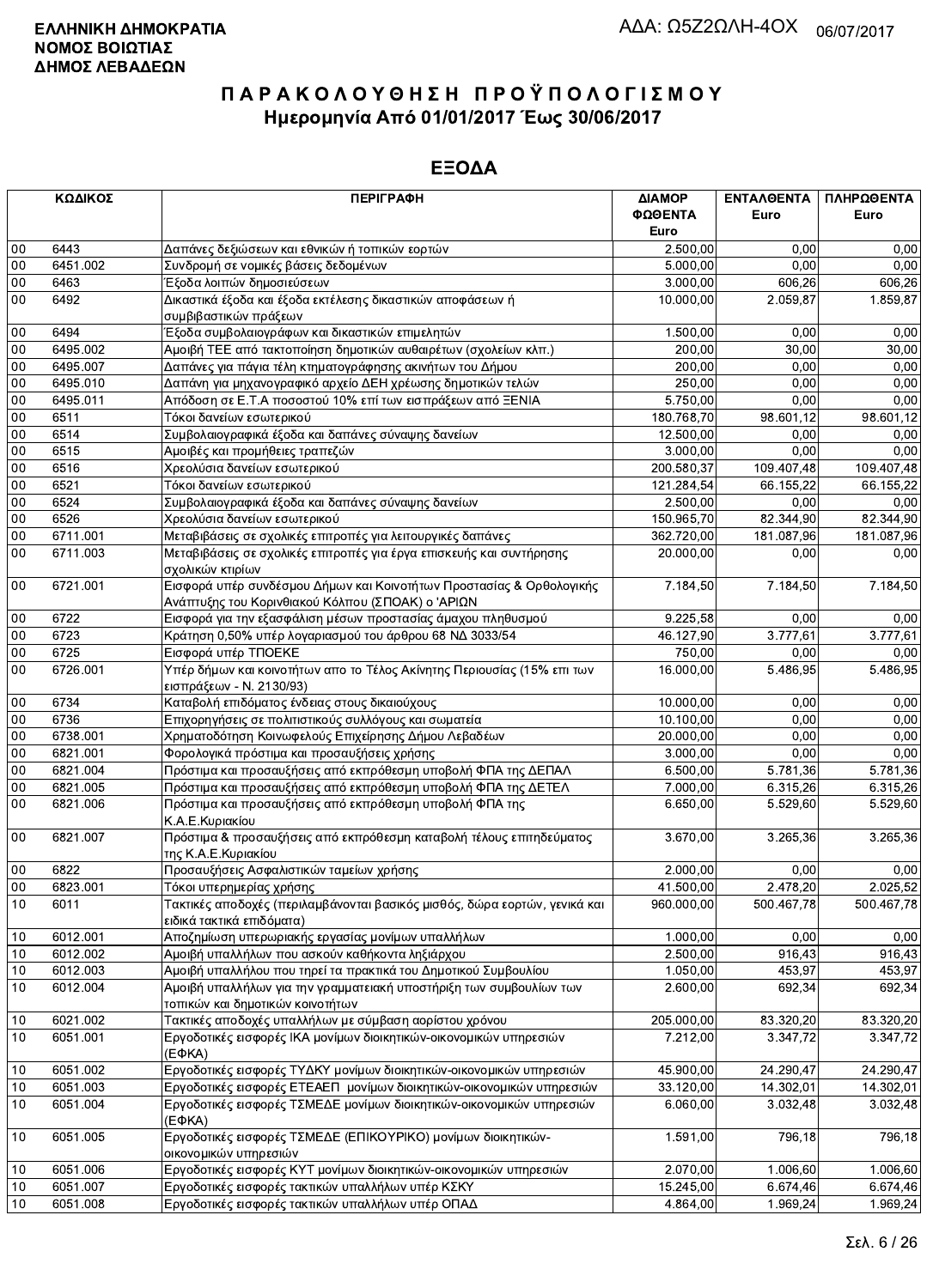|      | ΚΩΔΙΚΟΣ  | <b>ПЕРІГРАФН</b>                                                                                                                       | ΔΙΑΜΟΡ     | ΕΝΤΑΛΘΕΝΤΑ | ΠΛΗΡΩΘΕΝΤΑ            |
|------|----------|----------------------------------------------------------------------------------------------------------------------------------------|------------|------------|-----------------------|
|      |          |                                                                                                                                        | ΦΩΘΕΝΤΑ    | Euro       | Euro                  |
|      |          |                                                                                                                                        | Euro       |            |                       |
| 10   | 6051.010 | Εργοδοτικές εισφορές υπέρ σύνταξης Δημοσίου (ΕΦΚΑ)                                                                                     | 31.150,00  | 7.953,15   | $\overline{7.953,15}$ |
| 10   | 6052.002 | Εργοδοτικές εισφορές ΙΚΑ υπαλλήλων με σύμβαση αορίστου χρόνου (ΕΦΚΑ)                                                                   | 51.350,00  | 20.880,04  | 20.880,04             |
| 10   | 6056     | Εργοδοτικές εισφορές Δήμων Κοινωνικής Ασφάλισης                                                                                        | 23.353,00  | 11.745,36  | 11.745,36             |
| 10   | 6142.002 | Ανάθεση εργασίας σε ορκωτούς ελεγκτές για τον έλεγχο των οικονομικών<br>καταστάσεων του Δήμου (Ν. 2880/2001, Ν.3146/2003)              | 12.630,00  | 0,00       | 0,00                  |
| 10   | 6231.001 | Εκμίσθωση χώρου για λειτουργία εμποροπανήγυρης, εκθέσεων κλπ                                                                           | 13.221,60  | 6.010,80   | 6.010,80              |
| 10   | 6232     | Μισθώματα κτιρίων - Τεχνικών έργων ακινήτων                                                                                            | 52.026,24  | 26.013,12  | 26.013,12             |
| 10   | 6253     | Ασφάλιστρα μεταφορικών μέσων                                                                                                           | 2.000,00   | 0,00       | 0,00                  |
| 10   | 6262.001 | Συντήρηση και επισκευή ηλεκτρομηχανολογικιού εξοπλισμού κτιρίων                                                                        | 2.300,00   | 0,00       | 0,00                  |
|      |          | (ανελκυστήρας, κλιματιστικά κλπ)                                                                                                       |            |            |                       |
| 10   | 6263.001 | Συντήρηση και επισκευή μεταφορικών μέσων                                                                                               | 6.000.00   | 0,00       | 0,00                  |
| 10   | 6263.002 | Δαπάνες για τεχνικό έλεγχο αυτοκινήτων (Κ.Τ.Ε.Ο.)                                                                                      | 450,00     | 0,00       | 0,00                  |
| 10   | 6264.001 | Συντήρηση και επισκευή εγκαταστάσεων θέρμανσης, κλιματισμού, αερισμού και                                                              | 6.000,00   | 0.00       | 0,00                  |
|      |          | λοιπών μηχανημάτων                                                                                                                     |            |            |                       |
| 10   | 6265.002 | Συντήρηση και επισκευή ηλεκτρονικών υπολογιστών, φωτοτυπικών, fax κλπ                                                                  | 6.460,00   | 333,56     | 333,56                |
| 10   | 6266.001 | Συντήρηση Εφαρμογών λογισμικού                                                                                                         | 26.000,00  | 0,00       | 0,00                  |
| 10   | 6279.001 | Λοιπές δαπάνες για ύδρευση, άρδευση, φωτισμό, καθαριότητα                                                                              | 53.600,00  | 30.148,00  | 30.148,00             |
| 10   | 6321     | Τέλη κυκλοφορίας επιβατηγών αυτοκινήτων                                                                                                | 565,00     | 0,00       | 0,00                  |
| 10   | 6411     | Έξοδα κίνησης ιδιοκτητών μεταφορικών μέσων (καύσιμα, λιπαντικά, διόδια<br> κλπ)                                                        | 7.000,00   | 650,73     | 650,73                |
| 10   | 6422     | Οδοιπορικά έξοδα και αποζημίωση μετακινούμενων υπαλλήλων                                                                               | 1.250,00   | 0,00       | 0,00                  |
| 10   | 6461     | Έξοδα δημοσίευσης οικονομικών καταστάσεων                                                                                              | 1.000,00   | 0,00       | 0,00                  |
| 10   | 6462     | Δημοσίευση προκηρύξεων                                                                                                                 | 3.000,00   | 860,55     | 860,55                |
| 10   | 6611.001 | Προμήθεια βιβλίων, περιοδικών και λοιπών εκδόσεων                                                                                      | 500,00     | 0,00       | 0,00                  |
| 10   | 6611.002 | Προμήθεια βιβλίων για Τμήμα Δημ. Κατάστασης και Ληξιαρχείου                                                                            | 900,00     | 0,00       | 0,00                  |
| 10   | 6612     | Προμήθεια γραφικής ύλης και λοιπά υλικά γραφείων                                                                                       | 10.000,00  | 1.154,09   | 1.154,09              |
| 10   | 6613.001 | Προμήθεια εντύπων υπηρεσιών                                                                                                            | 850,00     | 0,00       | 0,00                  |
| 10   | 6613.002 | Προμήθεια υλικών μηχανογράφησης και πολλαπλών εκτυπώσεων (τόνερ,<br>μελανοταινίες-αναλώσιμα fax κλπ)                                   | 15.000,00  | 7.114,77   | 5.322,86              |
| 10   | 6614     | Λοιπές προμήθειες ειδών γραφείου                                                                                                       | 1.000,00   | 0.00       | 0,00                  |
| 10   | 6615.001 | Εργασίες εκτυπώσεων, εκδόσεων, βιβλιοδετήσεων                                                                                          | 2.000,00   | 0.00       | 0,00                  |
| 10   | 6615.002 | Εργασίες εκτύπωσης φωτοτυπιών                                                                                                          | 2.000,00   | 0,00       | 0,00                  |
| 10   | 6615.003 | Εκτύπωση Μητρώου Αρρένων (υποχρεωτ. εισφορά ΥΠ.ΕΣ 55327/89)                                                                            | 100,00     | 0,00       | 0,00                  |
| 10   | 6634     | Προμήθεια ειδών καθαριότητας και ευπρεπισμού                                                                                           | 2.500,00   | 0,00       | 0,00                  |
| 10   | 6643     | Προμήθεια καυσίμων για θέρμανση και φωτισμό                                                                                            | 38.000,00  | 21.228,02  | 21.228,02             |
| 10   | 6662.001 | Προμήθεια υλικών ενεργητικής πυροπροστασίας - συστημάτων συναγερμού-<br>πυρανίχνευσης, αναγομώσεις πυροσβεστήρων                       | 1.000,00   | 0,00       | 0,00                  |
| 10   | 6662.002 | Προμήθεια ηλεκτρολογικού υλικού κτιριακών εγκαταστάσεων                                                                                | 1.000,00   | 0,00       | 0,00                  |
| 10   | 6671.002 | Προμήθεια ελαστικών μεταφορικών μέσων                                                                                                  | 1.000,00   | 0,00       | 0,00                  |
| $10$ | 6673.001 | Ανταλλακτικά εγκαταστάσεων θέρμανσης, κλιματισμού, αερισμού και λοιπών                                                                 | 1.300,00   | 0,00       | 0,00                  |
|      |          | μηχανημάτων                                                                                                                            |            |            |                       |
| 10   | 6691     | Προμήθεια ειδών σημαιοστολισμού και φωταγωγήσεων                                                                                       | 1.000,00   | 0,00       | 0,00                  |
| 15   | 6011     | Τακτικές αποδοχές (περιλαμβάνονται βασικός μισθός, δώρα εορτών, γενικά και<br>ειδικά τακτικά επιδόματα)                                | 395.950,00 | 225.252,87 | 225.252,87            |
| 15   | 6013     | Εφάπαξ βοήθημα του Ν 103/75                                                                                                            | 15.000,00  | 12.802,60  | 12.802,60             |
| 15   | 6021.001 | Τακτικές αποδοχές καθαριστριών σχολικών μονάδων (αρθ. 18 Ν.3870/2010)                                                                  | 89.727,00  | 36.410,39  | 36.410,39             |
| 15   | 6021.002 | Τακτικές αποδοχές υπαλλήλων Κοινωνικής Προστασίας, Παιδείας, Αθλητισμού<br>και Πολιτισμού (Παιδικοί Σταθμοί, ΚΑΠΗ, Δημοτικό Ωδείο κλπ) | 216.025,00 | 98.518,36  | 98.518,36             |
| 15   | 6021.003 | Τακτικές αποδοχές σχολικών φυλάκων με σύμβαση Ιδιωτ. Δικαίου Αορίστου                                                                  | 106.268.00 | 44.028,05  | 44.028,05             |
| 15   | 6041.001 | Χρόνου<br>Τακτικές αποδοχές ωρομισθίων γυμναστών ΠΑγΟ                                                                                  | 9.441,40   | 0,00       | 0,00                  |
| 15   | 6041.004 | Τακτικές αποδοχές εκτάκτων υπαλλήλων Κατασκήνωσης                                                                                      | 14.200,00  | 0,00       | 0,00                  |
| 15   | 6041.005 | Αμοιβές συμβασιούχων αμιγώς αμοιβομένων από καταβολή αντιτίμου στο                                                                     | 13.473,20  | 7.374,33   | 7.374,33              |
|      |          | Ωδείο Λιβαδειάς                                                                                                                        |            |            |                       |
| 15   | 6051.001 | Εργοδοτικές εισφορές ΙΚΑ μονίμων κοινωνικών υπηρεσιών(ΕΦΚΑ)                                                                            | 25.780,00  | 12.382,14  | 12.382,14             |
| 15   | 6051.002 | Εργοδοτικές εισφορες ΤΥΔΚΥ μονίμων κοινωνικών υπηρεσιών                                                                                | 11.720,00  | 7.004,65   | 7.004,65              |
| 15   | 6051.003 | Εργοδοτικές εισφορες ΕΤΕΑΕΠ μονίμων υπαλλήλων κοινωνικών υπηρεσιών                                                                     | 7.790,00   | 4.506, 15  | 4.506,15              |
| 15   | 6051.009 | Ερνοδοτικές εισφορές ΟΠΑΔ μονίμων κοινωνικών υπηρεσιών                                                                                 | 8.860.00   | 4.589.79   | 4.589.79              |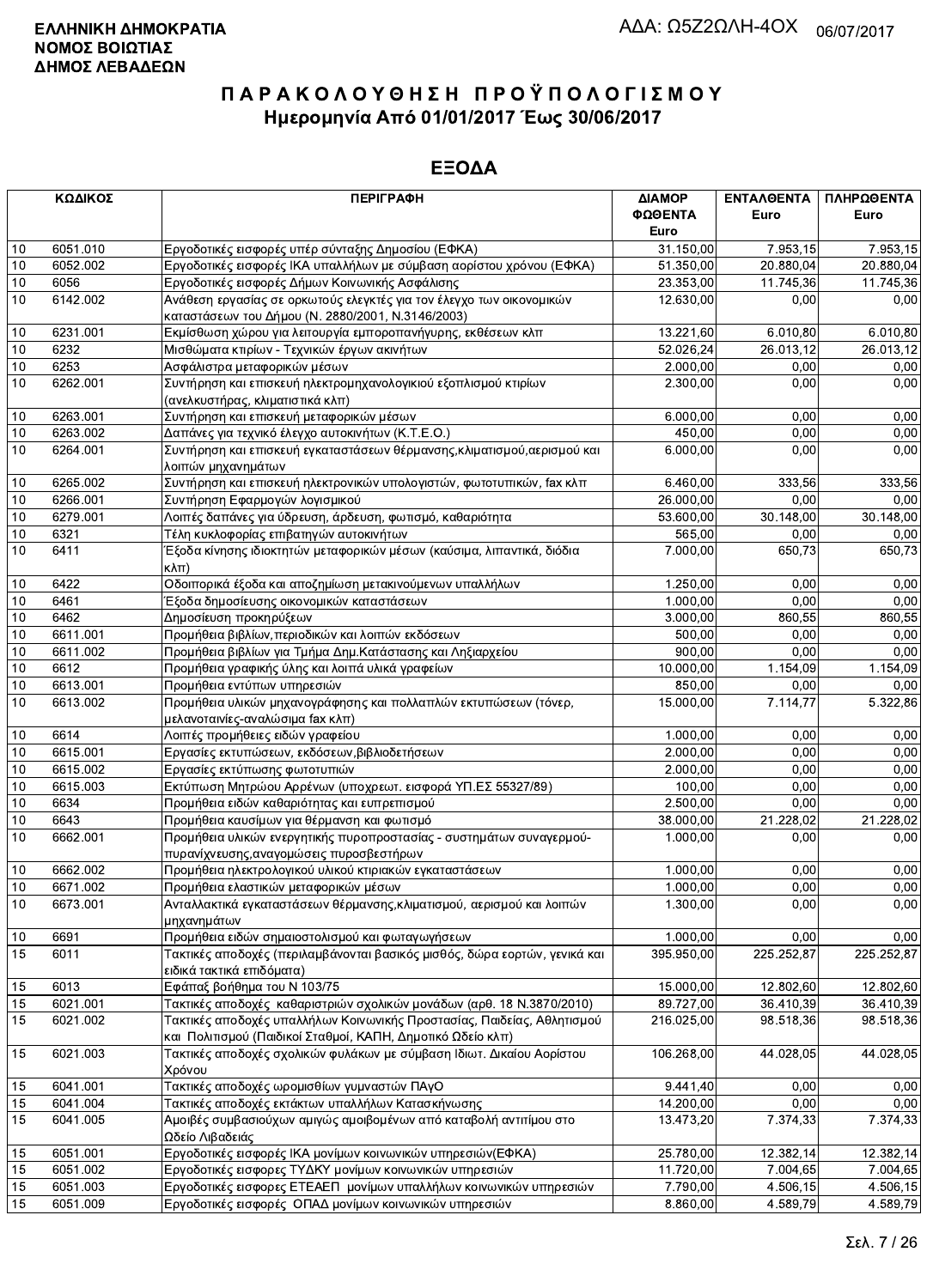|    | ΚΩΔΙΚΟΣ  | <b>ПЕРІГРАФН</b>                                                                                                                                               | ΔΙΑΜΟΡ    | ΕΝΤΑΛΘΕΝΤΑ | ΠΛΗΡΩΘΕΝΤΑ |
|----|----------|----------------------------------------------------------------------------------------------------------------------------------------------------------------|-----------|------------|------------|
|    |          |                                                                                                                                                                | ΦΩΘΕΝΤΑ   | Euro       | Euro       |
|    |          |                                                                                                                                                                | Euro      |            |            |
| 15 | 6051.010 | Εργοδοτικές εισφορές υπέρ σύνταξης Δημοσίου (ΕΦΚΑ)                                                                                                             | 12.330,00 | 3.054.12   | 3.054, 12  |
| 15 | 6052.001 | Εργοδοτικές εισφορές (ΙΚΑ) υπαλλήλων αορίστου. χρόνου (καθαρ. σχολικών<br>μονάδων)                                                                             | 24.470,00 | 9.860.35   | 9.860,35   |
| 15 | 6052.002 | Εργοδοτικές εισφορές ΙΚΑ (ΕΦΚΑ) υπαλλήλων κοινωνικής προστασίας,<br>πολιτισμού και αθλητισμού (Παιδικοί Σταθμοί, ΚΑΠΗ, Δημ. Ωδείο κλπ)                         | 51.450,00 | 24.307,92  | 24.307,92  |
| 15 | 6052.003 | Εργοδοτικές εισφορές (ΙΚΑ) σχολικών φυλάκων                                                                                                                    | 25.636,00 | 11.033,35  | 11.033,35  |
| 15 | 6054.001 | Εργοδοτικές εισφορές ωρομισθίων γυμναστών ΠΑγΟ                                                                                                                 | 2.723,00  | 0,00       | 0,00       |
| 15 | 6054.004 | Εργοδοτικές εισφορές ΙΚΑ (ΕΦΚΑ) εκτάκτων υπαλλήλων Κατασκήνωσης                                                                                                | 3.950,00  | 0,00       | 0,00       |
| 15 | 6054.005 | Εργοδοτικές εισφορες συμβασιούχων αμιγώς αμοιβομένων από καταβολή<br>αντιτίμου στο Ωδείο Λιβαδειάς (ΕΦΚΑ)                                                      | 3.460,00  | 1.848,01   | 1.848,01   |
| 15 | 6055.001 | Εργοδοτικές εισφορές υπέρ ΕΦΚΑ για ασφαλισμένους στους κλάδους<br>σύνταξης, ασθενείας (είδος και χρήμα), επικουρικό και πρόνοια (παρ.9 αρ.39<br>του Ν.4387/16) | 1.000,00  | 0,00       | 0,00       |
| 15 | 6056     | Εργοδοτικές εισφορές Δήμων Κοινωνικής Ασφάλισης                                                                                                                | 10.811,00 | 5.437,38   | 5.437,38   |
| 15 | 6061.001 | Παροχές σε ειδος- γάλα εργαζόμενων                                                                                                                             | 10.173,00 | 2.968,63   | 2.968,63   |
| 15 | 6061.002 | Προμήθειες στολών μουσικών Φιλαρμονικής                                                                                                                        | 1.500,00  | 0,00       | 0,00       |
| 15 | 6117.002 | Εργασίες απολύμανσης-απεντόμωσης                                                                                                                               | 800,00    | 0,00       | 0,00       |
| 15 | 6117.005 | Ανάθεση παροχής υπηρεσιών σε παιδίατρο για Κατασκήνωση                                                                                                         | 1.200,00  | 0,00       | 0,00       |
| 15 | 6117.006 | Καθαρισμός εγκαταστάσεων Αθλητισμού, Πολιτισμού και λοιπών υπηρεσιών                                                                                           | 9.085,00  | 9.083,00   | 9.083,00   |
| 15 | 6117.007 | Ανάθεση εργασίας για χόρδισμα πιάνου Δημοτικού Ωδείου                                                                                                          | 300,00    | 0,00       | 0,00       |
| 15 | 6117.009 | Σύμβαση έργου με γιατρό για παροχή υπηρεσιών στα μέλη του ΚΑΠΗ                                                                                                 | 6.000,00  | 0,00       | 0,00       |
| 15 | 6211.002 | Δαπάνη ηλεκτρικού ρεύματος για φωτισμό Δημοτικού Σταδίου                                                                                                       | 23.000,00 | 0,00       | 0.00       |
| 15 | 6232.002 | Μίσθωμα κτιριου Β΄ Παιδικού Σταθμού Λιβαδειάς                                                                                                                  | 15.288,00 | 7.644,00   | 7.644,00   |
| 15 | 6232.003 | Μίσθωμα κτιριου ΚΑΠΗ Δαύλειας                                                                                                                                  | 2.851,20  | 1.425,60   | 1.425,60   |
| 15 | 6232.005 | Μίσθωμα κτιρίου ιατρειου (ΚΑΠΗ)                                                                                                                                | 4.602,00  | 2.301,00   | 1.917,50   |
| 15 | 6232.006 | Μίσθωμα κυλικείου ΚΑΠΗ Λιβαδειάς (καντίνα)                                                                                                                     | 5.831,76  | 2.915,88   | 2.915,88   |
| 15 | 6232.008 | Μίσθωμα για στέγαση Δημοτικού Θεάτρου                                                                                                                          | 4.560,00  | 2.280,00   | 2.280,00   |
| 15 | 6236.001 | Μισθώματα σχολικών κτιρίων (άρθ.94 Ν.3852/10)                                                                                                                  | 87.685,56 | 45.832,90  | 23.524,48  |
| 15 | 6236.002 | Μίσθωμα κτιρίου "Δια Βίου Μάθηση"                                                                                                                              | 3.111,00  | 1.555,20   | 1.555,20   |
| 15 | 6253.001 | Ασφάλιστρα μεταφορικών μέσων                                                                                                                                   | 1.500,00  | 0,00       | 0,00       |
| 15 | 6262.001 | Συντήρηση και επισκευή λοιπών μονίμων εγκαταστάσεων Αθλητισμού -<br>Πολιτισμού                                                                                 | 5.000,00  | 0,00       | 0,00       |
| 15 | 6263.002 | Συντήρηση και επισκευή μεταφορικών μέσων                                                                                                                       | 1.500,00  | 0,00       | 0,00       |
| 15 | 6263.003 | Δαπάνες για τεχνιικό έλεγχο αυτοκινήτων (ΚΤΕΟ)                                                                                                                 | 200,00    | 0,00       | 0,00       |
| 15 | 6264.001 | Συντήρηση και επισκευή εγκαταστάσεων θέρμανσης, κλιματισμού, αερισμού<br>και λοιπών μηχανημάτων                                                                | 3.500,00  | 0,00       | 0,00       |
| 15 | 6265.001 | Συντήρηση και επισκευή λοιπού εξοπλισμού Κατασκήνωσης στην Παλιομηλιά                                                                                          | 1.000,00  | 0,00       | 0,00       |
| 15 | 6265.003 | Συντήρηση συστημάτων κατάσβεσης-πυρόσβεσης                                                                                                                     | 1.500,00  | 0,00       | 0,00       |
| 15 | 6265.004 | Συντήρηση και επισκευή ηλεκτρικών συσκευών                                                                                                                     | 300,00    | 0.00       | 0,00       |
| 15 | 6265.006 | Συντήρηση και επισκευή επίπλων και λοιπού εξοπλισμού υπηρεσιών<br>Πολιτισμού-Αθλητισμού                                                                        | 1.000,00  | 0,00       | 0,00       |
| 15 | 6271.001 | Ύδρευση Παιδικών Σταθμών και Δημοτικού Ωδείου                                                                                                                  | 2.500,00  | 632,50     | 632,50     |
| 15 | 6279.001 | Λοιπές δαπάνες για ύδρευση, άρδευση, φωτισμό, καθαριότητα                                                                                                      | 57.000,00 | 23.617,71  | 23.617,71  |
| 15 | 6279.002 | Δαπάνη κοινόχρηστων για το κτίριο στέγασης ΄΄Δια Βίου Μάθηση΄΄                                                                                                 | 750,00    | 0,00       | 0,00       |
| 15 | 6279.004 | Επαύξηση ισχύος υπάρχουσας ηλεκτρικής παροχής στο Δημοτικό<br>Κολυμβητήριο Λιβαδειάς                                                                           | 5.510,00  | 0,00       | 0,00       |
| 15 | 6321     | Τέλη κυκλοφορίας επιβατηγών αυτοκινήτων                                                                                                                        | 1.360,00  | 0,00       | 0,00       |
| 15 | 6413.001 | Δαπάνη για εκδρομές ΚΑΠΗ                                                                                                                                       | 2.000,00  | 0,00       | 0,00       |
| 15 | 6422     | Οδοιπορικά έξοδα και αποζημίωση μετακινούμενων υπαλλήλων                                                                                                       | 1.250,00  | 0,00       | 0,00       |
| 15 | 6462     | Δημοσίευση προκηρύξεων                                                                                                                                         | 2.250,00  | 1.909,60   | 1.909,60   |
| 15 | 6471.001 | Εκδηλώσεις εορτών ΠΑΣΧΑ                                                                                                                                        | 40.000,00 | 37.654,54  | 35.281,81  |
| 15 | 6471.002 | Πολιτιστικές εκδηλώσεις ΤΡΟΦΩΝΕΙΑ                                                                                                                              | 30.000,00 | 0,00       | 0,00       |
| 15 | 6471.003 | Πολιτιστικές εκδηλώσεις ΓΑΙΤΑΝΑΚΙ ΛΙΒΑΔΕΙΑΣ                                                                                                                    | 9.500,00  | 7.317,48   | 7.317,48   |
| 15 | 6471.005 | Επετειακές-εορταστικές εκδηλώσεις και δραστηριότητες όλων των Κοινοτήτων<br>του Δήμου                                                                          | 20.000,00 | 3.897,45   | 3.897,45   |
| 15 | 6471.006 | Εκδηλώσεις εορτασμού Χριστουγέννων & Πρωτοχρονιάς                                                                                                              | 15.000,00 | 0,00       | 0,00       |
| 15 | 6471.007 | Εκδηλώσεις Δημοτικού Ωδείου                                                                                                                                    | 1.500,00  | 0,00       | 0,00       |
| 15 | 6471.008 | Συνδιοργάνωση Πολιτιστικών εκδηλώσεων με φορείς της πόλης                                                                                                      | 3.000,00  | 0,00       | 0,00       |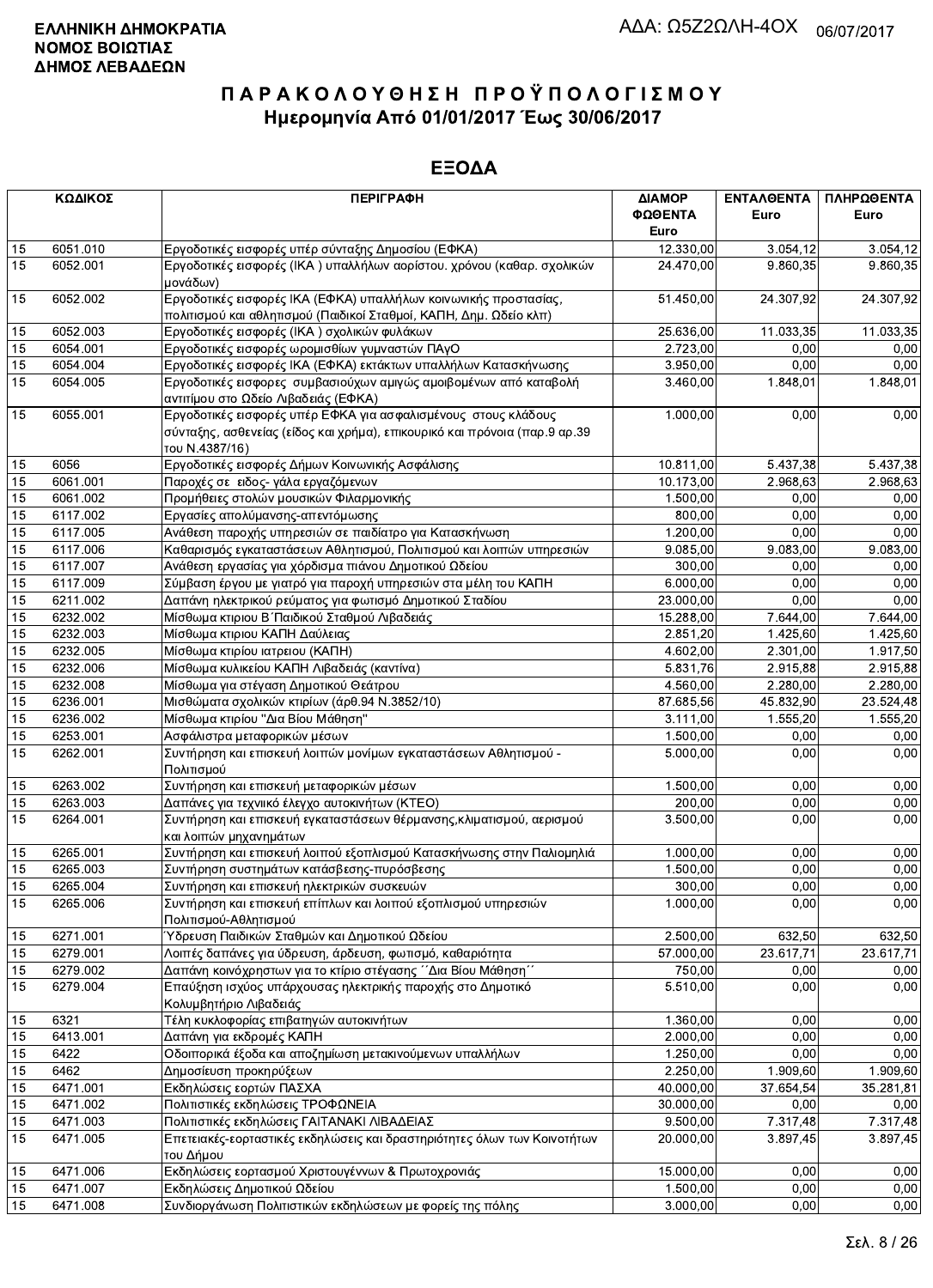|    | ΚΩΔΙΚΟΣ  | <b>ПЕРІГРАФН</b>                                                                                                         | ΔΙΑΜΟΡ<br>ΦΩΘΕΝΤΑ<br>Euro | ΕΝΤΑΛΘΕΝΤΑ<br>Euro | ΠΛΗΡΩΘΕΝΤΑ<br>Euro |
|----|----------|--------------------------------------------------------------------------------------------------------------------------|---------------------------|--------------------|--------------------|
| 15 | 6472.001 | Εξοδα αθλητικών δραστηριοτήτων και εκδηλώσεων                                                                            | 4.500,00                  | 0,00               | 0,00               |
| 15 | 6473.001 | Εκδηλώσεις στα ΚΑΠΗ                                                                                                      | 1.500,00                  | 0,00               | 0,00               |
| 15 | 6482.001 | Προμήθεια ειδών παντοπωλείου για Κατασκήνωση                                                                             | 5.150,00                  | 0,00               | 0,00               |
| 15 | 6482.002 | Προμήθεια φρούτων και λαχανικών για Κατασκήνωση                                                                          | 5.020,00                  | 0,00               | 0,00               |
| 15 | 6482.003 | Προμήθεια ειδών κρεοπωλείου για Κατασκήνωση                                                                              | 4.700,00                  | 0,00               | 0,00               |
| 15 | 6482.004 | Προμήθεια γαλακτοκομικών ειδών για Κατασκήνωση                                                                           | 3.200,00                  | 0,00               | 0,00               |
| 15 | 6482.005 | Προμήθεια κατεψυγμένων ειδών για Κατασκήνωση                                                                             | 1.250,00                  | 0,00               | 0,00               |
| 15 | 6482.006 | Προμήθεια ειδών αρτοποιείου για Κατασκήνωση                                                                              | 4.150,00                  | 0,00               | 0,00               |
| 15 | 6482.007 | Προμήθεια ειδών ζαχαροπλαστείου για Κατασκήνωση                                                                          | 1.050,00                  | 0,00               | 0,00               |
| 15 | 6611     | Προμήθεια βιβλίων κλπ                                                                                                    | 300,00                    | 0,00               | 0,00               |
| 15 | 6612     | Προμήθεια γραφικής ύλης και λοιπά υλικά γραφείων                                                                         | 500,00                    | 0,00               | 0,00               |
| 15 | 6613.002 | Προμήθεια εντύπων και υλικών μηχανογράφησης και πολλαπλών                                                                | 1.000,00                  | 0,00               | 0,00               |
|    |          | εκτυπώσεων Παιδικών Σταθμών                                                                                              |                           |                    |                    |
| 15 | 6613.003 | Προμήθεια εντύπων και υλικών μηχανογράφησης και πολλαπλών                                                                | 200,00                    | 0,00               | 0,00               |
|    |          | εκτυπώσεων ΚΑΠΗ                                                                                                          |                           |                    |                    |
| 15 | 6615.001 | Διάφορες εκδόσεις για την προβολή του Δήμου                                                                              | 0,00                      | 0,00               | 0,00               |
| 15 | 6615.002 | Εκτύπωση ενημερωτικού υλικού για το Ιστορικό-Εθνολογικό Μουσείο                                                          | 0,00                      | 0,00               | 0,00               |
| 15 | 6615.003 | Εκτύπωση βιβλιαρίων σπουδών για τους μαθητές του Δημοτικού Ωδείου                                                        | 500,00                    | 0,00               | 0,00               |
| 15 | 6622.006 | Προμήθεια παιδικών στρωμάτων για Παιδικούς Σταθμούς                                                                      | 1.000,00                  | 0,00               | 0,00               |
| 15 | 6622.007 | Προμήθεια παιδικών στρωμάτων για Κατασκήνωση                                                                             | 2.000,00                  | 0.00               | 0,00               |
| 15 | 6622.008 | Προμήθεια τροφίμων για Κοινωνικό Παντοπωλείο                                                                             | 70.500,00                 | 13.360,43          | 9.359,86           |
| 15 | 6631.001 | Προμήθεια υγειονομικού και φαρμακευτικού υλικού                                                                          | 1.000,00                  | 0,00               | 0,00               |
| 15 | 6631.002 | Προμήθεια υγειονομικού υλικού για Δημοτικό Κλειστό Γυμναστήριο                                                           | 1.200,00                  | 0,00               | 0,00               |
| 15 | 6633     | Προμήθεια χημικού υλικού (απολυμαντικά, χημικά κλπ)                                                                      | 2.000,00                  | 0,00               | 0,00               |
| 15 | 6634.001 | Προμήθεια ειδών καθαριότητας και ευπρεπισμού για Παιδικούς Σταθμούς,<br>Κατασκήνωση και υπηρεσίες Πολιτισμού, Αθλητισμού | 10.000,00                 | 3.929,39           | 2.846,64           |
| 15 | 6634.002 | Προμήθεια ειδών καθαριότητας και ευπρεπισμού για Κοινωνικό Παντοπωλείο                                                   | 11.500,00                 | 7.087,33           | 5.532,61           |
| 15 | 6641.001 | Προμήθεια καυσίμων και λιπαντικών για κίνηση μεταφορικών μέσων                                                           | 5.700,00                  | 961,96             | 961,96             |
| 15 | 6643     | Προμήθεια καυσίμων για θέρμανση και φωτισμό                                                                              | 43.000,00                 | 24.983,36          | 24.983,36          |
| 15 | 6644.001 | Προμήθεια καυσίμων κίνησης και λιπαντικών για μηχ/τα κίνησης του νερού της                                               | 30.000,00                 | 24.366,06          | 15.683,50          |
| 15 | 6662.001 | πισινας<br>Προμήθεια υλικών ενεργητικής πυροπροστασίας-συστημάτων συναγερμού-                                            | 5.000,00                  | 0,00               | 0,00               |
|    |          | πυρανίχνευσης, αναγομώσεις πυροσβεστήρων                                                                                 |                           |                    |                    |
| 15 | 6662.002 | Προμήθεια ηλεκτρολογικού υλικού κτιριακών εγκαταστάσεων                                                                  | 1.000,00                  | 0,00               | 0,00               |
| 15 | 6662.003 | Προμήθεια υδραυλικών υλικών και εξαρτημάτων                                                                              | 1.000.00                  | 0,00               | 0,00               |
| 15 | 6673.002 | Ανταλλακτικά εγκαταστάσεων θέρμανσης, κλιματισμού, αερισμού και λοιπών<br>μηχανημάτων                                    | 2.000,00                  | 0,00               | 0,00               |
| 15 | 6673.003 | Ανταλλακτικά μουσικών οργάνων Φιλαρμονικής                                                                               | 1.150,00                  | 0,00               | 0,00               |
| 15 | 6681.002 | Προμήθεια ειδων φαρμακείου                                                                                               | 500,00                    | 0,00               | 0,00               |
| 15 | 6699.001 | Διάφορα αναλώσιμα υλικά για τον χώρο του Ιατρείου του ΚΑΠΗ                                                               | 400,00                    | 0,00               | 0,00               |
| 15 | 6699.002 | Διάφορα αναλώσιμα υλικά για τον χώρο του Φυσιοθεραπευτηρίου του ΚΑΠΗ                                                     | 300,00                    | 0,00               | 0,00               |
| 15 | 6699.003 | Ταινίες για μηχανήματα μέτρησης σακχάρου και χοληστερίνης                                                                | 500,00                    | 0,00               | 0,00               |
| 15 | 6699.004 | Προμήθεια εκπαιδευτικού υλικού για τμήματα μουσικής προπαιδείας                                                          | 500,00                    | 0,00               | 0,00               |
|    |          | (τυμπανάκια, μεταλλόφωνα, ντέφια, μαράκες κλπ.)                                                                          |                           |                    |                    |
| 15 | 6699.005 | Προμήθεια αθλητικού υλικού (μπάλες, κορύνες, δίκτυα κλπ.)                                                                | 2.000,00                  | 0,00               | 0,00               |
| 15 | 6699.006 | Προμήθεια σακουλών ηλεκτρικών σκουπών των Παιδικών Σταθμών                                                               | 400,00                    | 0,00               | 0,00               |
| 15 | 6699.007 | Προμήθεια ιματισμού Παιδικών Σταθμών (σαλιάρες, πετσέτες κουζίνας κλπ.)                                                  | 800,00                    | 0,00               | 0,00               |
| 15 | 6741.001 | Ενίσχυση ατόμων με ανάγκες Βαριάς Αναπηρίας                                                                              | 1.751.615,46              | 853.373,61         | 853.373,61         |
| 15 | 6741.002 | Επίδομα αιματολογικών νοσημάτων, αιμολυτική αναιμία, αιμορροφυλία, AIDS                                                  | 282.366,33                | 141.832,46         | 141.832,46         |
| 15 | 6741.004 | Επίδομα βαριάς νοητικής καθυστέρησης                                                                                     | 462.560,71                | 219.636,03         | 219.636,03         |
| 15 | 6741.005 | Επίδομα κίνησης σε παραπληγικούς/τετραπληγικούς/ακρωτηριασμένους                                                         | 105.110,18                | 51.634,00          | 51.634,00          |
| 15 | 6741.007 | Επίδομα Ανασφάλιστων Παραπληγικών, Τετραπληγικών                                                                         | 31.375,14                 | 14.538,40          | 14.538,40          |
| 15 | 6741.008 | Επίδομα Παραπληγικών, Τετραπληγικών Δημοσίου                                                                             | 76.394,22                 | 29.386,50          | 29.386,50          |
| 15 | 6741.009 | Επίδομα Τυφλότητας                                                                                                       | 406.819,68                | 203.741,77         | 203.741,77         |
| 15 | 6741.010 | Επίδομα σε Κωφάλαλα άτομα                                                                                                | 76.220,83                 | 38.372,00          | 38.372,00          |
| 15 | 6741.012 | Επίδομα απροστάτευτων παιδιών                                                                                            | 17.237,81                 | 8.065,93           | 8.065,93           |
| 15 | 6741.013 | Επίδομα ομογενών-προσφύγων                                                                                               | 5.234,64                  | 1.690,56           | 1.690,56           |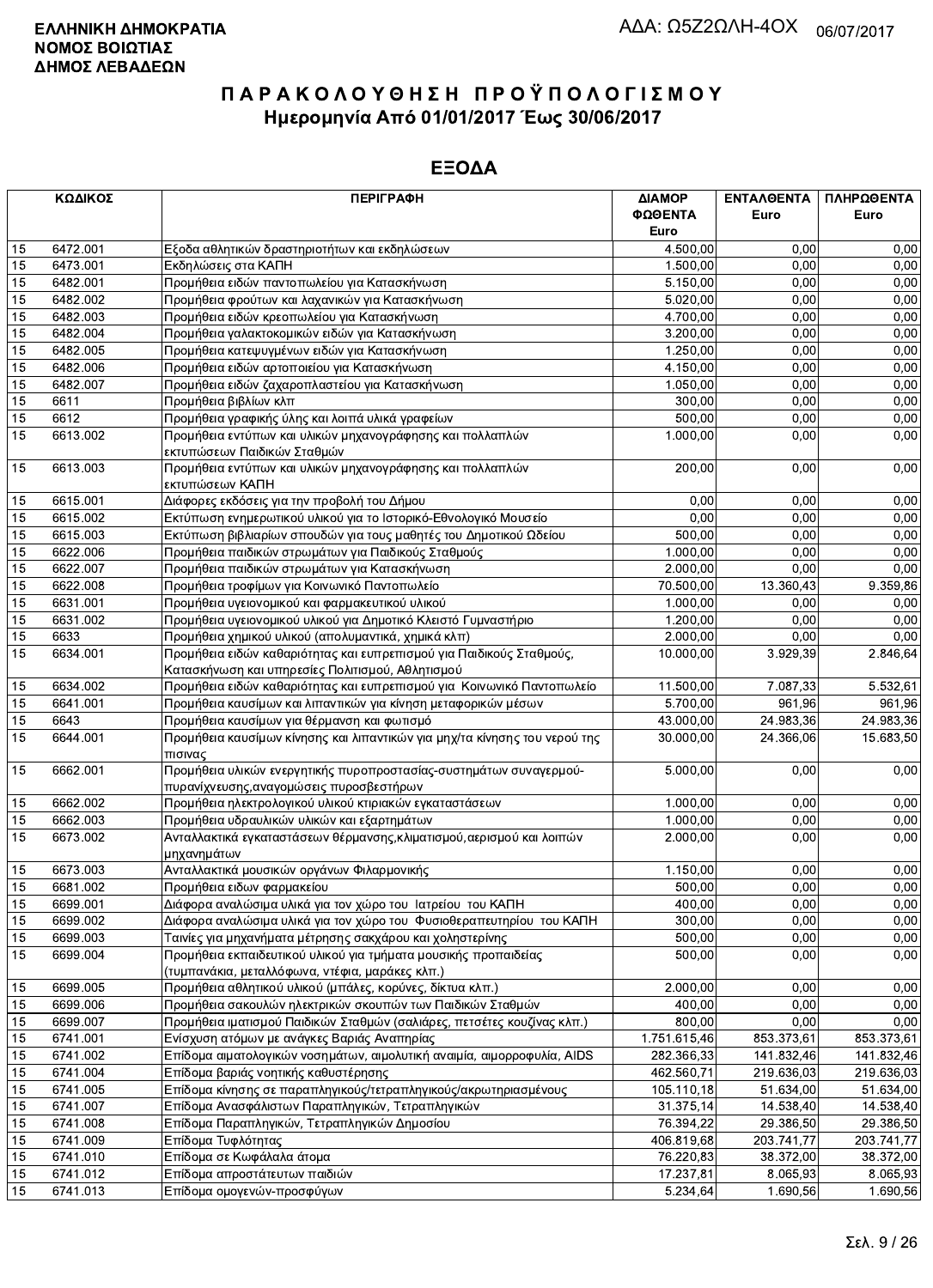|        | ΚΩΔΙΚΟΣ  | <b>ПЕРІГРАФН</b>                                                                                        | ΔΙΑΜΟΡ<br>ΦΩΘΕΝΤΑ<br>Euro | <b>ENTAA@ENTA</b><br>Euro | ΠΛΗΡΩΘΕΝΤΑ<br>Euro |
|--------|----------|---------------------------------------------------------------------------------------------------------|---------------------------|---------------------------|--------------------|
| 20     | 6011     | Τακτικές αποδοχές (περιλαμβάνονται βασικός μισθός, δώρα εορτών, γενικά και<br>ειδικά τακτικά επιδόματα) | 558.649,00                | 293.105,09                | 293.105,09         |
| 20     | 6012.001 | Αποζημίωση υπερωριακής εργασίας μονίμων υπαλλήλων                                                       | 16.000,00                 | 0.00                      | 0,00               |
| 20     | 6021     | Τακτικές αποδοχές (περιλαμβάνονται βασικός μισθός, δώρα εορτών, γενικά και<br>ειδικά τακτικά επιδόματα) | 109.431,33                | 42.546,55                 | 42.546,55          |
| $20\,$ | 6022.001 | Αποζημίωση υπερωριακής εργασίας υπαλλήλων με σύμβαση Αορ. Χρόνου                                        | 5.370,00                  | 0.00                      | 0,00               |
| 20     | 6041     | Τακτικές αποδοχές (περιλαμβάνονται βασικός μισθός, δώρα εορτών, γενικά και<br>ειδικά τακτικά επιδόματα) | 71.352,00                 | 29.480,00                 | 29.480,00          |
| 20     | 6051.002 | Εργοδοτικές εισφορές ΤΥΔΚΥ μονίμων υπ. καθαριότητας και ηλεκτροφωτισμού                                 | 28.400,00                 | 15.448,06                 | 15.448,06          |
| 20     | 6051.003 | Εργοδοτικές εισφορές ΕΤΕΑΕΠ μονίμων υπ. καθαριότητας και<br>ηλεκτροφωτισμού                             | 22.681,00                 | 9.706,23                  | 9.706,23           |
| 20     | 6051.004 | Εργοδοτικές εισφορές ΤΣΜΕΔΕ μονίμων υπηρεσίας καθαριότητας και<br>ηλεκτροφωτισμού (ΕΦΚΑ)                | 4.005,00                  | 2.002,26                  | 2.002,26           |
| 20     | 6051.005 | Εργοδοτικές εισφορές ΤΜΕΔΕ (ΕΠΙΚΟΥΡΙΚΟ) μονίμων υπηρεσίας καθαριότητας<br>και ηλεκτροφωτισμού           | 1.052,00                  | 525,72                    | 525,72             |
| 20     | 6051.006 | Εργοδοτικές εισφορές ΚΥΤ μονίμων υπηρεσίας καθαριότητας και<br>ηλεκτροφωτισμού                          | 1.367,00                  | 664,68                    | 664,68             |
| 20     | 6051.007 | Εργοδοτικές εισφορές υπέρ Τ.Σ.Κ.Υ. (ΕΦΚΑ)                                                               | 2.685,00                  | 1.091,61                  | 1.091,61           |
| 20     | 6051.010 | Εργοδοτικές εισφορές υπέρ σύνταξης Δημοσίου (ΕΦΚΑ)                                                      | 17.800,00                 | 5.219,71                  | 5.219,71           |
| 20     | 6052.001 | Εργοδοτικές εισφορές ΙΚΑ (ΕΦΚΑ) υπαλλήλων αορ. χρόνου υπ. καθαριότητας<br>και ηλεκτροφωτισμού           | 33.154,10                 | 12.300,35                 | 12.300,35          |
| 20     | 6054.001 | Εργοδοτικές εισφορές ΙΚΑ (ΕΦΚΑ) εκτάκτων υπ. καθαριότητας και<br>ηλεκτροφωτισμού                        | 21.150,00                 | 8.397,54                  | 8.397,54           |
| 20     | 6056     | Εργοδοτικές εισφορές Δήμων Κοινωνικής Ασφάλισης                                                         | 14.271,00                 | 7.177,56                  | 7.177,56           |
| 20     | 6061.001 | Παροχές σε είδος-είδη ατομικής προστασίας εργαζομένων (ένδυση κλπ)                                      | 3.000,00                  | 0.00                      | 0,00               |
| 20     | 6061.002 | Παροχές σε είδος-γάλα εργαζομένων                                                                       | 15.110,00                 | 3.242,71                  | 3.242,71           |
| 20     | 6063     | Λοιπές παροχές σε είδος (ένδυση εργατοτεχνικού προσωπικού κ.λ.π.)                                       | 2.900,00                  | 0,00                      | 0,00               |
| 20     | 6151     | Δικαιώματα τρίτων (ΔΕΗ κλπ) από την είσπραξη τελών και φόρων                                            | 56.500,00                 | 26.907,48                 | 26.907,48          |
| 20     | 6211.001 | Ηλεκτρικό ρεύμα για φωτισμό οδών, πλατειών και κοινοχρήστων χώρων                                       | 645.000,00                | 353.164,39                | 353.164,39         |
| 20     | 6211.002 | Δαπάνες ηλεκτρικών παροχών, οδικών φωτισμών, αυξήσεις ισχύος κλπ                                        | 2.500,00                  | 335,26                    | 335,26             |
| 20     | 6234.001 | Μισθώματα γερανοφόρων οχημάτων για μεταφορά οχημάτων, κοντέϊνερς κλπ.                                   | 3.000,00                  | 0.00                      | 0,00               |
| 20     | 6253.001 | Ασφάλιστρα μεταφορικών μέσων και αυτοκινούμενων μηχανημάτων                                             | 11.000,00                 | 0.00                      | 0,00               |
| 20     | 6263.001 | Συντηρήσεις-Επισκευές αυτοκινήτων                                                                       | 120.000,00                | 7.405,07                  | 7.405,07           |
| 20     | 6263.002 | Δαπάνες για τεχνικό έλεγχο οχημάτων (ΚΤΕΟ)                                                              | 1.000,00                  | 0,00                      | 0,00               |
| 20     | 6263.010 | Συντήρηση και επισκευή κοντέινερς απορριμμάτων                                                          | 500,00                    | 0,00                      | 0,00               |
| 20     | 6265.002 | Συντήρηση λοιπού εξοπλισμού                                                                             | 500,00                    | 0,00                      | 0,00               |
| 20     | 6265.003 | Επισκευή μεταλλικών κάδων απορριμμάτων                                                                  | 10.000,00                 | 0,00                      | 0,00               |
| 20     | 6265.004 | Επισκευή μεταλλικών καλαθιών απορριμμάτων                                                               | 1.000,00                  | 0,00                      | 0,00               |
| 20     | 6279.001 | Λοιπές δαπάνες για ύδρευση, άρδευση, φωτισμό, καθαριότητα                                               | 13.700,00                 | 10.907,74                 | 10.907,74          |
| $20\,$ | 6322     | Τέλη κυκλοφορίας φορτηγών αυτοκινήτων                                                                   | 1.500,00                  | 0,00                      | 0,00               |
| 20     | 6323     | Λοιπά τέλη κυκλοφορίας                                                                                  | 2.500,00                  | 1.371,00                  | 0,00               |
| 20     | 6422     | Οδοιπορικά έξοδα και αποζημίωση μετακινούμενων υπαλλήλων                                                | 500,00                    | 0,00                      | 0,00               |
| 20     | 6462     | Δημοσίευση προκηρύξεων                                                                                  | 1.500,00                  | 0,00                      | 0,00               |
| 20     | 6613.001 | Προμήθεια εντύπων υπηρεσιών                                                                             | 750,00                    | 0,00                      | 0,00               |
| 20     | 6615     | Εκτυπώσεις, εκδόσεις, βιβλιοδετήσεις                                                                    | 1.500,00                  | 0,00                      | 0,00               |
| 20     | 6633     | Προμήθεια χημικού υλικού (απολυμαντικά, χημικά κλπ)                                                     | 3.000,00                  | 1.642,75                  | 1.642,75           |
| 20     | 6635     | Προμήθεια λοιπών ειδών υγιεινής και καθαριότητας                                                        | 1.000,00                  | 0,00                      | 0,00               |
| 20     | 6641.001 | Προμήθεια καυσίμων και λιπαντικών για κίνηση μεταφ. μέσων υπ.<br>καθαριότητας και ηλεκτροφωτισμού       | 133.000,00                | 47.251,64                 | 36.414,46          |
| 20     | 6662.001 | Προμήθεια ηλεκτρολογικού υλικού για τη συντήρηση ηλεκτροφωτισμού<br>Λιβαδειάς και τοπικών διαμερισμάτων | 30.000,00                 | 0,00                      | 0,00               |
| 20     | 6671.002 | Προμήθεια και τοποθέτηση ελαστικών μεταφορικών μέσων                                                    | 12.000,00                 | 0,00                      | 0,00               |
| 20     | 6673.001 | Ανταλλακτικά επίπλων και σκευών και λοιπού εξοπλισμού                                                   | 1.500,00                  | 0,00                      | 0,00               |
| 20     | 6691.001 | Προμήθεια εορταστικού φωτιζόμενου διάκοσμου                                                             | 4.000,00                  | 0,00                      | 0,00               |
| 20     | 6699.001 | Προμήθεια σάκκων απορριμμάτων                                                                           | 8.000,00                  | 1.302,00                  | 1.302,00           |
| 20     | 6699.002 | Κάρτες ταχογράφου οδηγών                                                                                | 1.800,00                  | 0,00                      | 0,00               |
| 20     | 6699.003 | Προμήθεια λοιπών αναλωσίμων                                                                             | 500,00                    | 0,00                      | 0,00               |
| 20     | 6699.004 | Προμήθεια διάφορων εργαλείων                                                                            | 3.000,00                  | 0,00                      | 0,00               |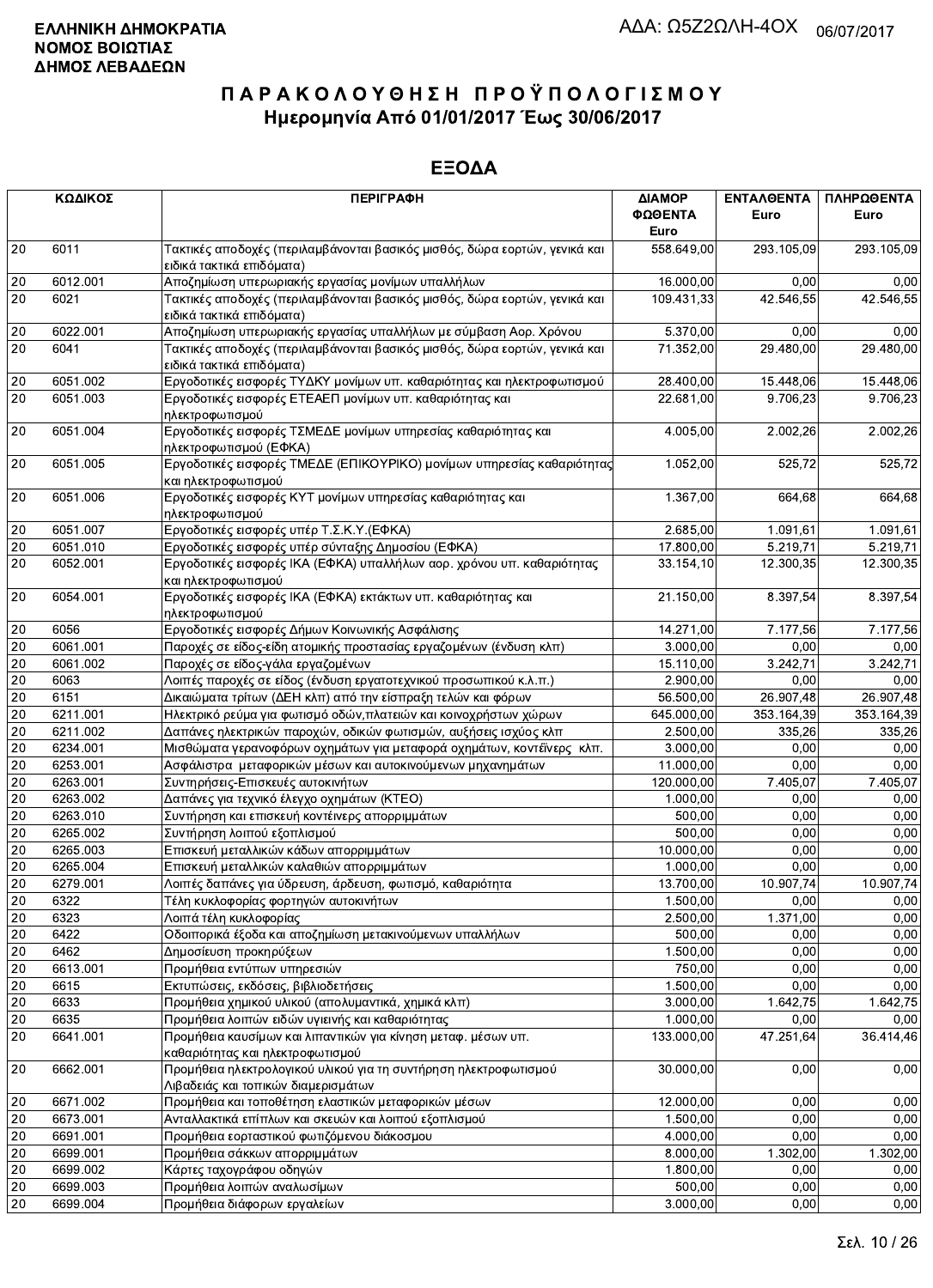|        | ΚΩΔΙΚΟΣ  | <b>ПЕРІГРАФН</b>                                                                                                                                                                                             | ΔΙΑΜΟΡ<br>ΦΩΘΕΝΤΑ | <b>ENTAA@ENTA</b><br>Euro | ΠΛΗΡΩΘΕΝΤΑ<br>Euro |
|--------|----------|--------------------------------------------------------------------------------------------------------------------------------------------------------------------------------------------------------------|-------------------|---------------------------|--------------------|
|        |          |                                                                                                                                                                                                              | Euro              |                           |                    |
| 20     | 6721.001 | Ετήσια εισφορά σε ΔΕΠΟΔΑΛ-Α.Ε. (ΦΟΔΣΑ) 1ης Διαχειριστικής Ενότητας Ν.<br>Βοιωτίας                                                                                                                            | 347.238,00        | 173.618,84                | 173.618,84         |
| 25     | 6041     | Τακτικές αποδοχές (περιλαμβάνονται βασικός μισθός, δώρα εορτών, γενικά και<br>ειδικά τακτικά επιδόματα)                                                                                                      | 22.800,00         | 5.161,33                  | 5.161,33           |
| 25     | 6054.001 | Εργοδοτικές εισφορές Ι.Κ.Α. (ΕΦΚΑ) εκτάκτου προσωπικού                                                                                                                                                       | 5.968,00          | 1.345.06                  | 1.345,06           |
| 25     | 6211.001 | Αντίτιμο ηλεκτρικού ρεύματος για την κίνηση των αντλιοστασίων άρδευσης                                                                                                                                       | 272.422,00        | 40.022,25                 | 40.022,25          |
| 25     | 6262.005 | Συντήρηση και επισκευή αντλιοστασίων άρδευσης                                                                                                                                                                | 15.000,00         | 0,00                      | 0,00               |
| 25     | 6673.001 | Προμήθεια ηλεκτρολογικού υλικού για αντλιοστάσια                                                                                                                                                             | 5.000,00          | 0,00                      | 0,00               |
| 25     | 6673.002 | Προμήθεια ανταλλακτικών και σωλήνων άρδευσης                                                                                                                                                                 | 15.000,00         | 0,00                      | 0,00               |
| 30     | 6011     | Τακτικές αποδοχές (περιλαμβάνονται βασικός μισθός, δώρα εορτών, γενικά και<br>ειδικά τακτικά επιδόματα)                                                                                                      | 468.879,00        | 247.433,14                | 247.433,14         |
| $30\,$ | 6012.001 | Αποζημίωση υπερωριακής εργασίας                                                                                                                                                                              | 2.000,00          | 0,00                      | 0,00               |
| 30     | 6021     | Τακτικές αποδοχές (περιλαμβάνονται βασικός μισθός, δώρα εορτών, γενικά και                                                                                                                                   | 47.350,00         | 19.698,50                 | 19.698,50          |
|        |          | ειδικά τακτικά επιδόματα)                                                                                                                                                                                    |                   |                           |                    |
| 30     | 6022.001 | Αποζημίωση υπερωριακής εργασίας και για εξαιρέσιμες ημέρες και νυκτερινές                                                                                                                                    | 500,00            | 0,00                      | 0,00               |
|        |          | ώρες και λοιπές πρόσθετες αμοιβές                                                                                                                                                                            |                   |                           |                    |
| 30     | 6051.001 | Εργοδοτικές εισφορές Ι.Κ.Α. (ΕΦΚΑ) μονίμων υπαλλήλων                                                                                                                                                         | 9.990,00          | 4.715,99                  | 4.715,99           |
| 30     | 6051.002 | Εργοδοτικές εισφορές ΤΥΔΚΥ μονίμων υπαλλήλων                                                                                                                                                                 | 22.300,00         | 12.212,40                 | 12.212,40          |
| 30     | 6051.003 | Εργοδοτικές εισφορές ΕΤΕΑΕΠ μονίμων υπαλλήλων                                                                                                                                                                | 14.580,00         | 6.605,32                  | 6.605,32           |
| 30     | 6051.004 | Εργοδοτικές εισφορές ΤΣΜΕΔΕ μονίμων υπαλλήλων (ΕΦΚΑ)                                                                                                                                                         | 22.100,00         | 10.846,44                 | 10.846,44          |
| 30     | 6051.005 | Εργοδοτικές εισφορές ΤΣΜΕΔΕ (ΕΠΙΚΟΥΡΙΚΟ) μονίμων υπαλλήλων                                                                                                                                                   | 760,00            | 323,64                    | 323,64             |
| 30     | 6051.006 | Εργοδοτικές εισφορές ΚΥΤ μονίμων υπαλλήλων                                                                                                                                                                   | 980,00            | 409,14                    | 409,14             |
| 30     | 6051.010 | Εργοδοτικές εισφορές υπέρ σύνταξης Δημοσίου (ΕΦΚΑ)                                                                                                                                                           | 13.955,00         | 2.846,48                  | 2.846,48           |
| 30     | 6052.001 | Εργοδοτικές εισφορές Ι.Κ.Α. (ΕΦΚΑ) υπαλλήλων με σχέση Αορ. Χρόνου                                                                                                                                            | 12.050,00         | 4.936,45                  | 4.936,45           |
| 30     | 6056     | Εργοδοτικές εισφορές Δήμων Κοινωνικής Ασφάλισης                                                                                                                                                              | 10.811,00         | 5.437,38                  | 5.437,38           |
| 30     | 6061.001 | Παροχές σε είδος-είδη ατομικής προστασίας εργαζομένων (ένδυση κλπ)                                                                                                                                           | 3.500,00          | 928.39                    | 928,39             |
| 30     | 6061.002 | Παροχές σε είδος-γάλα εργαζομένων                                                                                                                                                                            | 4.595,00          | 1.327,69                  | 1.327,69           |
| 30     | 6117.001 | Δαπάνη για την εναλλακτική διαχείριση αποβλήτων από εκσκαφές,<br>κατεδαφίσεις κλπ. (ΑΕΚΚ) βάσει του Φ1312Β/24-8-2010 έργων με<br>αυτεπιστασία                                                                | 3.000,00          | 0,00                      | 0,00               |
| 30     | 6117.002 | Κατεδάφιση κτιρίων (σε κοινόχρηστους χώρους, ετοιμόρροπα και επικίνδυνα)                                                                                                                                     | 10.000,00         | 0,00                      | 0,00               |
| 30     | 6117.003 | Απεντόμωση-μυοκτονία-απολύμανση αμαξοστασίου                                                                                                                                                                 | 700,00            | 0,00                      | 0,00               |
| 30     | 6142.001 | Αμοιβή για ανάθεση διαμόρφωσης-κατασκευής των παραγκών της<br>εμποροπανήγυρης                                                                                                                                | 25.000,00         | 0,00                      | 0,00               |
| 30     | 6142.002 | Παροχή υπηρεσιών για πιστοποίηση-καταχώρηση ανελκυστήρων                                                                                                                                                     | 650,00            | 0,00                      | 0,00               |
| 30     | 6142.003 | Αμοιβή αξιολόγησης συμμόρφωσης απαιτήσεων ασφαλείας παιδικών χαρών                                                                                                                                           | 2.749,00          | 0.00                      | 0,00               |
| 30     | 6142.005 | Αμοιβή για εργαστηριακές δοκιμές αντοχής υλικών                                                                                                                                                              | 500,00            | 0,00                      | 0,00               |
| 30     | 6142.006 | Αμοιβή για έλεγχο πιστοποίησης για αλεξικέραυνα                                                                                                                                                              | 2.000,00          | 0,00                      | 0,00               |
| 30     | 6142.008 | Ολοκλήρωση σύνταξης του ΣΔΑΕ του Δήμου Λεβαδέων και εκπαίδευση των                                                                                                                                           | 4.848,00          | 4.848,00                  | 4.848,00           |
|        |          | αρμόδιων στελεχών του στις διαδικασίες εφαρμογής του                                                                                                                                                         |                   |                           |                    |
| 30     | 6142.009 | Σύνταξη πρότασης χρηματοδότησης για την βελτιστοποίηση της διαχείρισης<br>των ΑΣΑ σύμφωνα με το Τοπικό σχέδιο διαχείρισης του Δήμου Λεβαδέων στα<br>πλαίσιο τηςς Ολοκληρωμένης Διαχείρισης Αστικών Αποβλήτων | 5.210,00          | 0,00                      | 0,00               |
| 30     | 6211.001 | Ηλεκτροδότηση προσωρινών τριφασικών παροχών Εμποροπανήγυρης<br>Λιβαδειάς                                                                                                                                     | 2.300,00          | 0,00                      | 0,00               |
| 30     | 6232     | Μισθώματα κτιρίων - Τεχνικών έργων ακινήτων                                                                                                                                                                  | 3.015,36          | 1.507,68                  | 1.507,68           |
| 30     | 6233.001 | Μίσθωση μηχανημάτων για καθαρισμό ρεμάτων                                                                                                                                                                    | 15.000,00         | 0,00                      | 0,00               |
| 30     | 6253.001 |                                                                                                                                                                                                              | 5.500,00          | 0,00                      | 0,00               |
|        |          | Ασφάλιστρα μεταφορικών μέσων                                                                                                                                                                                 |                   |                           |                    |
| 30     | 6262.002 | Συντήρηση-επισκευή φωτεινών σηματοδοτών ρύθμισης κυκλοφορίας                                                                                                                                                 | 8.000,00          | 937,14                    | 937,14             |
| 30     | 6262.003 | Εργασίες ανύψωσης και επανατοποθέτησης ρόδας Νερόμυλου                                                                                                                                                       | 900,00            | 0,00                      | 0,00               |
| 30     | 6262.101 | Έκτακτες και επείγουσες δαπάνες για επισκευή και αποκατάσταση ακινήτων,<br>εγκαταστάσεων, κοινόχρηστων χώρων και λοιπών χώρων Δ.Κ. Λιβαδειάς                                                                 | 3.000,00          | 0,00                      | 0,00               |
| 30     | 6262.102 | Έκτακτες και επείγουσες δαπάνες για επισκευή και αποκατάσταση ακινήτων,                                                                                                                                      | 1.000,00          | 0,00                      | 0,00               |
|        |          | εγκαταστάσεων, κοινόχρηστων χώρων και λοιπών χώρων Τ.Κ.Λαφυστίου                                                                                                                                             |                   |                           |                    |
| 30     | 6262.103 | Έκτακτες και επείγουσες δαπάνες για επισκευή και αποκατάσταση ακινήτων,<br>εγκαταστάσεων, κοινόχρηστων χώρων και λοιπών χώρων Τ.Κ. Ρωμαίικου                                                                 | 1.000,00          | 0,00                      | 0,00               |
| 30     | 6262.201 | Έκτακτες και επείγουσες δαπάνες για επισκευή και αποκατάσταση ακινήτων,                                                                                                                                      | 1.000,00          | 0,00                      | 0,00               |
|        |          | ενκαταστάσεων, κοινόχρηστων χώρων και λοιπών χώρων Τ.Κ. Χαιρώνειας                                                                                                                                           |                   |                           |                    |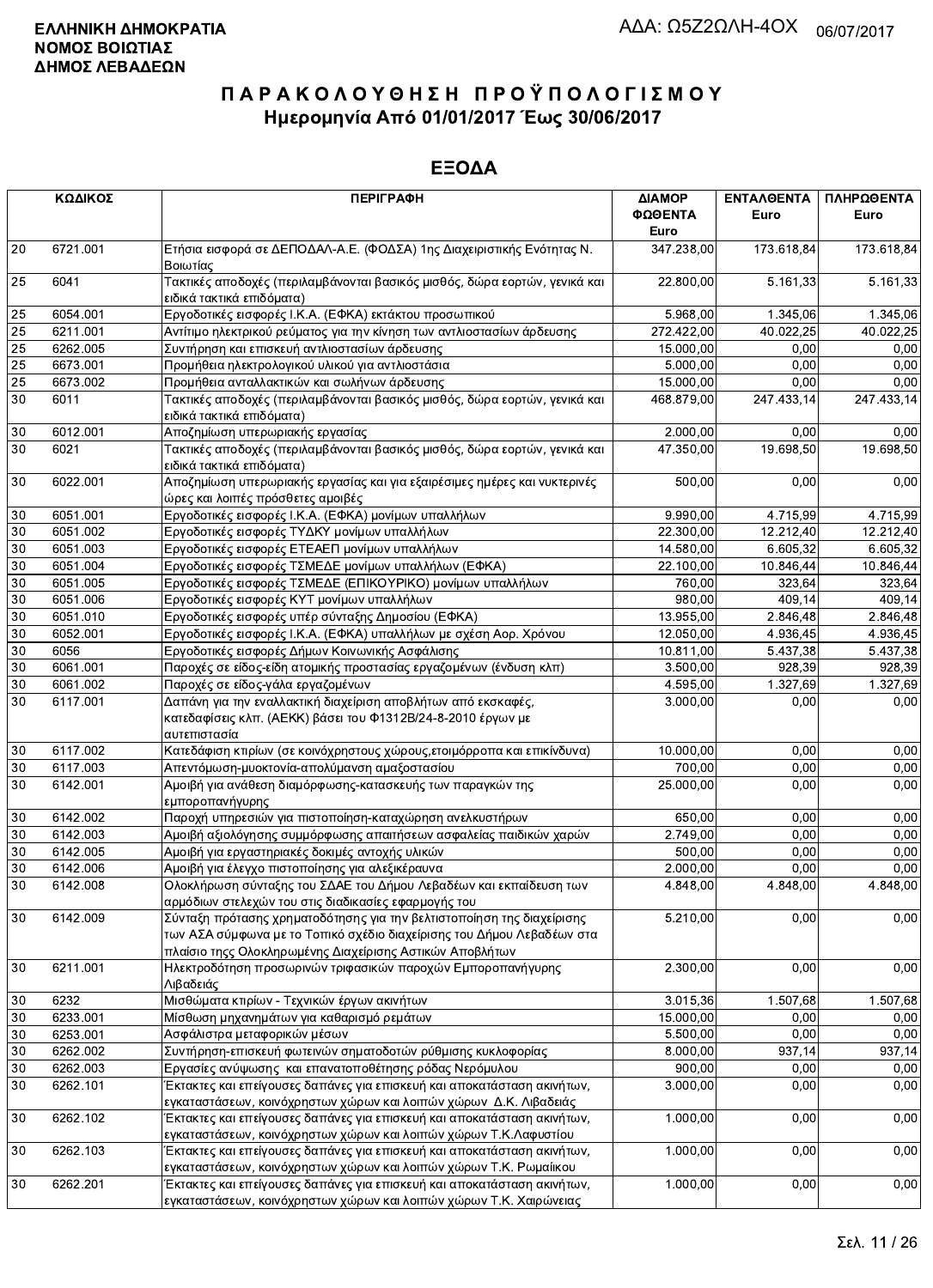| ΚΩΔΙΚΟΣ |          | <b>ПЕРІГРАФН</b>                                                                               | ΔΙΑΜΟΡ<br>ΦΩΘΕΝΤΑ<br>Euro | <b>ENTAAOENTA</b><br>Euro | ΠΛΗΡΩΘΕΝΤΑ<br>Euro |
|---------|----------|------------------------------------------------------------------------------------------------|---------------------------|---------------------------|--------------------|
| 30      | 6262.202 | Έκτακτες και επείγουσες δαπάνες για επισκευή και αποκατάσταση ακινήτων,                        | 1.000,00                  | 0,00                      | 0,00               |
|         |          | εγκαταστάσεων, κοινόχρηστων χώρων και λοιπών χώρων Τ.Κ. Προφήτη Ηλία                           |                           |                           |                    |
| 30      | 6262.203 | Έκτακτες και επείγουσες δαπάνες για επισκευή και αποκατάσταση ακινήτων,                        | 1.000,00                  | 0,00                      | 0,00               |
|         |          | εγκαταστάσεων, κοινόχρηστων χώρων και λοιπών χώρων Τ.Κ. Προσηλίου                              |                           |                           |                    |
| 30      | 6262.204 | Έκτακτες και επείγουσες δαπάνες για επισκευή και αποκατάσταση ακινήτων,                        | 1.000,00                  | 0,00                      | 0,00               |
|         |          | εγκαταστάσεων, κοινόχρηστων χώρων και λοιπών χώρων Τ.Κ.Θουρίου                                 |                           |                           |                    |
| 30      | 6262.205 | Έκτακτες και επείγουσες δαπάνες για επισκευή και αποκατάσταση ακινήτων,                        | 1.000,00                  | 0,00                      | 0,00               |
|         |          | εγκαταστάσεων, κοινόχρηστων χώρων και λοιπών χώρων Τ.Κ. Βασιλικών                              |                           |                           |                    |
| 30      | 6262.206 | Έκτακτες και επείγουσες δαπάνες για επισκευή και αποκατάσταση ακινήτων,                        | 1.000,00                  | 0,00                      | 0,00               |
|         |          | εγκαταστάσεων, κοινόχρηστων χώρων και λοιπών χώρων Τ.Κ.Ανθοχωρίου                              |                           |                           |                    |
| 30      | 6262.207 | Έκτακτες και επείγουσες δαπάνες για επισκευή και αποκατάσταση ακινήτων,                        | 1.000,00                  | 0,00                      | 0,00               |
|         |          | εγκαταστάσεων, κοινόχρηστων χώρων και λοιπών χώρων Τ.Κ. Ακοντίου                               |                           |                           |                    |
| 30      | 6262.208 | Έκτακτες και επείγουσες δαπάνες για επισκευή και αποκατάσταση ακινήτων,                        | 1.000,00                  | 0,00                      | 0,00               |
|         |          | εγκαταστάσεων, κοινόχρηστων χώρων και λοιπών χώρων Τ.Κ.Αγίου Βλασίου                           |                           |                           |                    |
| 30      | 6262.301 | Επείγουσες εργασίες επισκευής και γενικά εγκαταστάσεων κοινοχρήστων                            | 1.000,00                  | 0,00                      | 0,00               |
|         |          | χώρων Τ.Κ.Δαυλείας                                                                             |                           |                           |                    |
| 30      | 6262.302 | Έκτακτες και επείγουσες δαπάνες για επισκευή και αποκατάσταση ακινήτων,                        | 1.000,00                  | 0,00                      | 0,00               |
|         |          | εγκαταστάσεων, κοινόχρηστων χώρων και λοιπών χώρων Τ.Κ.Μαυρονερίου                             |                           |                           |                    |
| 30      | 6262.303 | Έκτακτες και επείγουσες δαπάνες για επισκευή και αποκατάσταση ακινήτων,                        | 1.000,00                  | 0,00                      | 0,00               |
|         |          | εγκαταστάσεων, κοινόχρηστων χώρων και λοιπών χώρων Τ.Κ.Παρορίου                                |                           |                           |                    |
| 30      | 6262.401 | Έκτακτες και επείγουσες δαπάνες για επισκευή και αποκατάσταση ακινήτων,                        | 1.000,00                  | 0,00                      | 0,00               |
|         |          | εγκαταστάσεων, κοινόχρηστων χώρων και λοιπών χώρων Τ.Κ.Αγίας Αννας                             |                           |                           |                    |
| 30      | 6262.402 | Έκτακτες και επείγουσες δαπάνες για επισκευή και αποκατάσταση ακινήτων,                        | 1.000,00                  | 0,00                      | 0,00               |
|         |          | εγκαταστάσεων, κοινόχρηστων χώρων και λοιπών χώρων Τ.Κ Αγίας Τριάδας                           |                           |                           |                    |
| 30      | 6262.403 | Έκτακτες και επείγουσες δαπάνες για επισκευή και αποκατάσταση ακινήτων,                        | 1.000,00                  | 0,00                      | 0,00               |
|         |          | εγκαταστάσεων, κοινόχρηστων χώρων και λοιπών χώρων Τ.Κ.Αγίου Γεωργίου                          |                           |                           |                    |
| 30      | 6262.404 | Έκτακτες και επείγουσες δαπάνες για επισκευή και αποκατάσταση ακινήτων,                        | 1.000,00                  | 0,00                      | 0,00               |
|         |          | εγκαταστάσεων, κοινόχρηστων χώρων και λοιπών χώρων Τ.Κ.Αλαλκομενών                             |                           |                           |                    |
| 30      | 6262.405 | Έκτακτες και επείγουσες δαπάνες για επισκευή και αποκατάσταση ακινήτων,                        | 1.000,00                  | 0,00                      | 0,00               |
|         |          | εγκαταστάσεων, κοινόχρηστων χώρων και λοιπών χώρων Τ.Κ.Κορώνειας                               |                           |                           |                    |
| 30      | 6262.501 | Έκτακτες και επείγουσες δαπάνες για επισκευή και αποκατάσταση ακινήτων,                        | 2.000,00                  | 0,00                      | 0,00               |
|         |          | εγκαταστάσεων, κοινόχρηστων χώρων και λοιπών χώρων Δ.Κ. Κυριακίου                              |                           |                           |                    |
| 30      | 6263.001 | Συντήρηση και επισκευή μεταφορικών μέσων και μηχανημάτων                                       | 58.000,00                 | 6.398,07                  | 6.398,07           |
| 30      | 6263.002 | Δαπάνες για τεχνικό έλεγχο οχημάτων (ΚΤΕΟ)                                                     | 600,00                    | 0,00                      | 0,00               |
| 30      | 6266     | Συντήρηση Εφαρμογών λογισμικού                                                                 | 2.000,00                  | 0,00                      | 0,00               |
| 30      | 6322     | Τέλη κυκλοφορίας φορτηγών αυτοκινήτων                                                          | 1.255,00                  | 0,00                      | 0,00               |
| 30      | 6323     | Λοιπά τέλη κυκλοφορίας                                                                         | 2.045,00                  | $\overline{1.278,00}$     | 0,00               |
| 30      | 6411.001 | Έξοδα κίνησης ιδιόκτητων μεταφορικών μέσων (καύσιμα, λιπαντικά, διόδια<br>$\kappa\lambda\pi$ ) | 1.800,00                  | 0,00                      | 0,00               |
| 30      | 6422     | .<br>Οδοιπορικά έξοδα και αποζημίωση μετακινούμενων υπαλλήλων                                  | 1.300,00                  | 0,00                      | 0,00               |
| 30      | 6462     | Δημοσίευση προκηρύξεων                                                                         | 4.200,00                  | 0,00                      | 0,00               |
| 30      | 6611.001 | Προμήθεια βιβλίων, περιοδικών και λοιπών εκδόσεων                                              | 500,00                    | 0,00                      | 0,00               |
| 30      | 6615.001 | Εργασίες εκτύπωσης φωτοτυπιών                                                                  | 3.000,00                  | 0,00                      | 0,00               |
| 30      | 6635     | Προμήθεια λοιπών ειδών υγιεινής και καθαριότητας                                               | 150,00                    | 0,00                      | 0,00               |
| 30      | 6641.001 | Προμήθεια καυσίμων και λιπαντικών για κίνηση μεταφορικών μέσων και                             | 50.000,00                 | 25.596,99                 | 22.395,89          |
|         |          | μηχανημάτων                                                                                    |                           |                           |                    |
| $30\,$  | 6651     | Προμήθεια υλικού τοπογραφήσεων και σχεδιάσεων                                                  | 1.000,00                  | 0.00                      | 0,00               |
| 30      | 6661.002 | Προμήθεια χρωμάτων για συντήρηση δημοτικών κτιρίων                                             | 30.000,00                 | 0,00                      | 0,00               |
| 30      | 6661.004 | Προμήθεια υαλοπινάκων-κουφωμάτων                                                               | 3.000,00                  | 0,00                      | 0,00               |
| 30      | 6661.005 | Προμήθεια υλικών για ΄΄ Συντήρηση κτιριακών υποδομών του Δήμου                                 | 29.900,00                 | 0,00                      | 0,00               |
|         |          | Λεβαδέων "(Τ.Π. & Δανείων για προώθηση της απασχόλησης μέσω των                                |                           |                           |                    |
|         |          | προγραμμάτων κοινωφελούς χαρακτήρα άρθ.61 Ν.4414/2016)                                         |                           |                           |                    |
| 30      | 6662.001 | Προμήθεια ξυλείας                                                                              | 5.000,00                  | 4.996,58                  | 4.996,58           |
| 30      | 6662.002 | Προμήθεια χρωμάτων για κοινόχρηστους χώρους, διαγράμμιση οδών κλπ.                             | 10.000,00                 | 0,00                      | 0,00               |
| 30      | 6662.004 | Προμήθεια ειδών κιγκαλερίας                                                                    | 2.500,00                  | 0,00                      | 0,00               |
| 30      | 6662.007 | Προμήθεια σκυροδέματος                                                                         | 20.000,00                 | 0,00                      | 0,00               |
| 30      | 6662.008 | Προμήθεια ασφαλτομίγματος και ψυχρής ασφάλτου                                                  | 24.800,00                 | 0.00                      | 0,00               |
| 30      | 6662.009 | Προμήθεια υδραυλικών υλικών και εξαρτημάτων                                                    | 20.000,00                 | 0,00                      | 0,00               |
| 30      | 6662.010 | Προμήθεια σιδηρών κιγκλιδωμάτων και φρεατίων                                                   | 8.000,00                  | 0,00                      | 0,00               |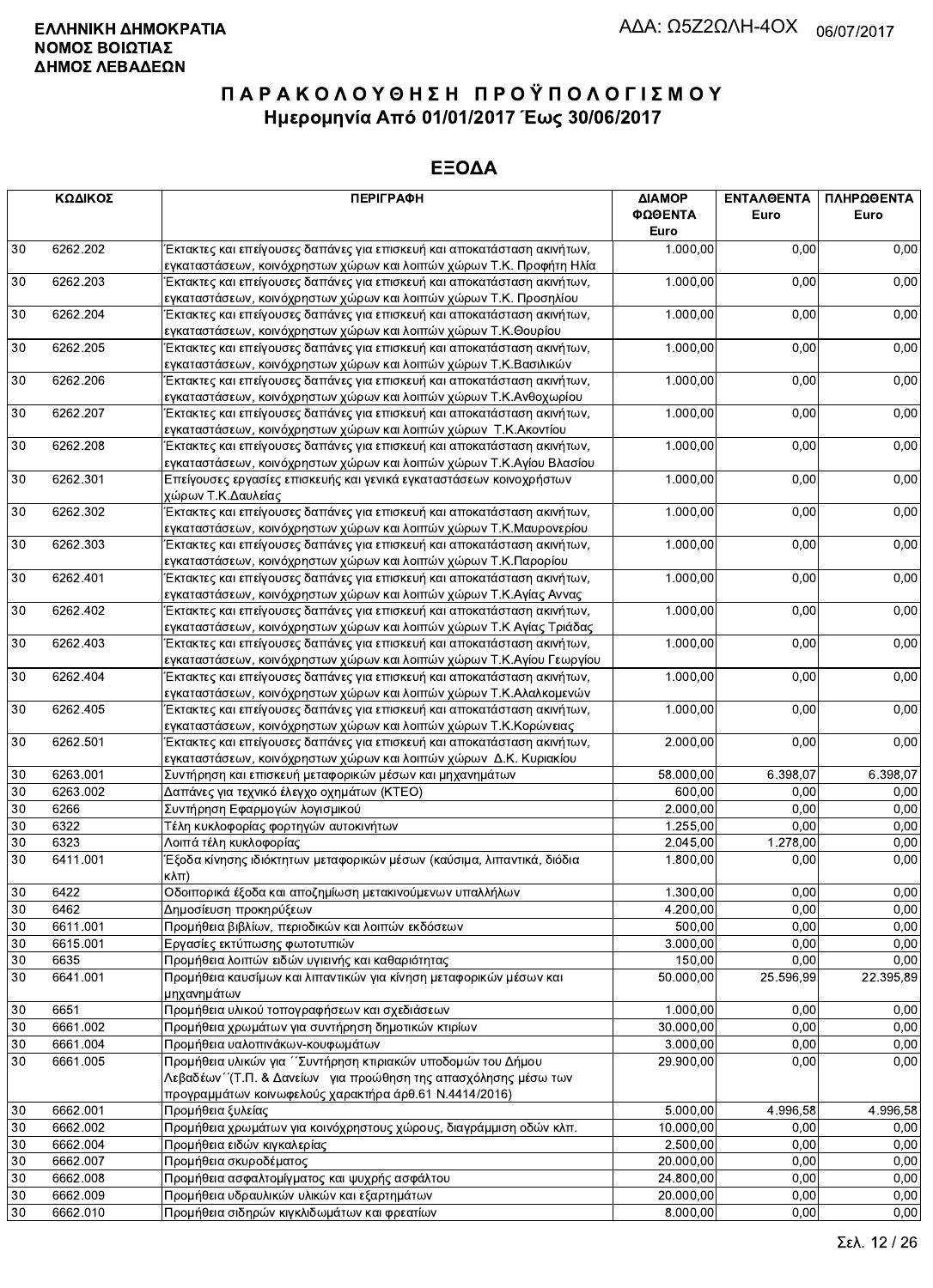| ΚΩΔΙΚΟΣ         |          | <b>ПЕРІГРАФН</b>                                                                                       | ΔΙΑΜΟΡ     | ΕΝΤΑΛΘΕΝΤΑ | ΠΛΗΡΩΘΕΝΤΑ |  |
|-----------------|----------|--------------------------------------------------------------------------------------------------------|------------|------------|------------|--|
|                 |          |                                                                                                        | ΦΩΘΕΝΤΑ    | Euro       | Euro       |  |
|                 |          |                                                                                                        | Euro       |            |            |  |
| 30              | 6662.011 | Προμήθεια αδρανών υλικών λατομείου                                                                     | 20.000,00  | 0,00       | 0,00       |  |
| 30              | 6662.012 | Προμήθεια οικοδομικών υλικών                                                                           | 30.000,00  | 0.00       | 0,00       |  |
| 30              | 6662.013 | Προμήθεια μονωτικών-στεγανωτικών υλικών                                                                | 1.000,00   | 0,00       | 0,00       |  |
| 30              | 6662.014 | Προμήθεια χυτοσιδηρών οριοδεικτών                                                                      | 3.000,00   | 0,00       | 0,00       |  |
| 30              | 6662.015 | Προμήθεια υλικών για ΄ Συντήρηση κοινόχρηστων χώρων του Δήμου                                          | 5.500,00   | 0,00       | 0,00       |  |
|                 |          | Λεβαδέων" (Τ.Π. & Δανείων για προώθηση της απασχόλησης μέσω                                            |            |            |            |  |
|                 |          | προγραμμάτων κοινωφελούς χαρακτήρα άρθ.61Ν.4414/2016)                                                  |            |            |            |  |
| 30              | 6662.016 | Προμήθεια υλικών για "Συντήρηση οδοποιίας του Δήμου Λεβαδέων" (Τ.Π. &                                  | 19.436,60  | 0,00       | 0,00       |  |
|                 |          | Δανείων για προώθηση της απασχόλησης μέσω των προγραμμάτων                                             |            |            |            |  |
|                 |          | κοινωφελούς χαρακτήρα-άρθ.61 Ν.4414/2016)                                                              |            |            |            |  |
| 30              | 6671.002 | Προμήθεια ελαστικών οχημάτων και μηχανημάτων                                                           | 15.000,00  | 0,00       | 0,00       |  |
| 30              | 6673.002 | Ανταλλακτικά φωτεινών σηματοδοτών                                                                      | 3.000,00   | 0,00       | 0,00       |  |
| 30              | 6673.003 | Ανταλλακτικά αντικεραυνικής προστασίας                                                                 | 4.000,00   | 0,00       | 0,00       |  |
| 30              | 6699.001 | Προμήθεια διάφορων εργαλείων                                                                           | 5.000,00   | 0.00       | 0,00       |  |
| $30\,$          | 6699.007 | Προμήθεια αλατιού για αντιμετώπιση επιπτώσεων από έκτακτα καιρικά                                      | 22.000,00  | 9.055,76   | 9.055,76   |  |
|                 |          | φαινόμενα (χιονοπτώσεις κ.λ.π.)                                                                        |            |            |            |  |
| 35              | 6011     | Τακτικές αποδοχές (περιλαμβάνονται βασικός μισθός, δώρα εορτών, γενικά και                             | 133.125,00 | 70.345,42  | 70.345,42  |  |
|                 |          | ειδικά τακτικά επιδόματα)                                                                              |            |            |            |  |
| 35              | 6012.001 | Αποζημίωση υπερωριακής εργασίας μονίμων υπαλλήλων                                                      | 600,00     | 0.00       | 0,00       |  |
| 35              | 6021     | Τακτικές αποδοχές (περιλαμβάνονται βασικός μισθός, δώρα εορτών, γενικά και                             | 13.800,00  | 5.499.60   | 5.499,60   |  |
|                 |          |                                                                                                        |            |            |            |  |
|                 | 6022.001 | ειδικά τακτικά επιδόματα)<br>Αποζημίωση υπερωριακής εργασίας και για εξαιρέσιμες ημέρες και νυκτερινές | 500,00     | 0,00       | 0,00       |  |
| 35              |          |                                                                                                        |            |            |            |  |
|                 | 6041     | ώρες<br>Τακτικές αποδοχές (περιλαμβάνονται βασικός μισθός, δώρα εορτών, γενικά και                     |            |            | 0,00       |  |
| 35              |          |                                                                                                        | 8.120,00   | 0,00       |            |  |
|                 | 6051.001 | ειδικά τακτικά επιδόματα)<br>Εργοδοτικές εισφορές Ι.Κ.Α. μονίμων υπαλλήλων(ΕΦΚΑ)                       | 5.918,00   | 2.532,50   | 2.532,50   |  |
| 35              |          |                                                                                                        |            |            |            |  |
| 35              | 6051.002 | Εργοδοτικές εισφορές ΤΥΔΚΥ μονίμων υπαλλήλων                                                           | 5.960,00   | 3.336,02   | 3.336,02   |  |
| 35              | 6051.003 | Εργοδοτικές εισφορές ΕΤΕΑΕΠ μονίμων υπαλλήλων                                                          | 4.000,00   | 1.870,62   | 1.870,62   |  |
| 35              | 6051.010 | Εργοδοτικές εισφορές υπέρ σύνταξης Δημοσίου (ΕΦΚΑ)                                                     | 3.794,00   | 1.212,92   | 1.212,92   |  |
| $\overline{35}$ | 6052.001 | Εργοδοτικές εισφορές Ι.Κ.Α. (ΕΦΚΑ) υπαλλήλων με σχέση Αορ. Χρόνου                                      | 3.495,00   | 1.378,20   | 1.378,20   |  |
| 35              | 6054.001 | Εργοδοτικές εισφορές Ι.Κ.Α. (ΕΦΚΑ) εκτάκτου προσωπικού                                                 | 2.200,00   | 0,00       | 0,00       |  |
| 35              | 6056     | Εργοδοτικές εισφορές Δήμων Κοινωνικής Ασφάλισης                                                        | 3.460,00   | 1.740,18   | 1.740,18   |  |
| 35              | 6061.001 | Παροχές σε είδος-είδη ατομικής προστασίας εργαζομένων (ένδυση κλπ)                                     | 2.000,00   | 0,00       | 0,00       |  |
| 35              | 6061.002 | Παροχές σε είδος- γάλα εργαζομένων                                                                     | 1.645,00   | 340,53     | 340,53     |  |
| 35              | 6117.002 | Κλάδεμα ψηλών και επικίνδυνων δένδρων                                                                  | 20.000,00  | 0,00       | 0,00       |  |
| 35              | 6233.001 | Μίσθωση μηχανημάτων για αντιμετώπιση εκτάκτων αναγκών για δράσεις                                      | 0,00       | 0,00       | 0,00       |  |
|                 |          | πυροπροστασίας                                                                                         |            |            |            |  |
| 35              | 6233.002 | Μίσθωση μηχανημάτων για Αποχιονισμό, αντιπλημμυρική προστασία και                                      | 24.800,00  | 10.867,36  | 10.867,36  |  |
|                 |          | λοιπές δράσεις πολιτικής προστασίας                                                                    |            |            |            |  |
| 35              | 6233.003 | Μίσθωση γερανοφόρου οχήματος για την κοπή επικίνδυνων και ψηλών                                        | 4.000,00   | 0,00       | 0,00       |  |
|                 |          | δένδρων                                                                                                |            |            |            |  |
| 35              | 6233.010 | Μίσθωση μηχανημάτων για την αντιμετώπιση εκτάκτων αναγκών για δράσεις                                  | 15.040,00  | 0,00       | 0,00       |  |
|                 |          | πολιτικής προστασίας στην Δημοτική Ενότητα Λιβαδειάς                                                   |            |            |            |  |
| 35              | 6233.201 | Μίσθωση μηχανημάτων για την αντιμετώπιση εκτάκτων αναγκών για δράσεις                                  | 8.000,00   | 0,00       | 0,00       |  |
|                 |          | πολιτικής προστασίας στην Δημοτική Ενότητα Χαιρώνειας                                                  |            |            |            |  |
| 35              | 6233.302 | Μίσθωση μηχανημάτων για αντιμετώπιση εκτάκτων αναγκών για δράσεις                                      | 8.000,00   | 0,00       | 0,00       |  |
|                 |          | πολιτιικής προστασίας στην Δημοτική Ενότητα Δαύλειας                                                   |            |            |            |  |
| 35              | 6233.402 | Μίσθωση μηχανημάτων για αντιμετώπιση εκτάκτων αναγκών για δράσεις                                      | 8.000,00   | 0,00       | 0,00       |  |
|                 |          | πολιτικής προστασίας στην Δημοτική Ενότητας Κορωνείας                                                  |            |            |            |  |
| 35              | 6233.503 | Μίσθωση μηχανημάτων για αντιμετώπιση εκτάκτων αναγκών για δράσεις                                      | 8.000,00   | 0,00       | 0,00       |  |
|                 |          | πολιτικής προστασίας στην Δημοτική Ενότητα Κυριακίου                                                   |            |            |            |  |
| 35              | 6262.002 | Συντήρηση και επισκευή συντριβανιών                                                                    | 1.000,00   | 0,00       | 0,00       |  |
| 35              | 6263.001 | Συντήρηση και επισκευή οχημάτων και μηχανημάτων                                                        | 10.000,00  | 0,00       | 0,00       |  |
| 35              | 6264.001 | Συντήρηση και επισκευή λοιπών μηχανημάτων                                                              | 1.000,00   | 0,00       | 0,00       |  |
| 35              | 6265     | Συντήρηση και επισκευή επίπλων και λοιπού εξοπλισμού σκευών και λοιπού                                 | 300,00     | 0,00       | 0,00       |  |
|                 |          | εξοπλισμού                                                                                             |            |            |            |  |
| 35              | 6411.001 | Έξοδα κίνησης ιδιόκτητων μεταφορικών μέσων (καύσιμα, λιπαντικά, διόδια                                 | 1.800,00   | 0,00       | 0,00       |  |
|                 |          | кλπ)                                                                                                   |            |            |            |  |
| 35              | 6635     | Προμήθεια λοιπών ειδών υγιεινής και καθαριότητας                                                       | 200,00     | 0,00       | 0,00       |  |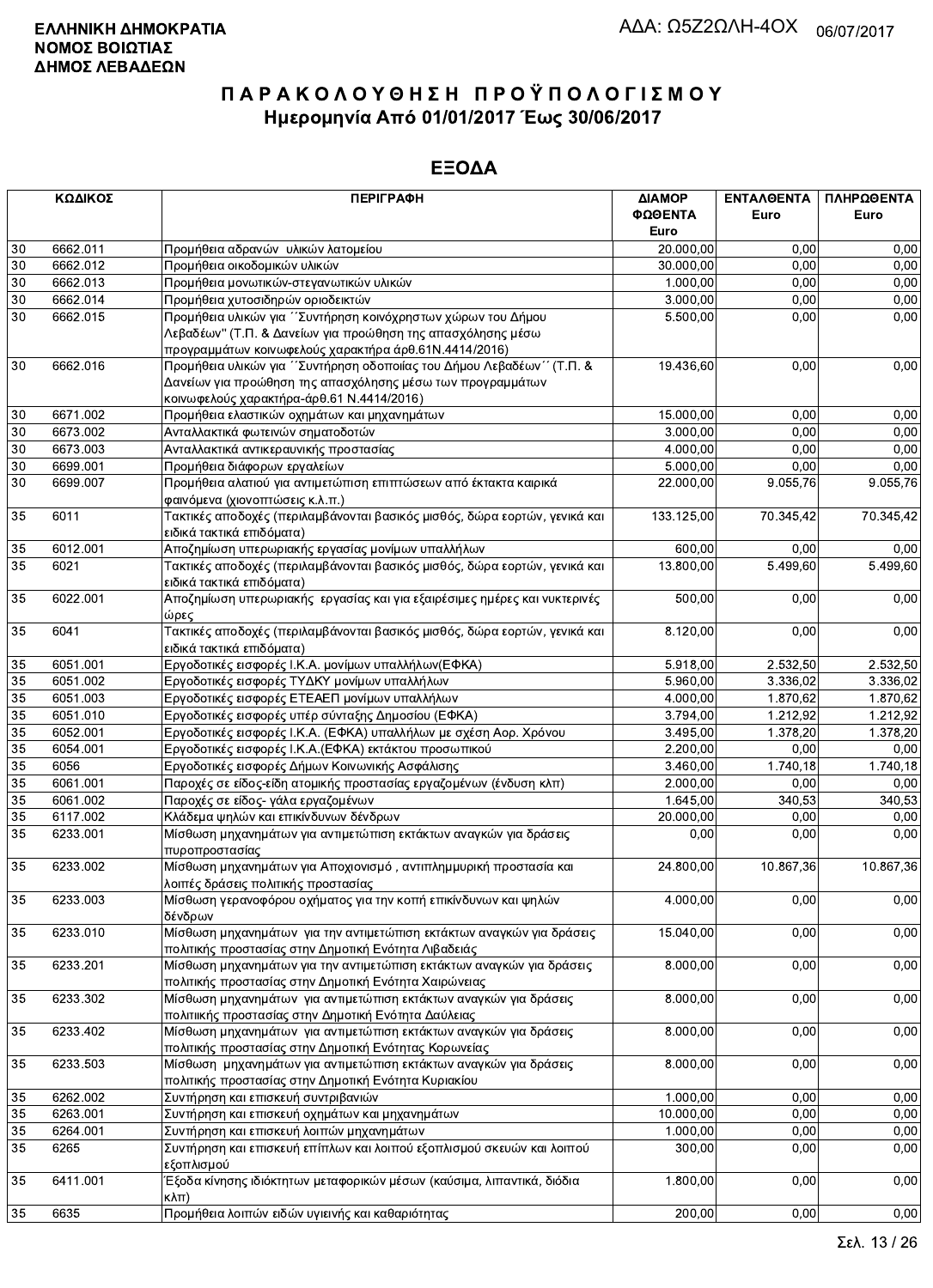| ΚΩΔΙΚΟΣ  |                      | <b>ПЕРІГРАФН</b>                                                                                                                           | ΔΙΑΜΟΡ<br>ΦΩΘΕΝΤΑ  | <b>ENTAAGENTA</b><br>Euro | ΠΛΗΡΩΘΕΝΤΑ<br>Euro |  |
|----------|----------------------|--------------------------------------------------------------------------------------------------------------------------------------------|--------------------|---------------------------|--------------------|--|
| 35       | 6641.001             | Προμήθεια καυσίμων και λιπαντικών για την κίνηση μεταφορικών μέσων και                                                                     | Euro<br>8.000,00   | 3.226,55                  | 2.666,98           |  |
|          |                      | μηχανημάτων                                                                                                                                |                    |                           |                    |  |
| 35       | 6641.002             | Προμήθεια καυσίμων και λιπαντικών για την κίνηση μεταφορικών μέσων και<br>μηχανημάτων για τις ανάγκες της πυροπροστασίας                   | 9.000,00           | 599,45                    | 0,00               |  |
| 35       | 6644                 | Προμήθεια καυσίμων και λιπαντικών για λοιπές ανάγκες                                                                                       | 3.000,00           | 1.569.33                  | 1.202,23           |  |
| 35       | 6673.001             | Προμήθεια ανταλλακτικών για αυτόματα συστήματα ποτίσματος                                                                                  | 3.500,00           | 0.00                      | 0,00               |  |
| 35       | 6673.002             | Προμήθεια ανταλλακτικών λοιπού εξοπλισμού                                                                                                  | 4.000,00           | 0,00                      | 0,00               |  |
| 35       | 6673.003             | Προμήθεια ανταλλακτικών για εγκαταστάσεις Η/Μ συντριβανιών                                                                                 | 1.000,00           | 0,00                      | 0,00               |  |
| 35       | 6692.001             | Προμήθεια σπόρων, φυτών, δενδρυλλίων                                                                                                       | 250,00             | 0,00                      | 0,00               |  |
| 35       | 6692.002             | Προμήθεια καλλωπιστικών φυτών                                                                                                              | 6.000,00           | 3.017,83                  | 3.017,83           |  |
| 35       | 6692.003             | Προμήθεια δένδρων                                                                                                                          | 4.500,00           | 1.541,32                  | 1.541,32           |  |
| 35       | 6693.001             | Προμήθεια λιπασμάτων, φαρμάκων, ζιζανιοκτόνων κλπ                                                                                          | 2.000,00           | 0.00                      | 0,00               |  |
| 35       | 6699.001             | Προμήθεια διάφορων εργαλείων                                                                                                               | 3.000,00           | 0.00                      | 0,00               |  |
| 40       | 6011                 | Τακτικές αποδοχές (περιλαμβάνονται βασικός μισθός, δώρα εορτών, γενικά και<br>ειδικά τακτικά επιδόματα)                                    | 213.780,00         | 113.158,58                | 113.158,58         |  |
| 40       | 6012                 | Αποζημίωση υπερωριακής εργασίας και για εξαιρέσιμες ημέρες και νυκτερινές<br>ώρες και λοιπές πρόσθετες αμοιβές                             | 600,00             | 0,00                      | 0,00               |  |
| 40       | 6051.001             | Εργοδοτικές εισφορές Ι.Κ.Α. μονίμων υπαλλήλων (ΕΦΚΑ)                                                                                       | 4.650,00           | 2.704,67                  | 2.704,67           |  |
| 40       | 6051.002             | Εργοδοτικές εισφορές ΤΥΔΚΥ μονίμων υπαλλήλων                                                                                               | 1.005,00           | 551,22                    | 551,22             |  |
| 40       | 6051.003             | Εργοδοτικές εισφορές ΕΤΕΑΕΠ μονίμων υπαλλήλων                                                                                              | 3.968,00           | 1.675,38                  | 1.675,38           |  |
| 40       | 6051.004             | Εργοδοτικές εισφορές ΤΣΜΕΔΕ μονίμων υπαλλήλων (ΕΦΚΑ)                                                                                       | 16.015,00          | 7.972,80                  | 7.972,80           |  |
| 40       | 6051.005             | Εργοδοτικές εισφορές ΤΜΕΔΕ (ΕΠΙΚΟΥΡΙΚΟ) μονίμων υπαλλήλων                                                                                  | 3.195,00           | 1.588,14                  | 1.588,14           |  |
| 40       | 6051.006             | Εργοδοτικές εισφορές ΚΥΤ μονίμων υπαλλήλων                                                                                                 | 4.155,00           | 2.007,84                  | 2.007,84           |  |
| 40       | 6051.007             | Εργοδοτικές εισφορες τακτικών υπαλλήλων υπέρ ΟΠΑΔ                                                                                          | 4.475,00           | 2.102.79                  | 2.102,79           |  |
| 40       | 6051.010             | Εργοδοτικές εισφορές υπέρ σύνταξης (ΕΦΚΑ)                                                                                                  | 3.548,00           | 835,36                    | 835,36             |  |
| 40       | 6056                 | Εργοδοτικές εισφορές Δήμων Κοινωνικής Ασφάλισης                                                                                            | 4.324,00           | 2.174,70                  | 2.174,70           |  |
| 40       | 6331.001             | Παράβολα για την νομιμοποίηση αυθαιρέτων                                                                                                   | 3.000,00           | 0,00                      | 0,00               |  |
| 40       | 6422                 | Οδοιπορικά έξοδα και αποζημίωση μετακινούμενων υπαλλήλων                                                                                   | 4.963,40           | 0,00                      | 0,00               |  |
| 40       | 6462                 | Δημοσίευση προκηρύξεων                                                                                                                     | 650,00             | 0.00                      | 0,00               |  |
| 40       | 6612                 | Προμήθεια γραφικής ύλης και λοιπά υλικά γραφείων                                                                                           | 1.000,00           | 0.00                      | 0,00               |  |
| 40<br>40 | 6613.001<br>6615.002 | Προμήθεια εντύπων υπηρεσιών                                                                                                                | 500,00             | 0,00<br>0,00              | 0,00<br>0,00       |  |
| 40       | 6634                 | Εργασίες εκτύπωσης φωτοτυπιών<br>Προμήθεια ειδών καθαριότητας και ευπρεπισμού                                                              | 1.200,00<br>500,00 | 0,00                      | 0,00               |  |
| 45       | 6011                 | Τακτικές αποδοχές (περιλαμβάνονται βασικός μισθός, δώρα εορτών, γενικά και<br>ειδικά τακτικά επιδόματα)                                    | 44.442,00          | 22.259,87                 | 22.259,87          |  |
| 45       | 6051.002             | Εργοδοτικές εισφορές ΤΥΔΚΥ μονίμων υπαλλήλων                                                                                               | 2.356,00           | 1.256,09                  | 1.256,09           |  |
| 45       | 6051.003             | Εργοδοτικές εισφορές ΕΤΕΑΕΠ μονίμων υπαλλήλων                                                                                              | 1.786,00           | 831,19                    | 831,19             |  |
| 45       | 6051.010             | Εργοδοτικές εισφορές υπέρ σύνταξης Δημοσίου (ΕΦΚΑ)                                                                                         | 1.485,00           | 444,44                    | 444,44             |  |
| 45       | 6056                 | Εργοδοτικές εισφορές Δήμων Κοινωνικής Ασφάλισης                                                                                            | 1.297,00           | 652.32                    | 652,32             |  |
| 45       | 6061.001             | Παροχές σε είδος-είδη ατομικής προστασίας εργαζομένων (ένδυση κλπ)                                                                         | 600,00             | 0,00                      | 0,00               |  |
| 45       | 6061.002             | Παροχές σε είδος-γάλα εργαζομένων                                                                                                          | 660,00             | 147,13                    | 147,13             |  |
| 45       | 6279                 | Λοιπές δαπάνες για ύδρευση, άρδευση, φωτισμό, καθαριότητα                                                                                  | 2.500,00           | 782,00                    | 782,00             |  |
| 45       | 6635                 | Προμήθεια λοιπών ειδών υγιεινής και καθαριότητας                                                                                           | 150,00             | 0,00                      | 0,00               |  |
| 45       | 6693.001             | Προμήθεια φαρμάκων, ζιζανιοκτόνων κλπ                                                                                                      | 300,00             | 0.00                      | 0,00               |  |
| 45       | 6699.001             | Προμήθεια λαδιού για τις ανάγκες του Νεκροταφείου                                                                                          | 6.000,00           | 0,00                      | 0,00               |  |
| 45       | 6699.002             | Προμήθεια κεριών για τις ανάγκες του Νεκροταφείου                                                                                          | 1.500,00           | 0,00                      | 0,00               |  |
| 45       | 6699.003             | Προμήθεια διάφορων εργαλείων                                                                                                               | 1.000,00           | 0,00                      | 0,00               |  |
| 60       | 6011                 | Τακτικές αποδοχές μονίμων υπαλλήλων Παιδικών Σταθμών (περιλαμβάνονται<br>βασικός μισθός, δώρα εορτών, γενικά και ειδικά τακτικά επιδόματα) | 33.180,00          | 2.036,41                  | 2.036,41           |  |
| 60       | 6021                 | Τακτικές αποδοχές (περιλαμβάνονται βασικός μισθός, δώρα εορτών, γενικά και                                                                 | 72.100,00          | 23.906,09                 | 23.906,09          |  |
|          |                      | ειδικά τακτικά επιδόματα)                                                                                                                  |                    |                           |                    |  |
| 60       | 6041.000             | Τακτικές αποδοχές εκτάκτων υπαλλήλων Παιδικών Σταθμών                                                                                      | 147.132,27         | 60.689,53                 | 60.689,53          |  |
| 60       | 6041.001             | Τακτικές αποδοχές εκτάκτων υπαλλήλων του υποέργου "Κοινωνικό<br>Παντοπωλείο΄                                                               | 13.994,00          | 0,00                      | 0,00               |  |
| 60       | 6041.002             | Τακτικές αποδοχές εκτάκτων υπαλλήλων του υποέργου ΄΄Παροχή συσσιτίου΄΄                                                                     | 34.474,00          | 0,00                      | 0,00               |  |
| 60       | 6041.003             | Τακτικές αποδοχές εκτάκτων υπαλλήλων του υποέργου "Κοινωνικό<br>Φαρμακείο"                                                                 | 14.854,00          | 0,00                      | 0,00               |  |
| 60       | 6041.004             | Τακτικές αποδοχές εκτάκτων υπαλλήλων της πράξης "Κέντρο Κοινότητας"                                                                        | 14.553,00          | 0,00                      | 0,00               |  |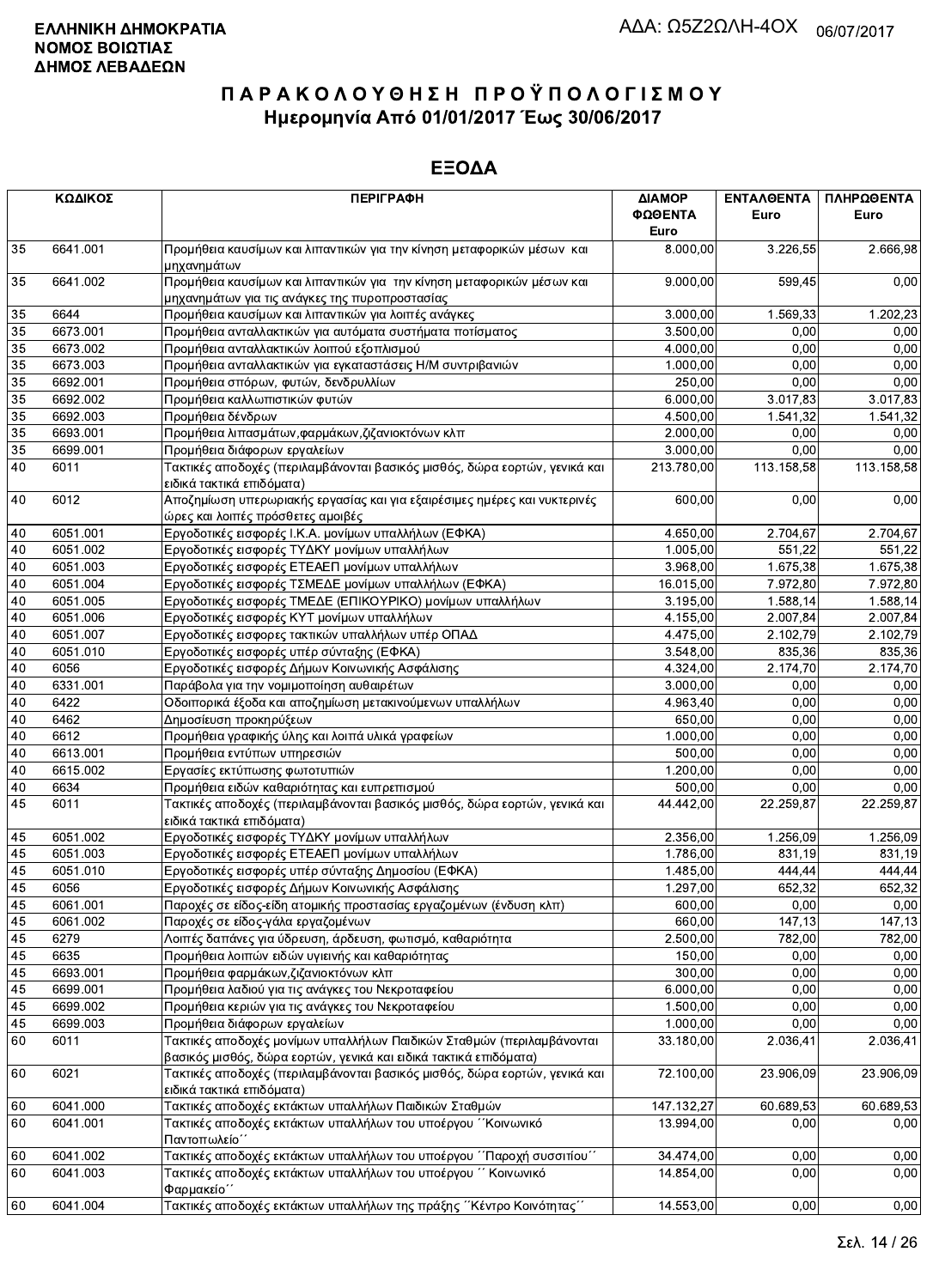| ΚΩΔΙΚΟΣ |           | <b>ПЕРІГРАФН</b>                                                                                                     | ΔΙΑΜΟΡ           | <b>ENTAAGENTA</b> | ΠΛΗΡΩΘΕΝΤΑ |
|---------|-----------|----------------------------------------------------------------------------------------------------------------------|------------------|-------------------|------------|
|         |           |                                                                                                                      | ΦΩΘΕΝΤΑ          | Euro              | Euro       |
|         |           |                                                                                                                      | Euro             |                   |            |
| 60      | 6051.001  | Εργοδοτικές εισφορές Ι.Κ.Α. (Ε.Φ.Κ.Α.) μονίμων υπαλλήλων Παιδικών Σταθμών                                            | 1.300,00         | 0.00              | 0.00       |
| 60      | 6051.002  | Εργοδοτικές εισφορές ΤΥΔΚΥ μονίμων υπαλλήλων Παιδικών Σταθμών                                                        | 735,00           | 0,00              | 0,00       |
| 60      | 6051.003  | Εργοδοτικές εισφορές ΕΤΕΑΕΠ μονίμων υπαλλήλων Παιδικών Σταθμών                                                       | 925,00           | 0,00              | 0,00       |
| 60      | 6051.009  | Εργοδοτικές εισφορές ΟΠΑΔ μονίμων υπαλλήλων Παιδικών Σταθμών<br>(Ε.Φ.Κ.Α.)                                           | 880,00           | 0,00              | 0,00       |
| 60      | 6051.010  | Εργοδοτικές εισφορές υπέρ σύνταξης Δημοσίου μονίμων υπαλλήλων<br>Παιδικών Σταθμών (ΕΦΚΑ)                             | 1.120,00         | 0,00              | 0,00       |
| 60      | 6052.001  | Εργοδοτικές εισφορές Ι.Κ.Α. υπαλλήλων με σχέση Αορ. Χρόνου (Ε.Φ.Κ.Α.)                                                | 18.360,00        | 6.014,91          | 6.014,91   |
| 60      | 6054.001  | Εργοδοτικές εισφορες ΙΚΑ (ΕΦΚΑ) εκτάκτων υπαλλήλων Παιδικών Σταθμών                                                  | 38.099,00        | 15.593,58         | 15.593,58  |
| 60      | 6054.002  | Εργοδοτικές εισφορες εκτάκτων υπαλλήλων του υποέργου Κοινωνικό<br>Παντοπωλείο (ΕΦΚΑ)                                 | 3.506,00         | 0,00              | 0,00       |
| 60      | 6054.003  | Εργοδοτικές εισφορες εκτάκτων υπαλλήλων του υποέργου Παροχή συσσιτίου<br>$(E\Phi KA)$                                | 8.854,00         | 0,00              | 0,00       |
| 60      | 6054.004  | Εργοδοτικές εισφορες εκτάκτων υπαλλήλων του υποέργου Κοινωνικό<br>Φαρμακείο (ΕΦΚΑ)                                   | 4.046,00         | 0,00              | 0,00       |
| 60      | 6054.005  | Εργοδοτικές εισφορες εκτάκτων υπαλλήλων της πράξης Κέντρο Κοινότητας<br>$(E\Phi KA)$                                 | 3.647,00         | 0,00              | 0,00       |
| 60      | 6431.001  | Έξοδα προβολής, δημοσιότητας-επικονωνίας της πράξης "Κέντρο Κοινότητας"                                              | 581.39           | 0.00              | 0,00       |
| 60      | 6431.002  | Έξοδα προβολής, δημοσιότητας-επικοινωνίας του υποέργου ΄΄Κοινωνικό<br>Παντοπωλείο΄                                   | 700,00           | 0,00              | 0,00       |
| 60      | 6431.003  | Έξοδα προβολής,δημοσιότητας-επικοινωνίας του υποέργου ΄΄Παροχή<br>συσσιτίου'                                         | 1.000,00         | 0,00              | 0,00       |
| 60      | 6431.004  | Έξοδα προβολής,δημοσιότητας-επικοινωνίας του υποέργου ΄΄Κοινωνικό<br>Φαρμακείο΄                                      |                  | 0,00              | 0,00       |
| 60      | 6442.001  | Έξοδα ημερίδων -εκδηλώσεων για την πράξη ΄΄Κέντρο Κοινότητας΄΄                                                       | 250,00           | 0,00              | 0,00       |
| 60      | 6442.002  | Έξοδα ημερίδων-εκδηλώσεων του υποέργου "Κοινωνικό Παντοπωλείο"                                                       | 400,00           | 0,00              | 0,00       |
| 60      | 6442.003  | Έξοδα ημερίδων-εκδηλώσεων του υποέργου ΄΄ Παροχή συσσιτίου΄΄                                                         |                  | 0,00              | 0,00       |
| 60      | 6442.004  | Έξοδα ημερίδων εκδηλώσεων του υποέργου ΄΄Κοινωνικό Φαρμακείο΄΄                                                       | 500,00<br>526,80 | 0,00              | 0,00       |
| 60      | 6481.001  | Προμήθεια ειδών παντοπωλείου για Παιδικούς Σταθμούς                                                                  | 13.000,00        | 4.562,76          | 3.764,36   |
| 60      | 6481.002  | Προμήθεια φρούτων και λαχανικών για Παιδικούς Σταθμούς                                                               | 10.200,00        | 2.683,12          | 2.683,12   |
| 60      | 6481.003  | Προμήθεια ειδών κρεοπωλείου για Παιδικούς Σταθμούς                                                                   | 13.000,00        | 4.875,38          | 3.521,67   |
| 60      | 6481.004  | Προμήθεια γαλακτομικών ειδών για Παιδικούς Σταθμούς                                                                  | 7.500,00         | 1.831,05          | 1.464,58   |
| 60      | 6481.005  | Προμήθεια κατεψυγμένων ειδών για Παιδικούς Σταθμούς                                                                  |                  | 613,81            | 385,87     |
| 60      | 6481.006  | Προμήθεια ειδών αρτοποιείου για Παιδικούς Σταθμούς                                                                   |                  | 2.711,18          | 2.711,18   |
| 60      | 6481.0074 | Προμήθεια αγαθών (τροφίμων κλπ.) του υποέργου ΄΄Κοινωνικό<br>Παντοπωλείο΄                                            |                  | 0,00              | 0,00       |
| 60      | 6481.008  | Προμήθεια αγαθών (τροφίμων κλπ.) του υποέργου ΄΄Παροχή συσσιτίου΄΄                                                   | 3.000,00         | 0,00              | 0,00       |
| 60      | 6481.009  | Προμήθεια υλικών για την λειτουργία συσσιτίων του υποέργου ΄΄Παροχή<br>συσσιτίου"                                    | 1.000,00         | 0,00              | 0,00       |
| 60      | 6612.001  | Προμήθεια γραφικής ύλης για την πράξη ΄΄Κέντρο Κοινότητας΄΄                                                          | 100,00           | 0,00              | 0,00       |
| 60      | 6612.002  | Προμήθεια γραφικής ύλης του υποέργου "Κοινωνικό Παντοπωλείο"                                                         | 978,13           | 0,00              | 0,00       |
| 60      | 6612.003  | Προμήθεια γραφικής ύλης του υποέργου "Παροχή συσσιτίου"                                                              | 1.000,00         | 0,00              | 0,00       |
| 60      | 6612.004  | Προμήθεια γραφικής ύλης του υποέργου "Κοινωνικό Φαρμακείο"                                                           | 1.000,00         | 0,00              | 0,00       |
| 60      | 6613.001  | Προμήθεια εντύπων και υλικών μηχανογράφησης και πολλαπλών<br>εκτυπώσεων                                              |                  | 0,00              | 0,00       |
| 60      | 6613.002  | Προμήθεια υλικών μηχανογράφησης και πολλαπλών εκτυπώσεων (τόνερ<br>κλπ.) του υποέργου ΄΄Κοινωνικό Παντοπωλείο΄΄      |                  | 0,00              | 0,00       |
| 60      | 6613.003  | Προμήθεια υλικών μηχανογράφησης και πολλαπλών εκτυπώσεων (τόνερ<br>κλπ.)του υποέργου ΄΄Παροχή συσσιτίου΄΄            |                  | 0,00              | 0,00       |
| 60      | 6613.004  | Προμήθεια υλικών μηχανογράφησης και πολλαπλών εκτυπώσεων (τόνερ<br>κλπ.) του υποέργου ΄΄ Κοινωνικό Φαρμακείο΄΄       | 1.000,00         | 0,00              | 0,00       |
| 60      | 6622.001  | Προμήθεια ειδών ψυχαγωγίας για Παιδικούς Σταθμούς                                                                    | 2.000,00         | 0,00              | 0,00       |
| 60      | 6622.002  | Προμήθεια ειδών δημιουργικής απασχόλησης για τους παιδικούς σταθμούς<br>(χαρτικά, μπογιές, εκπαιδευτικό υλικό, κλπ.) | 2.000,00         | 0,00              | 0,00       |
| 60      | 6634.001  | Προμήθεια ειδών καθαριότητας του υποέργου "Κοινωνικό Παντοπωλείο"                                                    | 150,00           | 0,00              | 0,00       |
| 60      | 6634.002  | Προμήθεια ειδών καθαριότητας του υποέργου ΄΄Παροχή συσσιτίου΄΄                                                       | 300,00           | 0,00              | 0,00       |
| 60      | 6634.003  | Προμήθεια ειδών καθαριότητας του υποέργου "Κοινωνικό Φαρμακείο"                                                      | 200,00           | 0,00              | 0,00       |
|         |           |                                                                                                                      |                  |                   |            |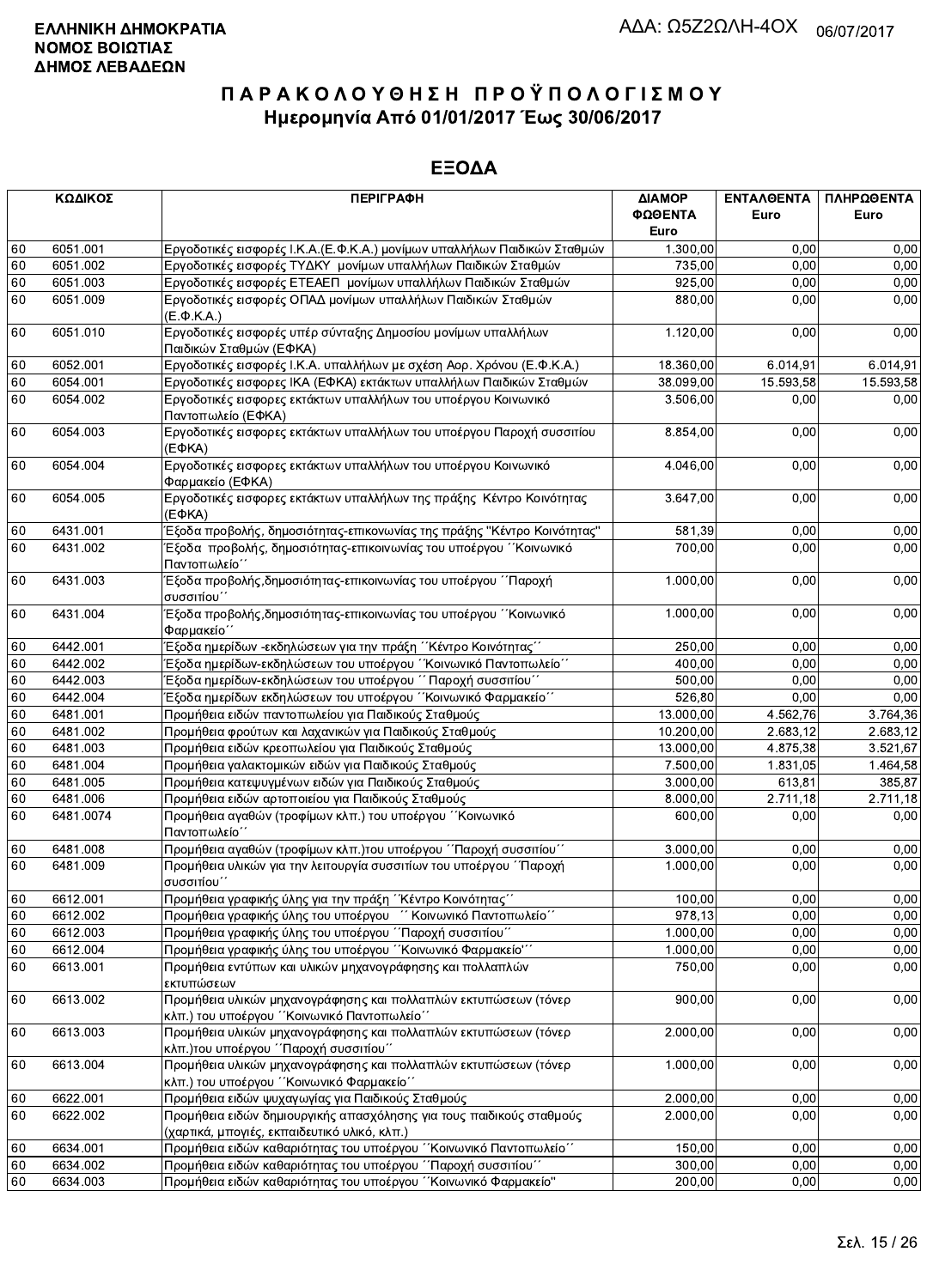| ΚΩΔΙΚΟΣ         |          | <b>ПЕРІГРАФН</b>                                                                                                  | ΔΙΑΜΟΡ     | ΕΝΤΑΛΘΕΝΤΑ | ΠΛΗΡΩΘΕΝΤΑ |
|-----------------|----------|-------------------------------------------------------------------------------------------------------------------|------------|------------|------------|
|                 |          |                                                                                                                   | ΦΩΘΕΝΤΑ    | Euro       | Euro       |
|                 |          |                                                                                                                   | Euro       |            |            |
| 60              | 6726.001 | Εισφορές (ωφελούμενων και εργοδότη) μέσω Προγραμμάτων Κοινωφελούς<br>Χαρακτήρα (παρ.ΙΔ Ν.4152/2013)               | 195.000,00 | 76.208.75  | 76.208,75  |
| 70              | 6011     | Τακτικές αποδοχές (περιλαμβάνονται βασικός μισθός, δώρα εορτών, γενικά και<br>ειδικά τακτικά επιδόματα)           | 34.587,00  | 17.823,77  | 17.823,77  |
| $70\,$          | 6021     | Τακτικές αποδοχές υπαλλήλων (περιλαμβάνονται βασικός μισθός, δώρα<br>εορτών, γενικά και ειδικά τακτικά επιδόματα) | 33.269,00  | 13.660,85  | 13.660,85  |
| $70\,$          | 6051.002 | Εργοδοτικές εισφορές ΤΥΔΚΥ μονίμων υπαλλήλων                                                                      | 1.810,00   | 1.015,98   | 1.015,98   |
| 70              | 6051.003 | Εργοδοτικές εισφορές ΕΤΕΑΕΠ μονίμων υπαλλήλων                                                                     | 1.231,00   | 571,56     | 571,56     |
| 70              | 6051.010 | Εργοδοτικές εισφορές υπέρ σύνταξης Δημοσίου (ΕΦΚΑ)                                                                | 1.176,00   | 375,04     | 375.04     |
| $\overline{70}$ | 6052.001 | Εργοδοτικές εισφορές Ι.Κ.Α. (ΕΦΚΑ) εργαζομένων με σχέση Αορ. Χρόνου<br>(τοπ. οικονομ. ανάπτυξης)                  | 8.377,00   | 3.423,40   | 3.423,40   |
| 70              | 6056     | Εργοδοτικές εισφορές Δήμων Κοινωνικής Ασφάλισης                                                                   | 865,00     | 435,12     | 435,12     |
| 70              | 6117.001 | Δαπάνη για στείρωση σκύλων                                                                                        | 12.000,00  | 5.261,32   | 5.261,32   |
| $70\,$          | 6236.001 | Μίσθωση χημικών τουαλετών για την Εμποροπανήγυρη                                                                  | 5.000,00   | 0,00       | 0,00       |
| $70\,$          | 6262.002 | Συντήρηση Ρολογιών Δήμου Λεβαδέων                                                                                 | 5.000,00   | 0,00       | 0,00       |
| $\overline{70}$ | 6263     | Συντήρηση και επισκευή μεταφορικών μέσων                                                                          | 6.000,00   | 0,00       | 0,00       |
| $\overline{70}$ | 6279.001 | Λοιπές δαπάνες για ύδρευση, άρδευση, φωτισμό, καθαριότητα                                                         | 120.000,00 | 70.604,25  | 70.604,25  |
| $\overline{70}$ | 6321     | Τέλη κυκλοφορίας επιβατηγών αυτοκινήτων                                                                           | 1.350,00   | 0,00       | 0,00       |
| 70              | 6613     | Προμήθεια εντύπων και υλικών μηχανογράφησης και πολλαπλών<br>εκτυπώσεων                                           | 500,00     | 0,00       | 0,00       |
| 70              | 6615.001 | Εκτύπωση ενημερωτικών εντύπων για την ευαισθητοποίηση πολιτών στο<br>θέμα των αδέσποτων ζώων του Δήμου            | 500,00     | 0,00       | 0,00       |
| $70\,$          | 6641     | Προμήθεια καυσίμων και λιπαντικών για κίνηση μεταφορικών μέσων                                                    | 7.000,00   | 1.320,99   | 1.320,99   |
| $70\,$          | 6671.002 | Προμήθεια ελαστικών μεταφορικών μέσων                                                                             | 1.500,00   | 0,00       | 0,00       |
| $70\,$          | 6699.001 | Προμήθεια ζωοτροφών σκύλων                                                                                        | 1.700,00   | 0,00       | 0,00       |
| 10              | 7133     | Έπιπλα σκεύη                                                                                                      | 6.000,00   | 0,00       | 0,00       |
| $10$            | 7134.001 | Μηχανογραφικός εξοπλισμός                                                                                         | 10.000,00  | 0,00       | 0,00       |
| $10$            | 7134.002 | Προμήθεια λογισμικού ηλεκτρονικών υπολογιστών                                                                     | 12.000,00  | 0,00       | 0,00       |
| 10              | 7134.004 | Προμήθεια Ασφαλών Διατάξεων Δημιουργίας Υπογραφής (ΑΔΔΥ)                                                          | 6.200,00   | 0,00       | 0,00       |
| $10$            | 7135.003 | Προμήθεια συστήματος τηλεματικής διαχείρισης στόλου αυτοκινήτων                                                   | 500,00     | 0,00       | 0,00       |
| 10              | 7514.001 | Συμμετοχή στην αύξηση του μετοχικού κεφαλαίου της ΕΛΙΚΩΝΑΣ-<br>ΠΑΡΝΑΣΣΟΣ-Αναπτυξιακή Α.Ε. ΟΤΑ                     | 75.165,35  | 0,00       | 0,00       |
| 15              | 7131.002 | Προμήθεια ηλεκτρικής κουζίνας για παιδικούς σταθμούς                                                              | 4.000,00   | 0,00       | 0,00       |
| 15              | 7131.003 | Προμήθεια μηχανημάτων φυσιοθεραπείας                                                                              | 2.500,00   | 0,00       | 0,00       |
| 15              | 7131.009 | Προμήθεια ηλεκτρικών σκουπών για τους Παιδικούς Σταθμούς                                                          | 800.00     | 0,00       | 0,00       |
| 15              | 7131.011 | Προμήθεια ρομποτικής σκούπας καθαρισμού κολυμβητικών δεξαμενών του<br>Δημοτικού Κολυμβητηρίου                     | 10.000,00  | 0.00       | 0,00       |
| 15              | 7131.012 | Σύστημα ασφαλείας Μουσείου Αγροτικής Κληρονομιάς στον οικισμό Ελικώνα                                             | 3.296,66   | 2.803,83   | 0,00       |
| 15              | 7131.013 | Προμήθεια επαγγελματικού ψυγείου για τις ανάγκες συντήρησης<br>προιόντων "Κοινωνικού Παντοπωλείου"                | 4.000.00   | 0,00       | 0,00       |
| 15              | 7131.015 | Προμήθεια ηχητικού συστήματος για Κατασκήνωση                                                                     | 1.500,00   | 0,00       | 0,00       |
| 15              | 7131.016 | Προμήθεια ανυψωτικού μηχανήματος για το Δημοτικό Κλειστό Γυμναστήριο                                              | 12.000,00  | 0,00       | 0,00       |
| 15              | 7131.017 | Προμήθεια ειδικού αναβατορίου πισίνας για το Δημοτικό Κολυμβητήριο                                                | 8.000,00   | 0,00       | 0,00       |
| 15              | 7131.018 | Προμήθεια πιεστικού μηχανήματος για το Δημοτικό Κολυμβητήριο                                                      | 500,00     | 0,00       | 0,00       |
| 15              | 7132.001 | Προμήθεια αυτοκινήτου μεταφοράς παρασκευασμένου φαγητού για κοινωνικές<br>δομές του Δήμου                         | 30.000,00  | 0.00       | 0,00       |
| 15              | 7133.002 | Προμήθεια επίπλων και σκευών για Παιδικούς Σταθμούς και ΚΑΠΗ                                                      | 2.000,00   | 1.716,75   | 1.716,75   |
| 15              | 7133.004 | Προμήθεια επίπλων για το Δημοτικό Ωδείο                                                                           | 1.500,00   | 0,00       | 0,00       |
| 15              | 7133.005 | Προμήθεια καθισμάτων για το Συνεδριακό Κέντρο "Χρήστος Παλαιολόγος"                                               | 1.000,00   | 0,00       | 0,00       |
| 15              | 7135.002 | Προμήθεια σκευών μαγειρικής                                                                                       | 600,00     | 0,00       | 0,00       |
| 15              | 7135.010 | Προμήθεια μηχανημάτων μέτρησης χοληστερίνης και σακχάρου                                                          | 200,00     | 0,00       | 0,00       |
| 15              | 7135.012 | Προμήθεια μουσικών οργάνων Φιλαρμονικής                                                                           | 2.000,00   | 0,00       | 0,00       |
| 15              | 7135.013 | Προμήθεια μουσικών οργάνων Δημοτικού Ωδείου                                                                       | 2.500,00   | 0,00       | 0,00       |
| 15              | 7135.021 | Προμήθεια CD PLAYER με δυνατότητα αναπαραγωγής MP3 για Συνεδριακό<br>Κέντρο                                       | 150,00     | 0,00       | 0,00       |
| 15              | 7135.022 | Προμήθεια μηχανήματος μέτρησης καταλληλότητας νερού Δημοτικού<br>Κολυμβητηρίου                                    | 200,00     | 0,00       | 0,00       |
| 15              | 7135.023 | Προμήθεια οθόνης προβολής για το Συνεδριακό Κέντρο Χρήστος Παλαιολόγος                                            | 600,00     | 0,00       | 0,00       |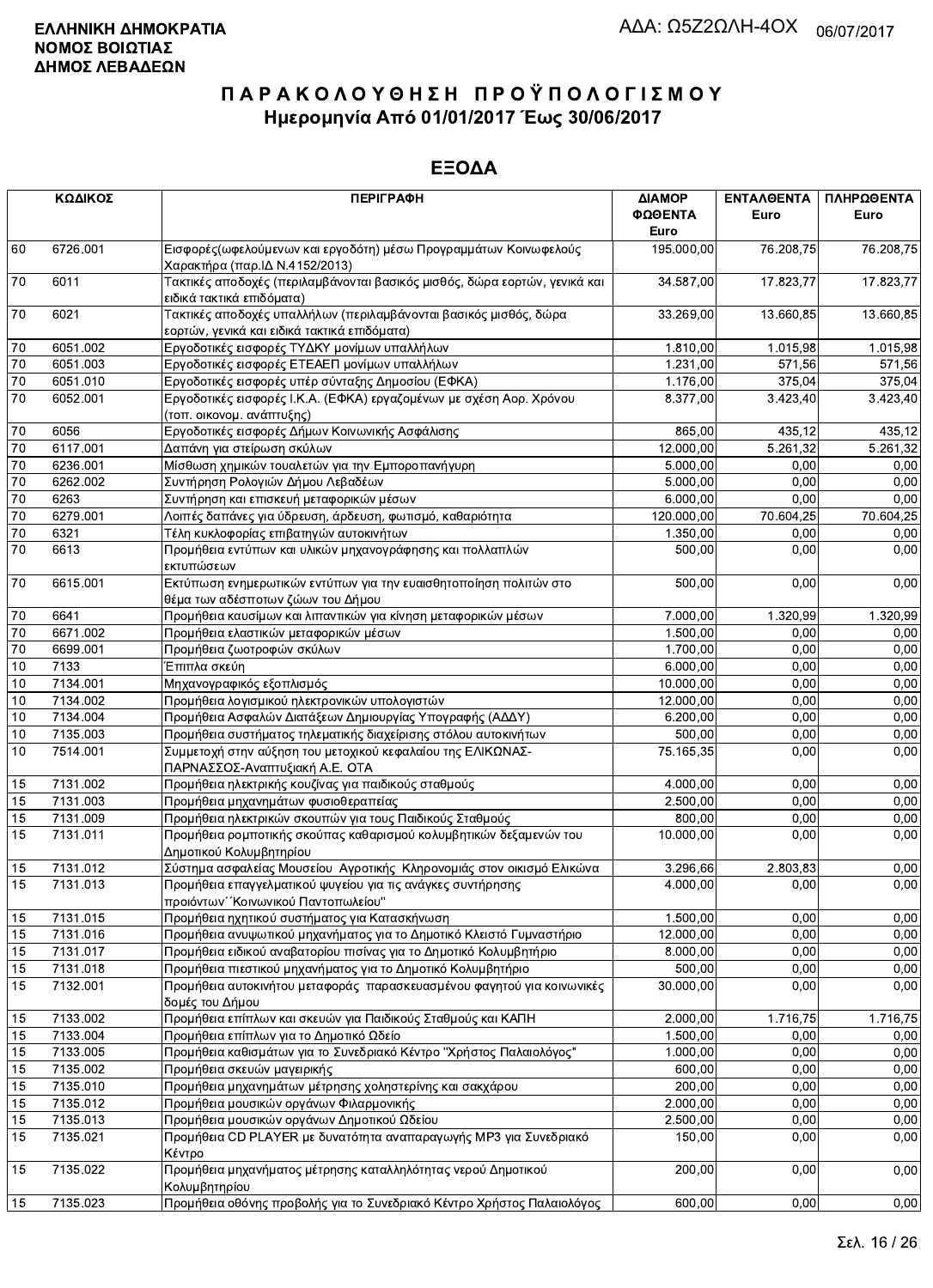| ΚΩΔΙΚΟΣ |                                                                                                                                                       | <b>ПЕРІГРАФН</b>                                                                                                                                                                                                                                                                          | ΔΙΑΜΟΡ<br>ΦΩΘΕΝΤΑ<br>Euro | ΕΝΤΑΛΘΕΝΤΑ<br>Euro | ΠΛΗΡΩΘΕΝΤΑ<br>Euro |
|---------|-------------------------------------------------------------------------------------------------------------------------------------------------------|-------------------------------------------------------------------------------------------------------------------------------------------------------------------------------------------------------------------------------------------------------------------------------------------|---------------------------|--------------------|--------------------|
| 15      | 7135.024                                                                                                                                              | Προμήθεια υποστηρικτικού εξοπλισμού για Δημοτικό Ωδείο (αναλόγια,<br>υποπόδια, μετρονόμοι κλπ)                                                                                                                                                                                            | 600,00                    | 0,00               | 0,00               |
| 15      | 7311.101<br>Παρεμβάσεις εκσυγχρονισμού κτιριακού αποθέματος αρχιτεκτονικής αξίας και<br>περιβάλλοντος χώρου για την χρήση πολιτιστικών δραστηριοτήτων |                                                                                                                                                                                                                                                                                           | 200.614,00                | 0,00               | 0,00               |
| 15      | 7311.102                                                                                                                                              | Δημιουργία Μουσικού Σχολείου                                                                                                                                                                                                                                                              | 12.000,00                 | 0,00               | 0,00               |
| 15      | 7311.105                                                                                                                                              | Επισκευή στεγών-στεγάστρων σχολικών συγκροτημάτων                                                                                                                                                                                                                                         | 21.277,74                 | 0,00               | 0,00               |
| 15      | 7326.001                                                                                                                                              | Αναβάθμιση αθλητικών εγκαταστάσεων                                                                                                                                                                                                                                                        | 436.208,31                | 0,00               | 0,00               |
| 15      | 7331.001                                                                                                                                              | Επισκευή Σχολικών Συγκροτημάτων                                                                                                                                                                                                                                                           | 52.000,00                 | 0,00               | 0,00               |
| 15      | 7411.001                                                                                                                                              | Σύνταξη τευχων δημοπράτησης για την πράξη "Παρεμβάσεις<br>εκσυγχρονισμού κτιριακού αποθέματος αρχιτεκτονικής αξίας (πρώην κτίριο<br>Πανεπιστημίου) και περιβάλλοντος χώρου, με εφαρμογές ενεργειακής<br>αναβάθμισης για την χρήση δημοτικών υπηρεσιών και Πολιτιστικών<br>δραστηριοτήτων» | 72.000,00                 | 0,00               | 0,00               |
| 15      | 7413.001                                                                                                                                              | Μελέτη αποκατάστασης ρηγματώσεων πέτρινου θεάτρου Λιβαδειάς                                                                                                                                                                                                                               | 5.500,00                  | 0,00               | 0,00               |
| 15      | 7413.003                                                                                                                                              | Μελέτη συντήρησης και στερέωσης τοξωτού γεφυριού στην θέση Πηγές Κρύας                                                                                                                                                                                                                    | 10.000,00                 | 0,00               | 0,00               |
| 15      | 7413.004                                                                                                                                              | Μελέτη ανάδειξης και αποκατάστασης του μνημείου "Τζαμί Γαζί Ομέρ"                                                                                                                                                                                                                         | 20.000,00                 | 0,00               | 0,00               |
| 20      | 7135.001                                                                                                                                              | Προμήθεια κάδων απορριμμάτων για κομποστοποίηση                                                                                                                                                                                                                                           | 5.000,00                  | 0,00               | 0,00               |
| 20      | 7135.002                                                                                                                                              | Προμήθεια κάδων απορριμμάτων διαφόρων τύπων                                                                                                                                                                                                                                               | 20.000,00                 | 0,00               | 0,00               |
| 20      | 7135.006                                                                                                                                              | Σύστημα αντιεμπλοκής ABS στα οχήματα                                                                                                                                                                                                                                                      | 8.100,00                  | 0,00               | 0,00               |
| 20      | 7135.007                                                                                                                                              | Προμήθεια συστήματος τηλεματικής διαχείρησης στόλου οχημάτων                                                                                                                                                                                                                              | 3.500,00                  | 0,00               | 0,00               |
| 20      | 7135.008<br>Προμήθεια αυτοματοποιημένου συστήματος υπόγειων κάδων απορριμμάτων                                                                        |                                                                                                                                                                                                                                                                                           | 20.000,00                 | 0,00               | 0,00               |
| 20      | 7325.001<br>Επεκτάσεις Ηλεκτροφωτισμού                                                                                                                |                                                                                                                                                                                                                                                                                           | 15.000,00                 | 0,00               | 0,00               |
| 20      | 7326.001                                                                                                                                              | Κατασκευή προστατευτικών κιγκλιδωμάτων κάδων                                                                                                                                                                                                                                              | 2.000,00                  | 0,00               | 0,00               |
| 30      | 7131.001                                                                                                                                              | Ανακαίνιση Παιδικών Χαρών                                                                                                                                                                                                                                                                 | 174.592,00                | 0,00               | 0,00               |
| 30      | 7134.001                                                                                                                                              | Προμήθεια λογισμικού ηλεκτρονικών υπολογιστών                                                                                                                                                                                                                                             | 2.500,00                  | 0,00               | 0,00               |
| 30      | 7135.001                                                                                                                                              | Σύστημα αντιεμπλοκής ABS σε οχήματα                                                                                                                                                                                                                                                       | 5.400,00                  | 0,00               | 0,00               |
| 30      | 7135.003                                                                                                                                              | Προμήθεια διαφόρων εργαλείων                                                                                                                                                                                                                                                              | 1.500,00                  | 0,00               | 0,00               |
| 30      | 7135.004                                                                                                                                              | Προμήθεια συστήματος τηλεματικής διαχείρισης στόλου αυτοκινήτων                                                                                                                                                                                                                           | 2.000,00                  | 0,00               | 0,00               |
| 30      | 7135.007                                                                                                                                              | Προμήθεια πληροφοριακών πινακίδων και κυκλοφοριακών ρυθμίσεων και<br>ιστών                                                                                                                                                                                                                | 6.000,00                  | 0,00               | 0,00               |
| 30      | 7135.008                                                                                                                                              | Προμήθεια κατόπτρων ρύθμισης κυκλοφορίας                                                                                                                                                                                                                                                  | 4.000,00                  | 0,00               | 0,00               |
| 30      | 7135.009                                                                                                                                              | Προμήθεια πληροφοριακών πινακίδων σήμανσης, ονοματοθεσίας και<br>∣αρίθμησης                                                                                                                                                                                                               | 2.000,00                  | 0,00               | 0,00               |
| 30      | 7135.010                                                                                                                                              | Προμήθεια υδροφρακτών, ρουλεμάν και λοιπά εξαρτήματα ρύθμισης νερού<br>καναλιών στην περιοχή Κρύας                                                                                                                                                                                        | 6.000,00                  | 0,00               | 0,00               |
| 30      | 7311.001                                                                                                                                              | Ανακαίνιση κτιρίων και διαμόρφωση περιβάλλοντος χώρου αμαξοστασίου                                                                                                                                                                                                                        | 400.000,00                | 0,00               | 0,00               |
| 30      | 7311.002                                                                                                                                              | Ανακατασκευή κτιρίου του Πνευματικού Κέντρου σε Νέο Δημαρχείο                                                                                                                                                                                                                             | 146.735,14                | 0,00               | 0,00               |
| 30      | 7322.003                                                                                                                                              | Βελτίωση παιδικών χαρών (Δημ. Κοιν. Λιβαδειάς)                                                                                                                                                                                                                                            | 30.000,00                 | 0,00               | 0,00               |
| 30      | 7323.001                                                                                                                                              | Κατασκευή κόμβου επί της συμβολής των οδών Χαιρωνείας και Αισχύλου                                                                                                                                                                                                                        | 129.451,00                | 0,00               | 0,00               |
| 30      | 7323.022                                                                                                                                              | Βελτίωση Δημοτικής Οδοποιίας (2016)                                                                                                                                                                                                                                                       | 393.824,99                | 0,00               | 0,00               |
| $30\,$  | 7323.023                                                                                                                                              | Βελτίωση οδικής ασφάλειας                                                                                                                                                                                                                                                                 | 78.557,59                 | 0,00               | 0,00               |
| 30      | 7323.417                                                                                                                                              | Βελτιωση δασικού δρόμου από οικισμό Κορώνειας έως στροφή Νταούμη                                                                                                                                                                                                                          | 69.557,76                 | 55.986,75          | 55.986,75          |
| 30      | 7323.419                                                                                                                                              | Βελτίωση οδού από Τ.Κ. Κορώνειας έως Κεφαλόβρυσο                                                                                                                                                                                                                                          | 100.000,00                | 0,00               | 0,00               |
| $30\,$  | 7323.420                                                                                                                                              | Ανάπλαση εισόδου Τ.Κ. Αγίας Άννας                                                                                                                                                                                                                                                         | 44.915,89                 | 0,00               | 0,00               |
| 30      | 7324.001                                                                                                                                              | Συντήρηση πεζόδρομων                                                                                                                                                                                                                                                                      | 26.000,00                 | 0,00               | 0,00               |
| 30      | 7325.003                                                                                                                                              | Κατασκευή φωτισμού επί της οδού Γεωργαντά                                                                                                                                                                                                                                                 | 32.635,11                 | 7.673,43           | 7.673,43           |
| 30      | 7331.001                                                                                                                                              | Συντήρηση Δημοτικών Κτιρίων                                                                                                                                                                                                                                                               | 39.113,34                 | 0,00               | 0,00               |
| 30      | 7333.001                                                                                                                                              | Συντήρηση οδών-πεζοδρόμων και κοινόχρηστων χώρων                                                                                                                                                                                                                                          | 20.016,75                 | 15.272,55          | 15.272,55          |
| 30      | 7333.003                                                                                                                                              | Συντήρηση Αγροτικής Οδοποιίας                                                                                                                                                                                                                                                             | 32.321,31                 | 9.330,25           | 9.330,25           |
| 30      | 7333.010                                                                                                                                              | Αποκαταστάσεις βλαβών οδοστρωμάτων                                                                                                                                                                                                                                                        | 54.275,97                 | 12.380,21          | 12.380,21          |
| 30      | 7413.001                                                                                                                                              | Τεχνικές Μελέτες Προστασίας από Βραχοπτώσεις                                                                                                                                                                                                                                              | 74.908,34                 | 0,00               | 0,00               |
| 35      | 7131.001                                                                                                                                              | Προμήθεια μικρού εκσκαφέα (τσαπάκι)                                                                                                                                                                                                                                                       | 23.000,00                 | 0,00               | 0,00               |
| 35      | 7132.001                                                                                                                                              | Προμήθεια ανοιχτού ημιφορτηγού αυτοκινήτου 4 Χ 4 για τις ανάγκες της<br>πυροπροστασίας                                                                                                                                                                                                    | 29.800,00                 | 0,00               | 0,00               |
| 35      | 7135.002                                                                                                                                              | Προμήθεια εξοπλισμού (χλοοκοπτικών μηχανημάτων κλπ) για την<br>αντιμετώπιση δράσεων πολιτικής προστασίας                                                                                                                                                                                  | 2.600,00                  | 0,00               | 0,00               |
| 35      | 7135.004                                                                                                                                              | Προμήθεια συστήματος τηλεματικής διαχείρισης στόλου αυτοκινήτων                                                                                                                                                                                                                           | 1.000,00                  | 0,00               | 0,00               |
| 35      | 7135.005                                                                                                                                              | Σύστημα αντιεμπλοκής ABS στα οχήματα                                                                                                                                                                                                                                                      | 2.700,00                  | 0,00               | 0,00               |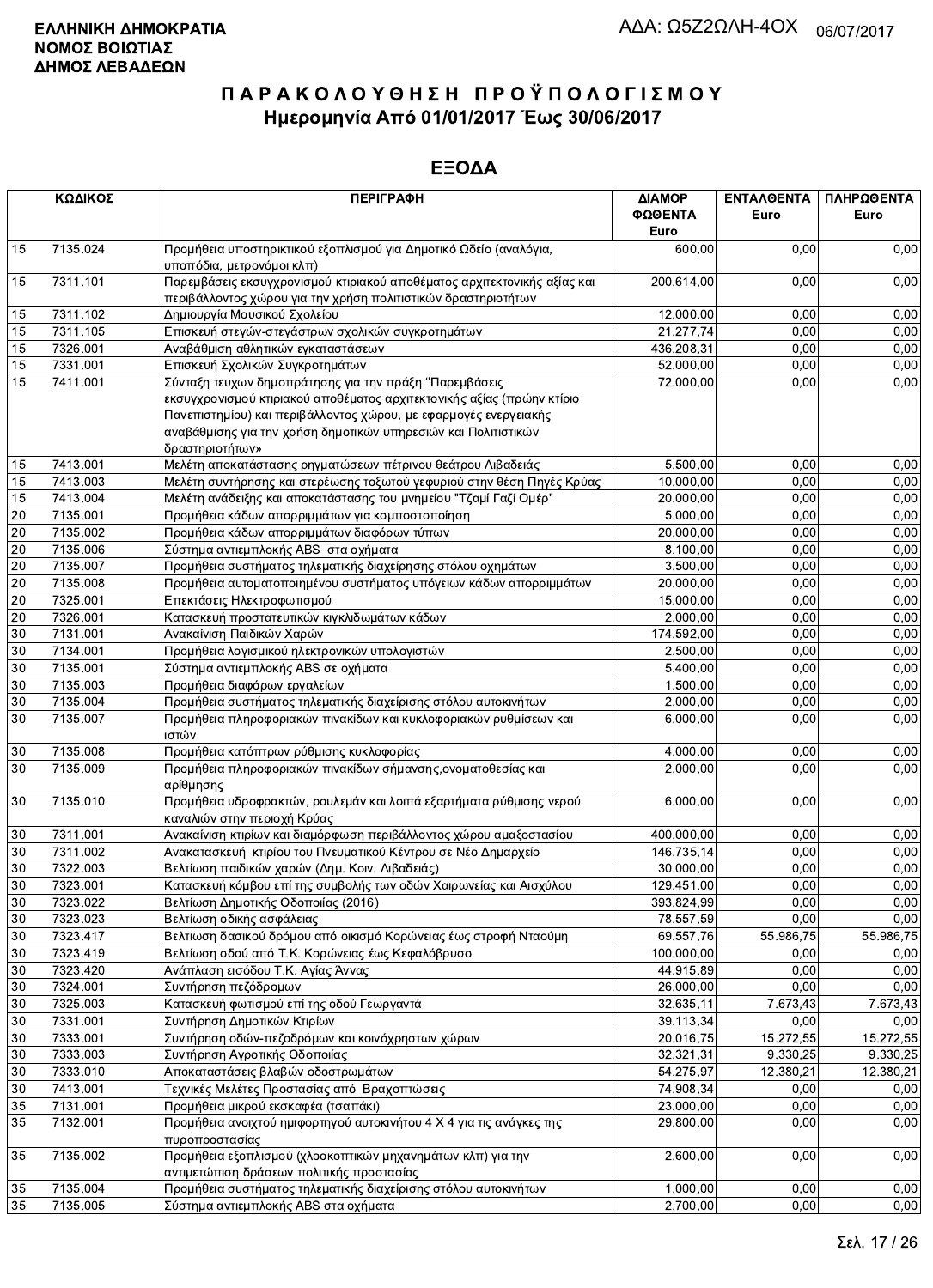| ΚΩΔΙΚΟΣ |                                                                          | <b>ПЕРІГРАФН</b>                                                                                                                     | ΔΙΑΜΟΡ<br>ΦΩΘΕΝΤΑ<br>Euro | ΕΝΤΑΛΘΕΝΤΑ<br>Euro | ΠΛΗΡΩΘΕΝΤΑ<br>Euro |
|---------|--------------------------------------------------------------------------|--------------------------------------------------------------------------------------------------------------------------------------|---------------------------|--------------------|--------------------|
| 40      | 7111.001                                                                 | Αποζημίωση ιδιοκτησιών στο πάρκο της Έρκυνας από την οδό Θουκυδίδου<br>έως την οδο Ξενοφώντος                                        | 90.752,00                 | 0.00               | 0,00               |
| 40      | 7111.003                                                                 | Αποζημίωση ιδιοκτησίων για την διάνοιξη της οδού Ρούμελης από την οδό<br>Χαιρωνείας εως την οδό Ορχομενού (1/2012 πράξη αναλογισμού) | 13.744,34                 | 0,00               | 0,00               |
| 40      | 7112.001                                                                 | Αγορά ρυμοτομούμενου τμήματος επί της οδού Αισχύλου και Πλαταιών                                                                     | 15.000,00                 | 0.00               | 0,00               |
| 40      | 7112.002                                                                 | Αγορά οικοπέδου επι της οδού Ζητουνιάτη ιδιοκτησίας Λ. Κεφαλά                                                                        | 20.000,00                 | 0,00               | 0,00               |
| 40      | 7112.003                                                                 | Αγορά οικοπέδου επί της οδού Ανδρούτσου ιδιοκτησίας Κουνούκλα Ιωάν.                                                                  | 7.000,00                  | 0,00               | 0,00               |
| 40      | 7112.401                                                                 | Αγορά ακινήτου Τ.Κ. Αγίας Άννας                                                                                                      | 0,00                      | 0,00               | 0,00               |
| 40      | 7122.401                                                                 | Αγορά ακινήτου Τ.Κ. Αγίας Αννας                                                                                                      | 10.000,00                 | 0,00               | 0,00               |
| 40      | 7134.001                                                                 | Προμήθεια μηχανογραφικού εξοπλισμού                                                                                                  | 3.000,00                  | 0,00               | 0,00               |
| $40\,$  | 7134.002                                                                 | Προμήθεια λογισμικού τύπου CAD                                                                                                       | 4.500,00                  | 0,00               | 0,00               |
| $40\,$  | 7413.001                                                                 | Εκπόνηση μελέτης Βιώσιμης Αστικής Ανάπτυξης                                                                                          | 15.040,98                 | 0,00               | 0,00               |
| 45      | 7326.401                                                                 | Αποπεράτωση νεκροταφείου Τ.Κ. Αγίου Γεωργίου                                                                                         | 40.000,00                 | 0.00               | 0,00               |
| 45      | 7413.001                                                                 | Τεχνικές μελέτες επέκτασης Κοιμητηρίου Δ.Κ. Λιβαδειάς                                                                                | 75.611,82                 | 0,00               | 0,00               |
| 45      | 7413.002                                                                 | Περιβαλλοντική Μελέτη Επέκτασης Κοιμητηρίου Δ.Κ. Λιβαδειάς                                                                           | 17.780,00                 | 0,00               | 0,00               |
| 45      | 7413.401                                                                 | Τεχνικές μελέτες ίδρυσης Νέου Κοιμητηρίου Τ.Κ.Αγίου Γεωργίου                                                                         | 74.000,00                 | 0,00               | 0,00               |
| 60      | 7131.001                                                                 | Προμήθεια ψυγείου για τον Α΄ Παιδικό Σταθμό                                                                                          | 800,00                    | 0,00               | 0,00               |
| 60      | 7131.002                                                                 | Προμήθεια κλιματιστικού για τις ανάγκες του Α' Παιδικού Σταθμού                                                                      | 1.000,00                  | 0,00               | 0,00               |
| 60      | 7133.001                                                                 | Προμήθεια επίπλων και σκευών για τις ανάγκες των παιδικών σταθμών                                                                    | 2.500,00                  | 0,00               | 0,00               |
| 60      | 7133.002                                                                 | Προμήθεια επίπλων για την πράξη "Κέντρο Κοινότητας"                                                                                  | 400,00                    | 0,00               | 0,00               |
| 60      | 7133.003                                                                 | Προμήθεια επίπλων του υποέργου "Κοινωνικό Παντοπωλείο"                                                                               | 700,00                    | 0,00               | 0,00               |
| 60      | 7133.004<br>Προμήθεια επίπλων και σκευών του υποέργου "Παροχή συσσιτίου" |                                                                                                                                      | 2.952,00                  | 0,00               | 0,00               |
| 60      | Προμήθεια επίπλων του υποέργου "Κοινωνικό Φαρμακείο"<br>7133.005         |                                                                                                                                      | 1.100,00                  | 0,00               | 0,00               |
| 60      | 7134.001                                                                 | Προμήθεια μηχανογραφικού εξοπλισμού για την πράξη "Κέντρο Κοινότητας"                                                                | 1.908,61                  | 0,00               | 0,00               |
| 60      | 7134.002                                                                 | Προμήθεια μηχανογραφικού εξοπλισμού του υποέργου "Κοινωνικό<br>Παντοπωλείο΄                                                          | 821,87                    | 0,00               | 0,00               |
| 60      | 7134.003                                                                 | Προμήθεια μηχανογραφικού εξοπλισμού του υποέργου "Παροχή συσσιτίου"                                                                  | 868,00                    | 0,00               | 0,00               |
| 60      | 7134.004                                                                 | Προμήθεια μηχανογραφικού εξοπλισμού του υποέργου "Κοινωνικό<br>Φαρμακείο΄                                                            | 843,20                    | 0.00               | 0,00               |
| 60      | 7135.001                                                                 | Προμήθεια οργάνων παιδικών χαρών                                                                                                     | 5.000,00                  | 0,00               | 0,00               |
| 60      | 7135.002                                                                 | Προμήθεια τηλεοράσεων (smart TV) για τις ανάγκες των παιδικών σταθμών                                                                | 1.000,00                  | 0,00               | 0,00               |
| 60      | 7135.003                                                                 | Προμήθεια CD PLAYER για τις ανάγκες των παιδικών σταθμών                                                                             | 300,00                    | 0,00               | 0,00               |
| 60      | 7135.004                                                                 | Προμήθεια ηλεκτρικών μικροσυσκευών για τους παιδικούς σταθμούς                                                                       | 700,00                    | 0,00               | 0,00               |
| 60      | 7135.005                                                                 | Προμήθεια εξωτερικής επιγραφής για την πράξη "Κέντρο Κοινότητας"                                                                     | 400,00                    | 0,00               | 0,00               |
| 60      | 7135.006                                                                 | Προμήθεια εξωτερικής επιγραφής του υποέργου ΄΄Παροχή συσσιτίου΄΄                                                                     | 400,00                    | 0,00               | 0,00               |
| 61      | 7326.001                                                                 | Αναβάθμιση Ενεργητικής Πυροπροστασίας Κλειστού Γυμναστηρίου Λιβαδειάς                                                                | 50.923,33                 | 18.582,02          | 0,00               |
| 61      | 7326.002                                                                 | Βελτίωση εγκαταστάσεων ανακυκλοφορίας υφιστάμενου ανοικτού                                                                           | 76.538,90                 | 0,00               | 0,00               |
|         |                                                                          | κολυμβητηρίου Λιβαδειάς Βοιωτίας                                                                                                     |                           |                    |                    |
| 61      | 7341.001                                                                 | Ανάδειξη ψηφιδωτών παλαιοχριστιανικού ναού στην οδό Σπυροπούλου<br>Λιβαδειάς                                                         | 169.557,00                | 0,00               | 0,00               |
| 64      | 7326.001                                                                 | Αρση επικινδυνότητας από καταπτώσεις βραχωδών μαζών                                                                                  | 100.000,00                | 0,00               | 0,00               |
| 64      | 7333.003                                                                 | Αποκατάσταση δημοτικών οδών λόγω ζημιών που προκλήθηκαν από<br>θεομηνίες στο Δήμο Λεβαδέων                                           | 100.000.00                | 0,00               | 0,00               |
| 64      | 7341.001                                                                 | Βελτίωση και ανάπλαση κοινόχρηστων χώρων οικισμού Ελικώνα                                                                            | 227.440,24                | 0,00               | 0,00               |
| 64      | 7341.013                                                                 | Αποπεράτωση της Αίθουσας Πολλαπλών Χρήσεων και μερικής<br>αναδιαρρύθμισης στο υπάρχον κτίριο στη θέση της υπό κατάργηση ΑΠΧ του      | 100.000,00                | 0,00               | 0,00               |
|         |                                                                          | 6ου Δημοτικού Σχολείου Λιβαδειάς                                                                                                     |                           |                    |                    |
| 64      | 7341.402                                                                 | Ανάπλαση Πλατείας Τ.Κ. Αγίου Γεωργίου                                                                                                | 12.923,30                 | 0,00               | 0,00               |
| 00      | 8111                                                                     | Αμοιβές και έξοδα προσωπικού                                                                                                         | 2.867,38                  | 0,00               | 0,00               |
| 00      | 8112                                                                     | Αμοιβές αιρετών αρχόντων και τρίτων                                                                                                  | 5.120, 14                 | 5.120, 14          | 832,36             |
| 00      | 8113                                                                     | Αμοιβές και έξοδα τρίτων Παροχές τρίτων                                                                                              | 2.524,06                  | 2.338,26           | 2.338,26           |
| 00      | 8115                                                                     | Διάφορα έξοδα                                                                                                                        | 607,00                    | 145,00             | 0,00               |
| 00      | 8117                                                                     | Λοιπά έξοδα                                                                                                                          | 19.663,49                 | 1.146,11           | 1.146,11           |
| 00      | 8211                                                                     | Απόδοση εισφοράς υπέρ του Δημοσίου στις αποδοχές και τα έξοδα<br>παράστασης                                                          | 190.000,00                | 107.251,39         | 107.251,39         |
| 00      | 8221                                                                     | Απόδοση φόρων μισθωτών υπηρεσιών                                                                                                     | 270.000,00                | 138.342,19         | 138.342,19         |
| 00      | 8222                                                                     | Απόδοση φόρων και χαρτόσημο Δημάρχων Αντιδημάρχων, μελών Δημοτικών<br>Συμβουλίων και λοιπών συλλονικών οργάνων.                      | 3.500,00                  | 1.138,40           | 1.138,40           |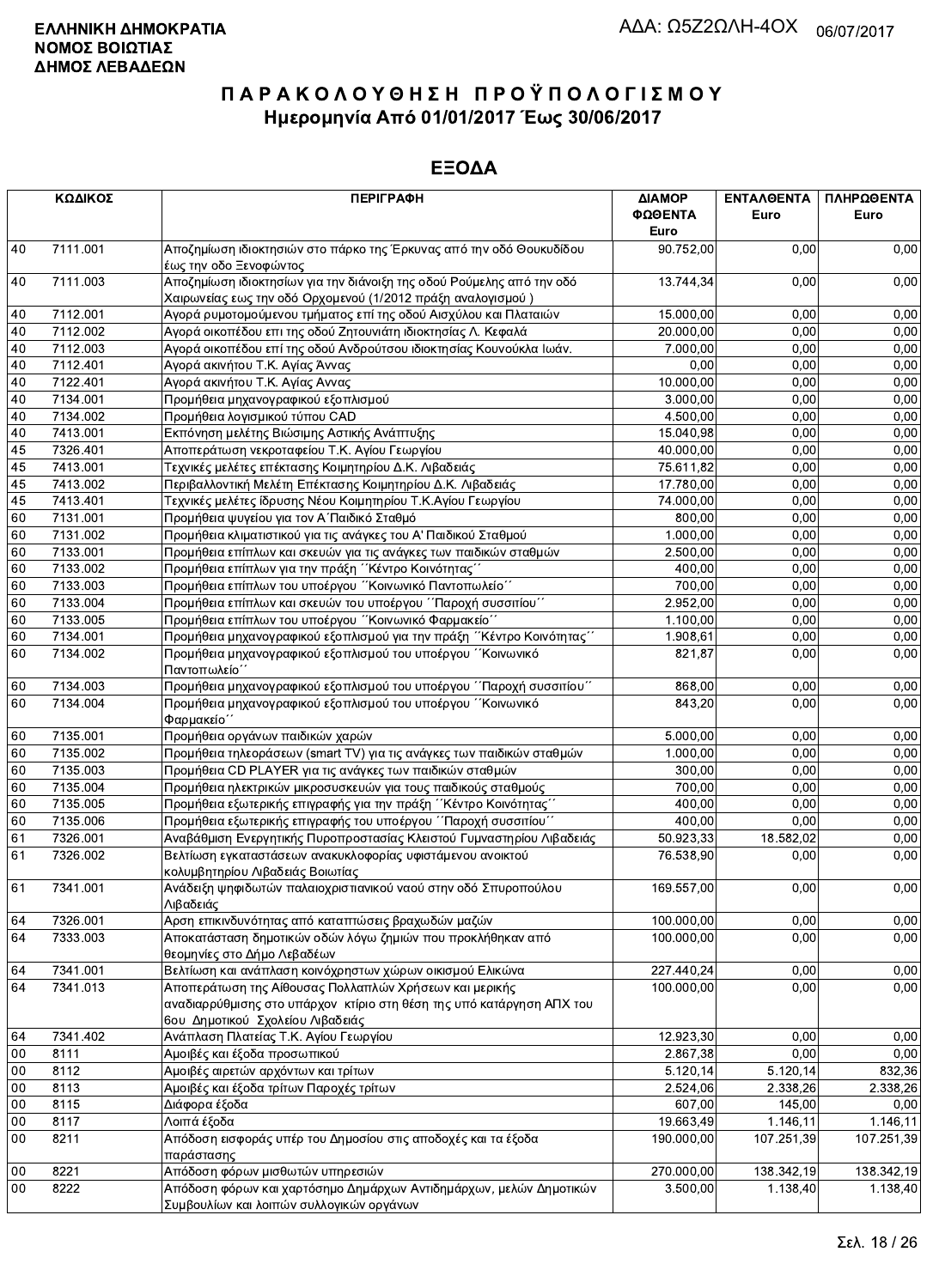|             | ΚΩΔΙΚΟΣ<br><b>ПЕРІГРАФН</b> |                                                                    | ΔΙΑΜΟΡ<br>ΦΩΘΕΝΤΑ<br>Euro | ΕΝΤΑΛΘΕΝΤΑ<br>Euro    | ΠΛΗΡΩΘΕΝΤΑ<br>Euro   |
|-------------|-----------------------------|--------------------------------------------------------------------|---------------------------|-----------------------|----------------------|
| 00          | 8223                        | Απόδοση φόρων προμηθευτών εργολάβων ελ. επαγγελματιών κ.λ.π.       | 130.000,00                | 28.386,15             | 28.386,15            |
| 00          | 8224                        | Λοιπές αποδόσεις κρατήσεων υπέρ του Δημοσίου                       | 95.000,00                 | $\overline{5.576,77}$ | 5.576,77             |
| 00          | 8231                        | Εισφορές σε ασφαλιστικούς οργανισμούς και ταμεία                   | 1.425.000,00              | 599.375,24            | 599.375,24           |
| 00          | 8232                        | Εισφορά για το εφάπαξ βοήθημα του Ν 103/75                         | 2.000,00                  | 726,28                | 726,28               |
| 00          | 8241                        | Κρατήσεις στις αποδοχές για την εξόφληση δανείων του ΤΠ & Δ        | 75.000,00                 | 28.494,72             | 28.494,72            |
| 00          | 8242                        | Λοιπές κρατήσεις υπέρ τρίτων                                       | 230.000,00                | 75.836,51             | 75.836,51            |
| 00          | 8251.001                    | Πάγια προκαταβολή σε υπάλληλο του Δήμου                            | 6.000,00                  | 6.000,00              | 6.000,00             |
| 00          | 8251.101                    | Πάγια προκαταβολή σε πρόεδρο Δ.Κ. Λιβαδειάς                        | 3.000,00                  | 3.000,00              | 0,00                 |
| 00          | 8251.102                    | Πάγια προκαταβολή σε πρόεδρο Τ.Κ. Λαφυστίου                        | 1.000,00                  | 1.000,00              | 0,00                 |
| 00          | 8251.103                    | Πάγια προκαταβολή σε πρόεδρο Τ.Κ. Ρωμαίικου                        | 1.000,00                  | 1.000,00              | 0,00                 |
| 00          | 8251.201                    | Πάγια προκαταβολή σε πρόεδρο Τ.Κ. Χαιρώνειας                       | 1.000,00                  | 1.000,00              | 0,00                 |
| 00          | 8251.202                    | Πάγια προκαταβολή σε πρόεδρο Τ.Κ. Προφήτη Ηλία                     | 1.000,00                  | 1.000,00              | 1.000,00             |
| 00          | 8251.203                    | Πάγια προκαταβολή σε πρόεδρο Τ.Κ. Προσηλίου                        | 1.000,00                  | 1.000,00              | 0,00                 |
| 00          | 8251.204                    | Πάγια προκαταβολή σε πρόεδρο Τ.Κ. Θουρίου                          | 1.000,00                  | 1.000,00              | 0,00                 |
| 00          | 8251.205                    | Πάγια προκαταβολή σε πρόεδρο Τ.Κ. Βασιλικών                        | 1.000,00                  | 1.000,00              | 0,00                 |
| 00          | 8251.206                    | Πάγια προκαταβολή σε πρόεδρο Τ.Κ. Ανθοχωρίου                       | 1.000,00                  | 1.000,00              | 1.000,00             |
| 00          | 8251.207                    | Πάγια προκαταβολή σε πρόεδρο Τ.Κ. Ακοντίου                         | 1.000,00                  | 1.000,00              | 1.000,00             |
| 00          | 8251.208                    | Πάγια προκαταβολή σε πρόεδρο Τ.Κ. Αγίου Βλασίου                    | 1.000,00                  | 1.000,00              | 0,00                 |
| 00          | 8251.301                    | Πάγια προκαταβολή σε πρόεδρο Τ.Κ. Δαυλείας                         | 1.000,00                  | 1.000,00              | 1.000,00             |
| 00          | 8251.302                    | Πάγια προκαταβολή σε πρόεδρο Τ.Κ. Μαυρονερίου                      | 1.000,00                  | 1.000,00              | 0,00                 |
| 00          | 8251.303                    | Πάγια προκαταβολή σε πρόεδρο Τ.Κ. Παρορίου                         | 1.000,00                  | 1.000,00              | 1.000,00             |
| 00          | 8251.401                    | Πάγια προκαταβολή σε πρόεδρο Τ.Κ.Αγίας Αννας                       | 1.000,00                  | 1.000,00              | 1.000,00             |
| 00          | 8251.402                    | Πάγια προκαταβολή σε πρόεδρο Τ.Κ. Αγίας Τριάδας                    | 1.000,00                  | 1.000,00              | 1.000,00             |
| 00          | 8251.403                    | Πάγια προκαταβολή σε πρόεδρο Τ.Κ. Αγίου Γεωργίου                   | 1.000,00                  | 1.000,00              | 0,00                 |
| 00          | 8251.404                    | Πάγια προκαταβολή σε πρόεδρο Τ.Κ. Αλαλκομενών                      | 1.000,00                  | 1.000,00              | 0,00                 |
| 00          | 8251.405                    | Πάγια προκαταβολή σε πρόεδρο Τ.Κ. Κορώνειας                        | 1.000,00                  | 1.000,00              | 0,00                 |
| 00          | 8251.501                    | Πάγια προκαταβολή σε πρόεδρο Δ.Κ. Κυριακίου                        | 2.000,00                  | 2.000,00              | 0,00                 |
| 00          | 8261.001                    | Επιστροφές αχρεωστήτως εισπραχθέντων εσόδων                        | 39.226,75                 | 0,00                  | 0,00                 |
| 00          | 8261.003                    | Επιστροφές χρημάτων για επιχορηγούμενες ληξιπρόθεσμες οφειλές      | 9.010,00                  | 4.504,56              | 4.504,56             |
| 00          | 8511                        | Προβλέψεις μη είσπραξης εισπρακτέων υπολοίπων                      | 3.103.995,84              | 0,00                  | 0,00                 |
| 10          | 8111                        | Αμοιβές και έξοδα προσωπικού                                       | 77,59                     | 0,00                  | 0,00                 |
| 10          | 8112                        | Αμοιβές αιρετών αρχόντων και τρίτων                                | 7.380,00                  | 7.380,00              | 7.380,00             |
| 10          | 8113                        | Αμοιβές και έξοδα τρίτων Παροχές τρίτων                            | 744,00                    | 744,00                | 744,00               |
| 10          | 8115                        | Διάφορα έξοδα                                                      | 5.566,01                  | 479,12                | 479,12               |
| 10          | 8116                        | Δαπάνες προμήθειας αναλωσίμων                                      | 13.791,28                 | 13.588,11             | 13.415,87            |
| 15          | 8111                        | Αμοιβές και έξοδα προσωπικού                                       | 43.981,88                 | 565.96                | 565,96               |
| 15          | 8112                        | Αμοιβές αιρετών αρχόντων και τρίτων                                | 1.354,20                  | 126,00                | 126,00               |
| 15          | 8113                        | Αμοιβές και έξοδα τρίτων Παροχές τρίτων                            | 10.902,04                 | 9.078,04              | 9.078,04             |
| $\sqrt{15}$ | 8115                        | Διάφορα έξοδα                                                      | 30.371,49                 | 25.600,23             | 23.472,33            |
| 15          | 8116                        | Δαπάνες προμήθειας αναλωσίμων                                      | 28.347,85                 | 28.347,85             | 26.690,13            |
| 15          | 8117                        | Λοιπά έξοδα<br>Αγορές κτιρίων τεχνικών έργων και προμήθειες παγίων | 224.907,95                | 39.484,05             | 8.281,00<br>3.043,01 |
| 15          | 8121                        |                                                                    | 3.043,01                  | 3.043,01              |                      |
| 15<br>20    | 8122<br>8111                | Έργα<br>Αμοιβές και έξοδα προσωπικού                               | 150.935,98                | 28.158,56             | 158,56               |
| 20          | 8113                        | Αμοιβές και έξοδα τρίτων Παροχές τρίτων                            | 2.962,22<br>996,60        | 970,56<br>996,60      | 970,56<br>996,60     |
| 20          | 8115                        | Διάφορα έξοδα                                                      | 560,88                    | 0,00                  | 0,00                 |
| 20          | 8116                        | Δαπάνες προμήθειας αναλωσίμων                                      | 27.062,43                 | 26.987,40             | 26.987,40            |
| 20          | 8511                        | Προβλέψεις μη είσπραξης εισπρακτέων υπολοίπων                      | 186.348,11                | 0,00                  | 0,00                 |
| 25          | 8113                        | Αμοιβές και έξοδα τρίτων Παροχές τρίτων                            | 52.223,00                 | 52.218,00             | 52.218,00            |
| 25          | 8511.001                    | Προβλέψεις μη είσπραξης εισπρακτέων υπολοίπων από τέλη άρδευσης    | 155.244,90                | 0,00                  | 0,00                 |
| 25          | 8511.002                    | Προβλέψεις μη είσπραξης εισπρακτέων υπολοίπων από τέλη ύδρευσης    | 193.109,25                | 0,00                  | 0,00                 |
| 25          | 8511.003                    | Προβλέψεις μη είσπραξης εισπρακτέων υπολοίπων από τέλη αποχέτευσης | 15.504,43                 | 0,00                  | 0,00                 |
| 30          | 8111                        | Αμοιβές και έξοδα προσωπικού                                       | 1.640,63                  | 299,00                | 299,00               |
| 30          | 8112                        | Αμοιβές αιρετών αρχόντων και τρίτων                                | 27.377,20                 | 12.395,80             | 10.511,00            |
| 30          | 8113                        | Αμοιβές και έξοδα τρίτων Παροχές τρίτων                            | 107.256,75                | 107.256,75            | 104.198,45           |
| 30          | 8115                        | Διάφορα έξοδα                                                      | 912,67                    | 130,20                | 130,20               |
| 30          | 8116                        | Δαπάνες προμήθειας αναλωσίμων                                      | 14.389,24                 | 14.389,24             | 11.676,00            |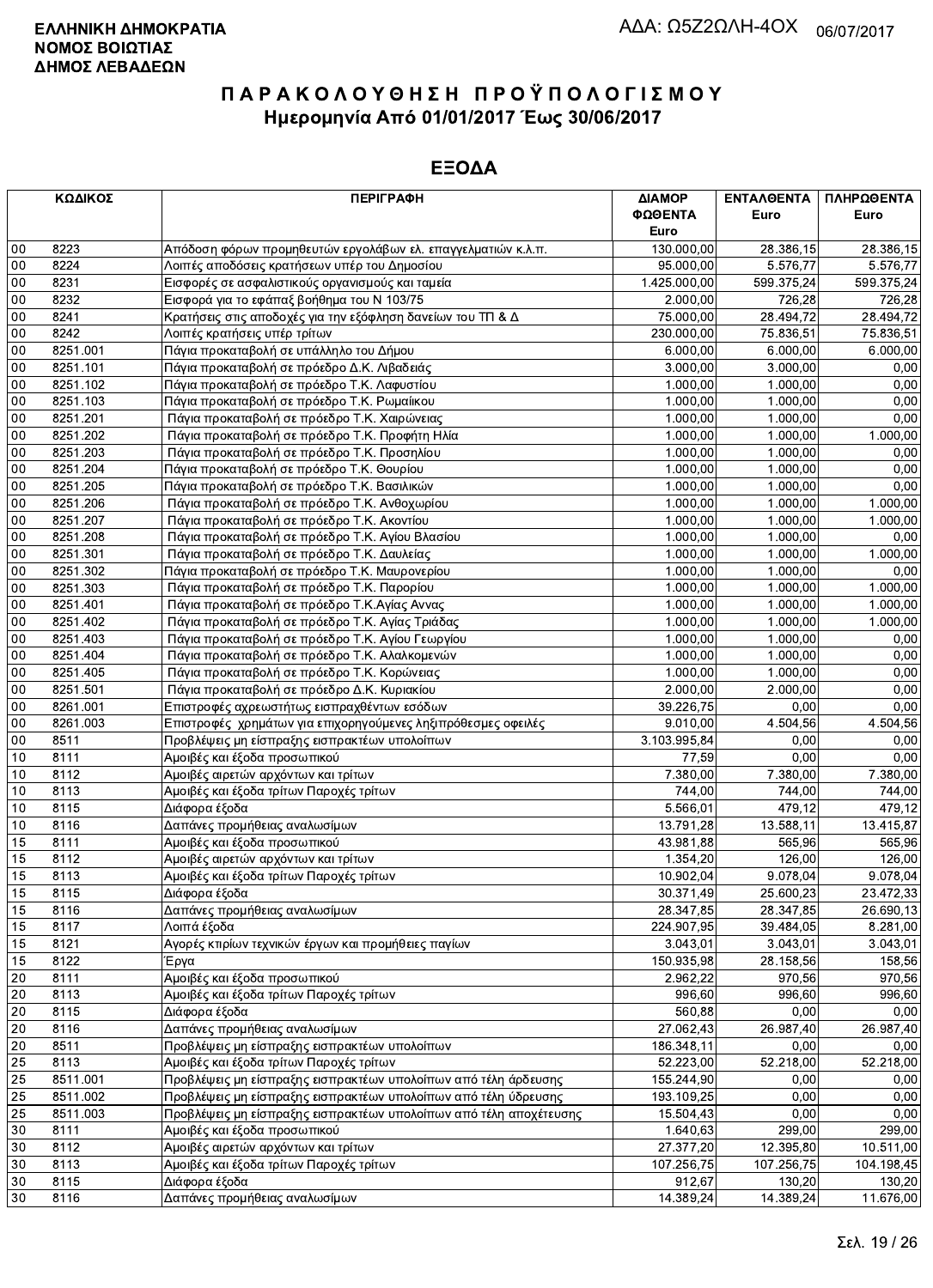| ΚΩΔΙΚΟΣ |      | <b>ПЕРІГРАФН</b>                                               | ΔΙΑΜΟΡ        | <b>ENTAAOENTA</b> | ΠΛΗΡΩΘΕΝΤΑ   |
|---------|------|----------------------------------------------------------------|---------------|-------------------|--------------|
|         |      |                                                                | ΦΩΘΕΝΤΑ       | Euro              | Euro         |
|         |      |                                                                | Euro          |                   |              |
| 30      | 8117 | Λοιπά έξοδα                                                    | 33.972,01     | 8.629,63          | 1.275,77     |
| 30      | 8121 | Αγορές κτιρίων τεχνικών έργων και προμήθειες παγίων            | 0,00          | 0,00              | 0,00         |
| 30      | 8122 | ίΈργα                                                          | 56.126,81     | 30.502,99         | 18.302,99    |
| 30      | 8123 | Μελέτες Έρευνες πειραματικές εργασίες και ειδικές δαπάνες      | 3.124,80      | 3.124,80          | 3.124,80     |
| 35      | 8111 | Αμοιβές και έξοδα προσωπικού                                   | 902,51        | 106,79            | 106,79       |
| 35      | 8112 | Αμοιβές αιρετών αρχόντων και τρίτων                            | 13.801,20     | 13.801,20         | 13.801,20    |
| 35      | 8113 | Αμοιβές και έξοδα τρίτων Παροχές τρίτων                        | 26.326,67     | 566,66            | 566,66       |
| 35      | 8116 | Δαπάνες προμήθειας αναλωσίμων                                  | 2.545,61      | 2.545,61          | 2.545,61     |
| 35      | 8121 | Αγορές κτιρίων τεχνικών έργων και προμήθειες παγίων            | 2.452,04      | 2.452,04          | 2.452,04     |
| 40      | 8115 | Διάφορα έξοδα                                                  | 98,40         | 0,00              | 0,00         |
| 40      | 8121 | Αγορές κτιρίων τεχνικών έργων και προμήθειες παγίων            | 12.707,30     | 0,00              | 0,00         |
| 45      | 8111 | Αμοιβές και έξοδα προσωπικού                                   | 142,39        | 45,09             | 45,09        |
| 45      | 8121 | Αγορές κτιρίων τεχνικών έργων και προμήθειες παγίων            | 157,36        | 157,36            | 157,36       |
| 64      | 8122 | Έργα                                                           | 221.684,66    | 169.695,71        | 132.257,27   |
| 64      | 8262 | Επιστροφή χρημάτων λόγω ανάκλησης κατανομής χρηματοδότησης ΠΔΕ | 0,00          | 0,00              | 0,00         |
| 69      | 8262 | Επιστροφή χρημάτων λόγω ανάκλησης κατανομής χρηματοδότησης ΠΔΕ | 8.925,00      | 0,00              | 0,00         |
| 70      | 8112 | Αμοιβές αιρετών αρχόντων και τρίτων                            | 0,00          | 0,00              | 0,00         |
| 70      | 8113 | Αμοιβές και έξοδα τρίτων Παροχές τρίτων                        | 367,04        | 367,04            | 367,04       |
| 70      | 8116 | Δαπάνες προμήθειας αναλωσίμων                                  | 1.837,50      | 1.837,50          | 1.380,56     |
| 90      | 9111 | Αποθεματικό                                                    | 273.254,85    | 0,00              | 0,00         |
|         |      | <b><i>SYNOAA</i></b>                                           | 25 643 879 87 | 7 639 639 84      | 7 405 681 26 |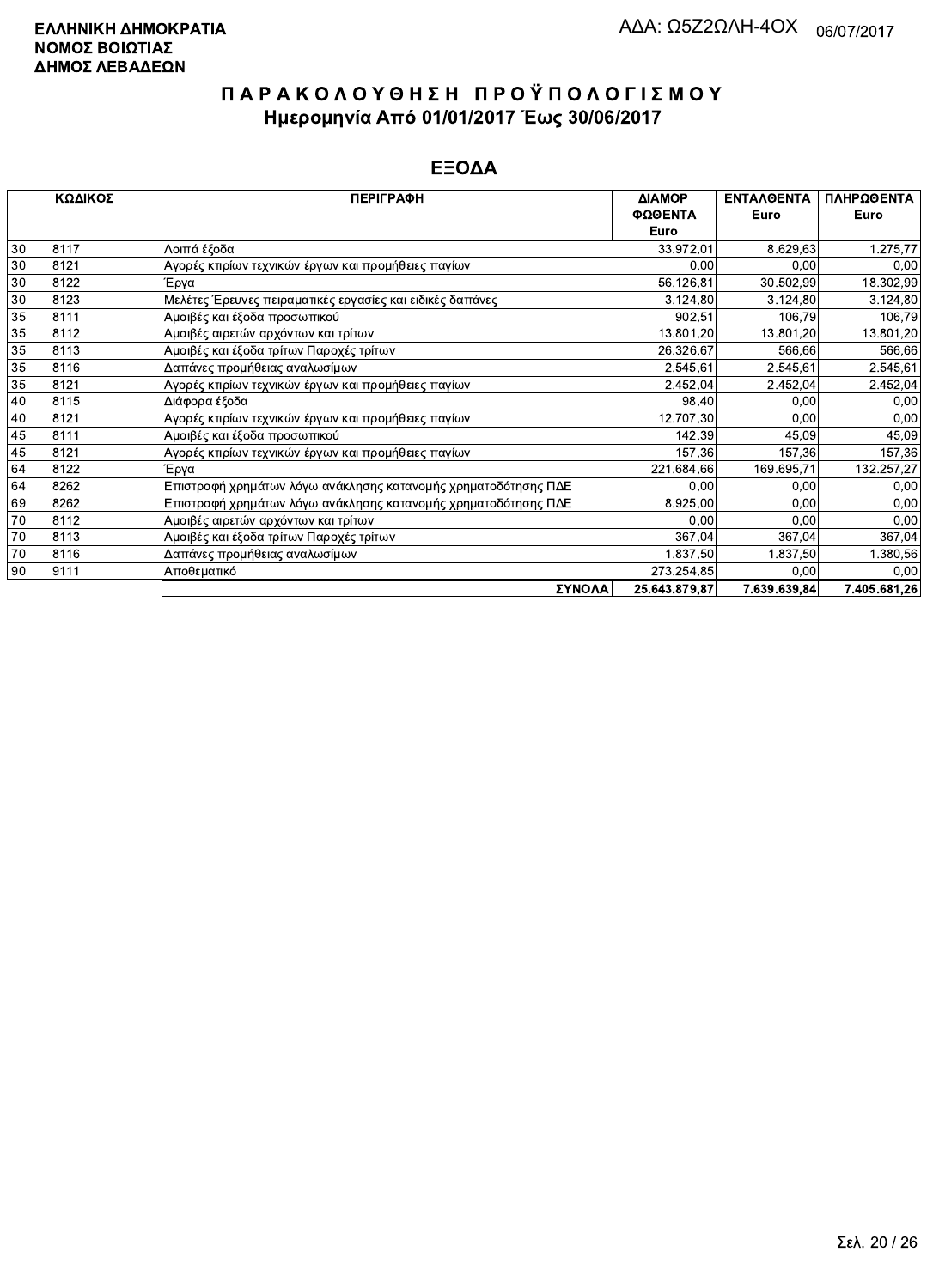#### ΓΕΝΙΚΗ ΑΝΑΚΕΦΑΛΑΙΩΣΗ

|                                         | ΔΙΑΜΟΡΦΩΘΕΝΤΑ<br>Euro | <b>ΒΕΒΑΙΩΘΕΝΤΑ</b><br>Euro | ΕΙΣΠΡΑΧΘΕΝΤΑ<br>Euro |
|-----------------------------------------|-----------------------|----------------------------|----------------------|
| ΕΣΟΔΑ                                   | 21.668.172,58         | 20.254.539,89              | 7.384.483,82         |
| <b>XPHMATIKO</b><br>ΥΠΟΛΟΙΠΟ<br>(K.A.3) | 3.975.707,29          | 3.975.707,29               | 3.975.707,29         |
| ΣΥΝΟΛΟ                                  | 25.643.879,87         | 16.633.302,19              | 11.360.191.11        |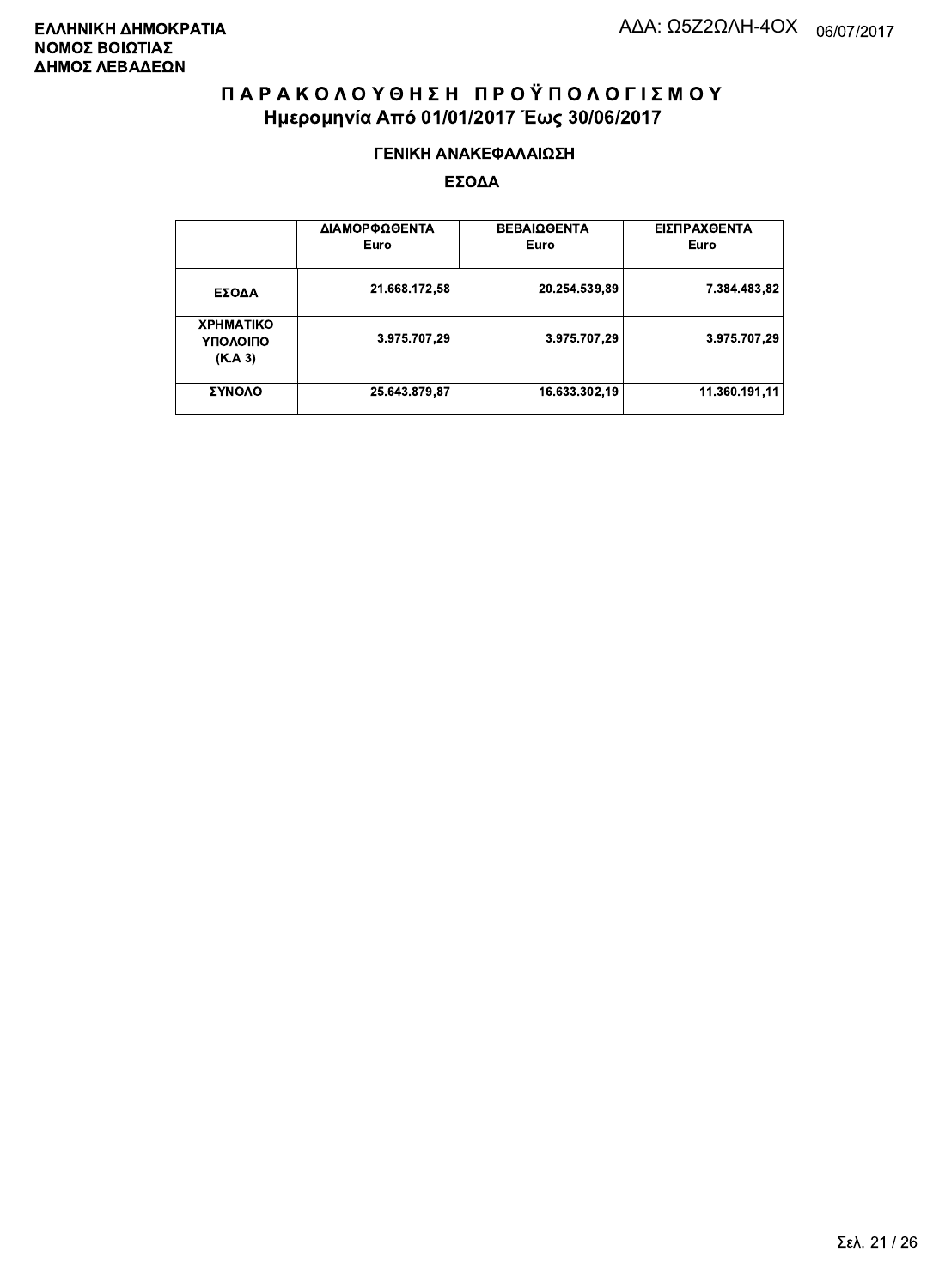#### ΕΞΟΔΑ

|             | ΔΙΑΜΟΡΦΩΘΕΝΤΑ<br>Euro | <b>ENTAAGENTA</b><br>Euro | ΠΛΗΡΩΘΕΝΤΑ<br>Euro |
|-------------|-----------------------|---------------------------|--------------------|
| ΕΞΟΔΑ       | 25.370.625,02         | 7.639.639,84              | 7.405.681,26       |
| ΑΠΟΘΕΜΑΤΙΚΟ | 273.254.85            | 0.00                      | 0.00               |
| ΣΥΝΟΛΟ      | 25.643.879.87         | 7.639.639.84              | 7.405.681,26       |
|             |                       |                           |                    |

#### ΑΝΑΚΕΦΑΛΑΙΩΣΗ 1ου ΕΠΙΠΕΔΟΥ

|  | λΔΙΚΟΣ | ΔΙΑΜΟΡΦΩΘΕΝΤΑ | <b>OENTA</b><br>FΝ | ΠΛΗΡΩΘΕΝΤΑ |
|--|--------|---------------|--------------------|------------|
|--|--------|---------------|--------------------|------------|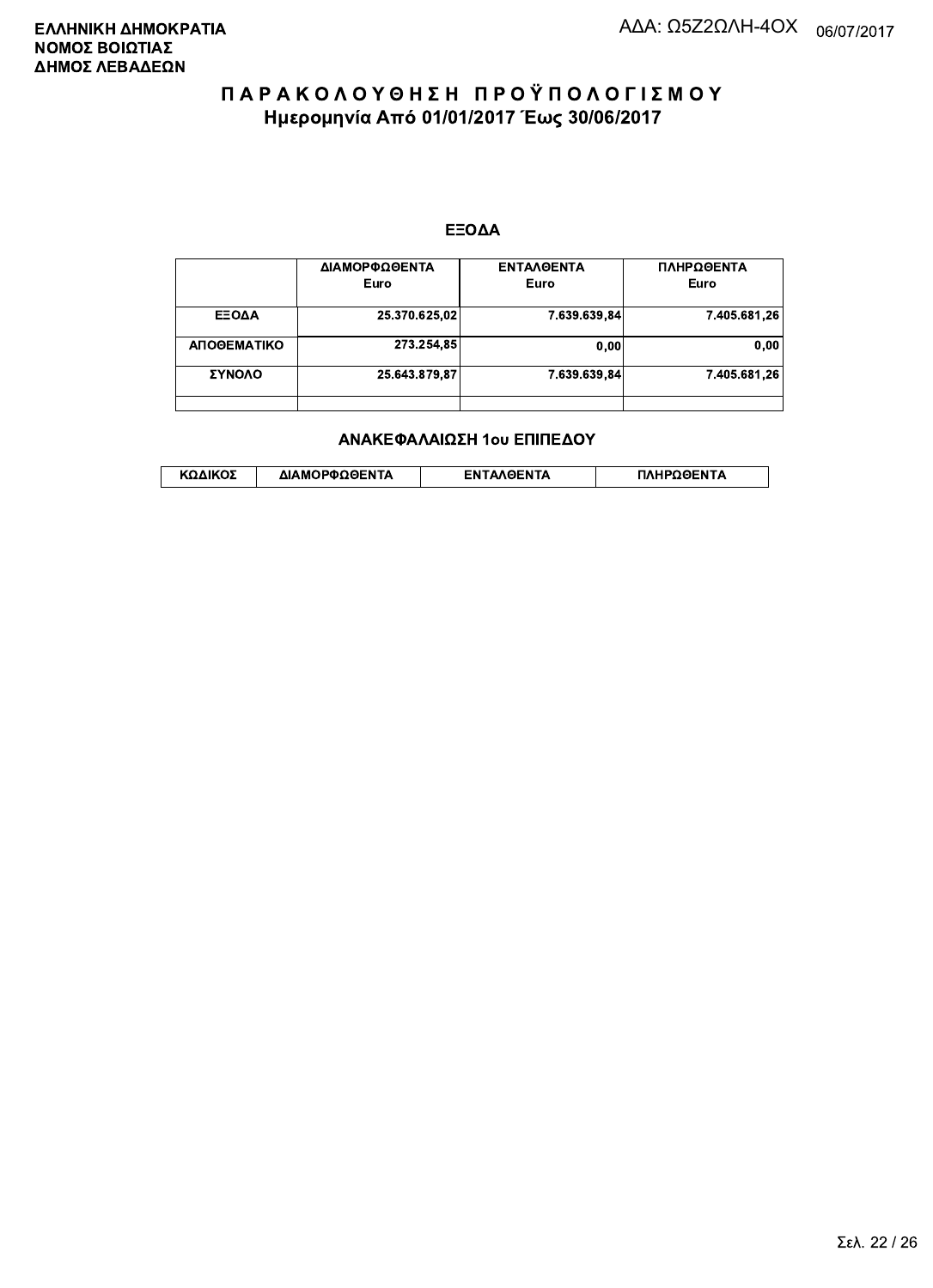ΑΝΑΚΕΦΑΛΑΙΩΣΗ ΕΣΟΔΩΝ ΑΠΟ 01/01/2017 ΕΩΣ 30/06/2017

| TAKTIKA EZOAA                                                               |                       |               |
|-----------------------------------------------------------------------------|-----------------------|---------------|
|                                                                             | <i>EYNOAO:</i>        | 4.215.125,45  |
| EKTAKTA EZOAA                                                               |                       |               |
|                                                                             | ΣΥΝΟΛΟ:               | 623.541,18    |
| EZOAA ΠΑΡΕΛΘΟΝΤΩΝ ΟΙΚΟΝΟΜΙΚΩΝ ΕΤΩΝ (Π.Ο.Ε.) ΠΟΥ ΒΕΒΑΙΩΝΟΝΤΑΙ ΓΙΑ ΠΡΩΤΗ ΦΟΡΑ |                       |               |
|                                                                             | <i>EYNOAO:</i>        | 299.673,20    |
| EIZNPAEEIZ ANO AANEIA KAI ANAITHZEIZ ANO N.O.E.                             |                       |               |
|                                                                             | ΣΥΝΟΛΟ:               | 1.227.933,27  |
| ΕΙΣΠΡΑΞΕΙΣ ΥΠΕΡ ΤΟΥ ΔΗΜΟΣΙΟΥ ΚΑΙ ΤΡΙΤΩΝ ΚΑΙ ΕΠΙΣΤΡΟΦΕΣ ΧΡΗΜΑΤΩΝ             |                       |               |
|                                                                             | ΣΥΝΟΛΟ:               | 1.018.210,72  |
| ΧΡΗΜΑΤΙΚΟ ΥΠΟΛΟΙΠΟ                                                          |                       |               |
|                                                                             | ΣΥΝΟΛΟ:               | 3.975.707,29  |
|                                                                             | ΓΕΝΙΚΟ ΣΥΝΟΛΟ ΕΣΟΔΩΝ: | 11.360.191,11 |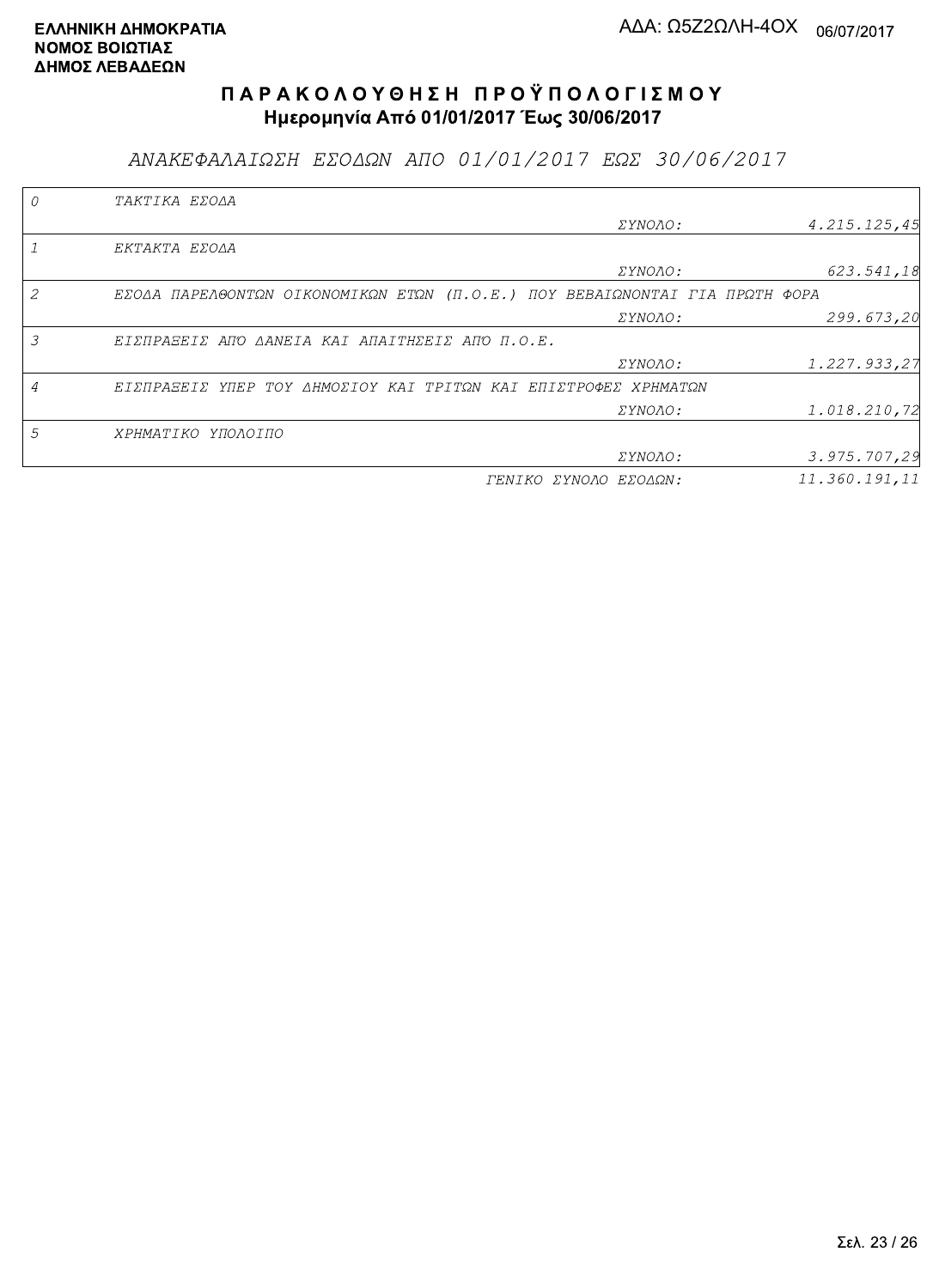### ΑΝΑΚΕΦΑΛΑΙΩΣΗ ΕΞΟΔΩΝ ΑΠΟ 01/01/2017 ΕΩΣ 30/06/2017

| $\epsilon$      | Έξοδα χρήσης                                                  |                           |
|-----------------|---------------------------------------------------------------|---------------------------|
| 61              | Αμοιβές αιρετών και τρίτων                                    | 140.614,25                |
| 66              | Δαπάνες προμήθειας αναλωσίμων                                 | 172.629,69                |
| 67              | Πληρωμές για μεταβιβάσεις εισοδημάτων σε τρίτους Παραχωρήσεις | 2.009.635,87              |
|                 | - Παροχές - Επιχορηγήσεις - Επιδοτήσεις - Δωρεές              |                           |
| 63              | $Φ$ όροι - Τέλη                                               | 4.781,03                  |
| 60              | Αμοιβές και έξοδα προσωπικού                                  | 2.387.043,84              |
| 64              | Λοιπά γενικά έξοδα                                            | 67.091,33                 |
| 65              | Πληρωμές για την εξυπηρέτηση της δημόσιας πίστης              | 356.508,72                |
| 62              | Παροχές τρίτων                                                | 657.346,14                |
| 68              | Λοιπά έξοδα                                                   | 22.917,10                 |
|                 | <i>EYNOAO:</i>                                                | 5.818.567,97              |
| $\overline{7}$  | Επενδύσεις                                                    |                           |
| 73              | Έργα                                                          | 100.643,19                |
| $71\,$          | Αγορές κτιρίων τεχνικών έργων και προμήθειες παγίων           | 1.716,75                  |
| $\overline{75}$ | Τίτλοι πάγιας επένδυσης (συμμετοχές σε επιχειρήσεις)          | 0,00                      |
| 74              | Μελέτες, έρευνες, πειραματικές εργασίες και ειδικές δαπάνες   | 0, 00                     |
|                 | $\Sigma YNOAO$ :                                              | 102.359,94                |
| $\mathcal S$    | Πληρωμές υποχρεώσεων (Π.Ο.Ε.)                                 |                           |
| $\mathcal{S}1$  | Πληρωμές υποχρεώσεων (Π.Ο.Ε.)                                 | 482.121,14                |
| 82              | Λοιπές αποδόσεις                                              | $\overline{1.002.632,21}$ |
| 83              | Επιχορηγούμενες Πληρωμές Υποχρεώσεων Π.Ο.Ε.                   | 0,00                      |
| 85              | Προβλέψεις μη είσπραξης εισπρακτέων υπολοίπων βεβαιωμένων     | 0,00                      |
|                 | κατά τα ΠΟΕ εντός του οικονομικού έτους                       |                           |
|                 | ΣΥΝΟΛΟ:                                                       | 1.484.753,35              |
| $\mathcal S$    | ΠΛΗΡΩΜΕΣ Π.Ο.Ε & ΛΟΙΠΕΣ ΑΠΟΔΟΣΕΙΣ ΚΑΙ ΠΡΟΒΛΕΨΕΙΣ              |                           |
| $\mathcal{S}1$  | Πληρωμές υποχρεώσεων (Π.Ο.Ε.)                                 | 482.121,14                |
| 82              | Λοιπές αποδόσεις                                              | 1.002.632, 21             |
| 83              | Επιχορηγούμενες Πληρωμές Υποχρεώσεων Π.Ο.Ε.                   | 0,00                      |
| $\overline{85}$ | Προβλέψεις μη είσπραξης εισπρακτέων υπολοίπων βεβαιωμένων     | 0,00                      |
|                 | κατά τα ΠΟΕ εντός του οικονομικού έτους                       |                           |
|                 | ΣΥΝΟΛΟ:                                                       | 1.484.753,35              |
| $\mathcal G$    | Αποθεματικό                                                   |                           |
| 91              | Ποσό διαθέσιμο για αναπλήρωση των ανεπαρκών πιστώσεων για τη  | 0,00                      |
|                 | δημιουργία νέων μη προβλεπόμενων στον προϋπολογισμό           |                           |
|                 | ΣΥΝΟΛΟ:                                                       | 0,00                      |
|                 | FENIKO XYNOAO EFOAQN:                                         | 8.890.434.61              |